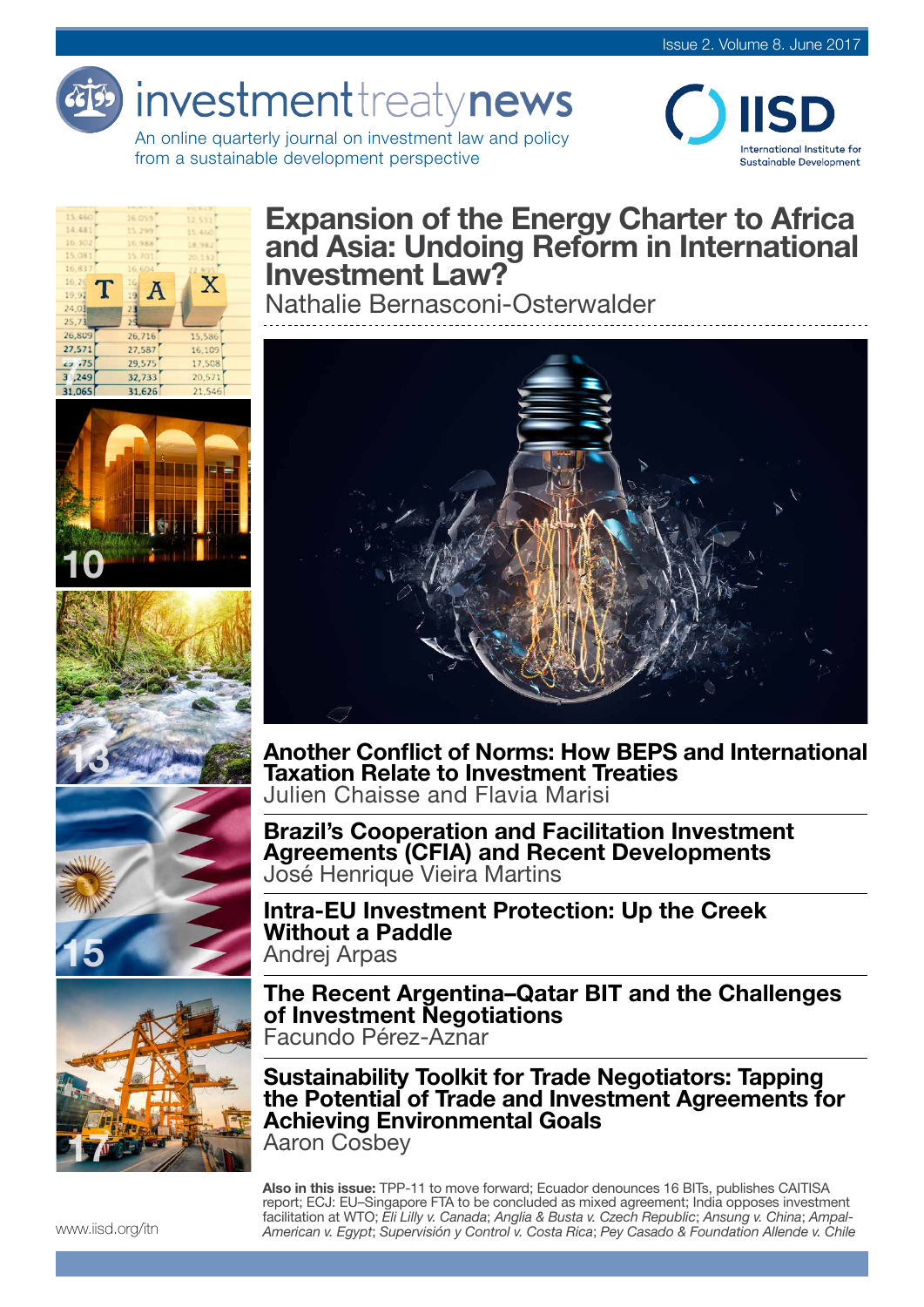# **contents**

### 3 **Insights**

Expansion of the Energy Charter to Africa and Asia: Undoing Reform in International Investment Law? *Nathalie Bernasconi-Osterwalder*

- 3<br>7  $\overline{7}$ Another Conflict of Norms: How BEPS and International Taxation Relate to Investment Treaties *Julien Chaisse and Flavia Marisi*
- Brazil's Cooperation and Facilitation Investment Agreements (CFIA) and Recent **Developments** *José Henrique Vieira Martins* 10
- Intra-EU Investment Protection: Up the Creek Without a Paddle *Andrej Arpas* 13
- The Recent Argentina–Qatar BIT and the Challenges of Investment Negotiations *Facundo Pérez-Aznar* 15

### Guest Column 17

Sustainability Toolkit for Trade Negotiators: Tapping the Potential of Trade and Investment Agreements for Achieving Environmental Goals *Aaron Cosbey*

### News in Brief 18

TPP-11 to move forward, United States to focus on bilateral negotiations and NAFTA; Ecuador denounces its remaining 16 BITs and publishes CAITISA audit report; ECJ rules that European Union–Singapore FTA requires ratification by EU member states; EU General Court annuls Commission decision that refused registration of "Stop TTIP"; India opposes "trade and investment facilitation" item in WTO General Council agenda.

### Awards and Decisions 19

Highly anticipated NAFTA award rejects patent law–related claim against Canada *Matthew Levine* 

- SCC tribunal dismisses claims brought by British company and its shareholders against the Czech Republic *Inaê Siqueira de Oliveira* 20
- ICSID tribunal dismisses the second known case against China in a summary proceeding *Joe Zhang*  21
- ICSID tribunal finds Egypt in breach of several provisions of the U.S.–Egypt BIT *Claudia Maria Arietti Lopez*  22
- Claims by a Spanish investor declared inadmissible in a case against Costa Rica *Maria Florencia Sarmiento*  24
- Resubmission tribunal puts an end to a 20 year dispute before ICSID *Amr Arafa Hasaan*  25

### Investment Treaty News Quarterly is published by

The International Institute for Sustainable Development International Environment House 2, 9, Chemin de Balexert, 5th Floor 1219, Chatelaine, Geneva, Switzerland

Tel +41 22 917-8748 Fax +41 22 917-8054 Email itn@iisd.org

Group Director – Economic Law & Policy Nathalie Bernasconi

Senior Communications Manager Mira Oberman

Editor-in-Chief Martin Dietrich Brauch

French Editor Suzy Nikièma

French Translator Isabelle Guinebault

Spanish Editor Marina Ruete

Spanish Translator María Candela Conforti

Lead Information Architect (web) Matt Rock

Design (PDF) [PortoDG |](https://www.facebook.com/portodg) **6** [/portodg](https://www.instagram.com/portodg/)

### Resources and Events 27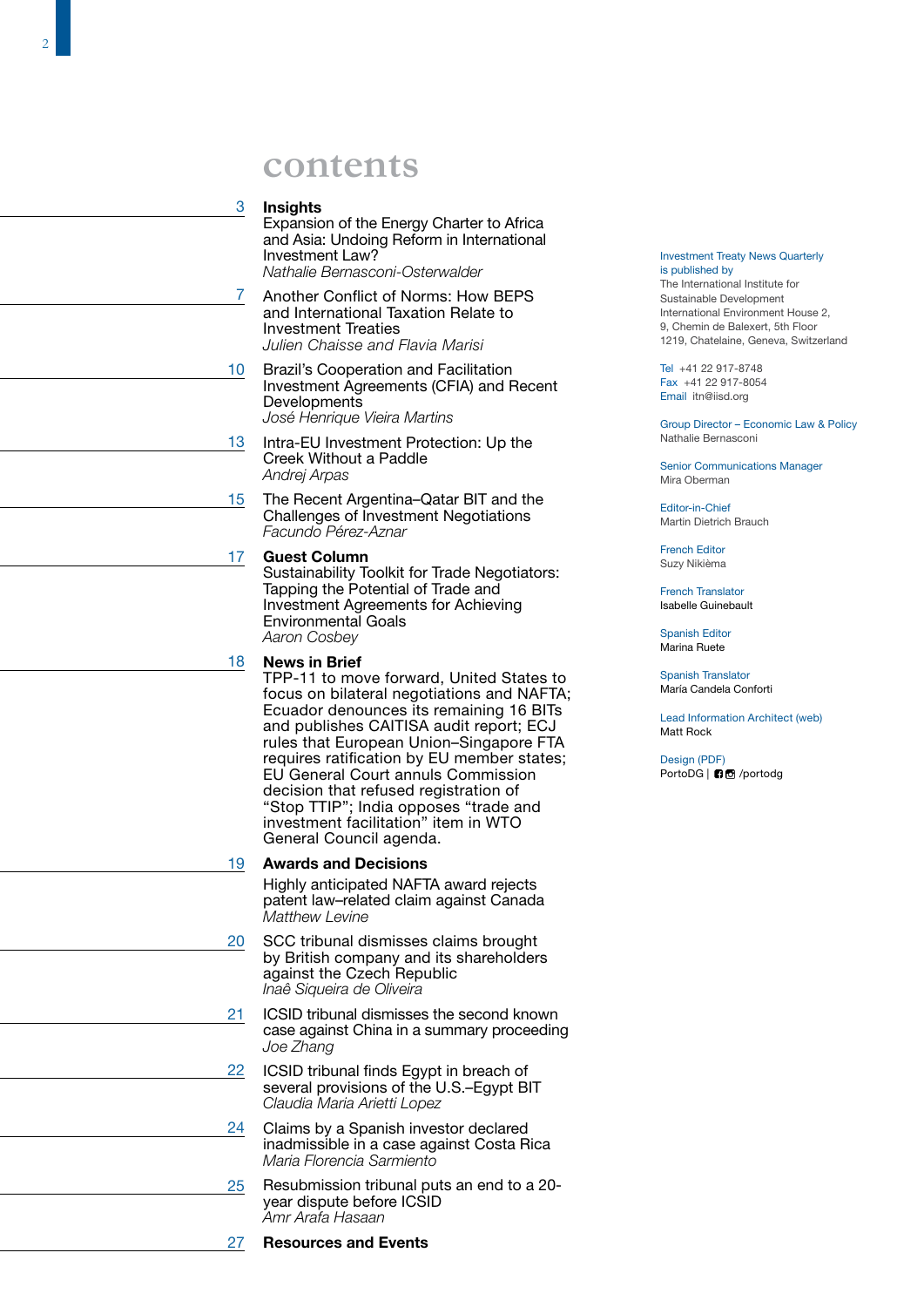# Expansion of the Energy Charter to Africa and Asia: Undoing Reform in International Investment Law? Nathalie Bernasconi-Osterwalder



**insight 1**

On March 20, 2017 Kenya was the latest country to join the 2015 International Energy Charter, becoming its 83rd signatory. This most recent development reflects the successful outreach strategy of the Energy Charter Secretariat initiated in 2012. The Secretariat is recruiting actively throughout Africa and recently established new Energy Charter Liaison Embassies in Iran and Pakistan.

But what are states signing on to in the hope of mobilizing investment for energy generation to meet national demand? What are the Energy Charter Treaty, the International Energy Charter and the Energy Charter Secretariat, how do they inter-relate and what is their significance for adhering states, developing countries in particular? This note provides insight into a somewhat confusing set of declarations, agreements, processes and related implications.

### 1. Background

The 1994 Energy Charter Treaty (1994 ECT)<sup>1</sup> is an instrument for the promotion of international cooperation in the energy sector. Significantly, it includes the first sectoral investment chapter concluded after the end of the Cold War: it was signed in December 1994 and entered into force in April 1998. The process leading to the adoption of the 1994 ECT began with a political declaration, the European Energy Charter, adopted in The Hague in December 1991, designed to integrate the former non-market economies of Eastern Europe and Central Asia in a framework of energy cooperation with Western Europe. The Energy Charter Process put in motion in 1991 is managed by the Energy Charter Secretariat, created by the 1994 ECT. In May 2015 the so-called Ministerial (The Hague II) Conference adopted the 2015 International Energy Charter  $(2015 \, \text{IEC})^2$  as an update of the European Energy Charter. In July 2016 the Energy Charter

Conference (the governing body set up under the 1994 ECT) approved the use of "International Energy Charter" as an informal working name referring collectively to the Energy Charter Conference itself, its subsidiary bodies and the Energy Charter Secretariat.<sup>3</sup>

As of April 2017, the 1994 ECT has been signed or acceded to by 52 states plus the European Union and Euratom, bringing the total number of its signatories to 54.4 Membership now spans beyond Europe to include members such as Australia, Japan and Mongolia. At the same time, its coverage does not include major economies, such as Canada and the United States. Italy recently withdrew from the 1994 ECT.<sup>5</sup> Russia, which had signed but not ratified the treaty, informed the depository in 2009 that it did not intend to become a contracting party, $6$  thus terminating the provisional application of the treaty. Russia's move came after it was sued by investors under the 1994 ECT's dispute settlement provisions by the operation of its provisional application (1994 ECT, Art 45).

The 1994 ECT includes investor–state dispute settlement (ISDS) provisions that allow foreign investors to initiate international arbitration to challenge state measures taken in the energy sector in alleged violation of the treaty's investment provisions. As of April 2017, the Energy Charter Secretariat listed on its website 101 known investor– state arbitration cases initiated under the 1994 ECT.<sup>7</sup> These cases covered a wide spectrum of sectors such as mining, oil and gas, electricity, fossil fuels, nuclear and renewable energy, and represented approximately 13 per cent of all known treaty-based investor–state arbitration cases initiated to date.<sup>8</sup> The largest investment treaty award in history was rendered under the 1994 ECT when an arbitral tribunal found Russia liable for over €50 billion. Although the award was set aside by a Dutch court in April 2016, the investors are still trying to overturn the court's decision and pursuing enforcement proceedings of the set-aside award against Russia across the globe.<sup>9</sup>

### 2. The 1994 ECT: An investment protection treaty for the energy sector based on a BIT model from the early 1960s

The stated purpose behind the 1994 ECT is to establish "a legal framework in order to promote longterm cooperation in the energy field" (Art. 2). Although the framework covers multilateral cooperation over transit, trade, and energy efficiency, the primary focus has been on investment protection and dispute resolution. The 1994 ECT's investment provisions are the only legally significant rules and bear much resemblance to the traditional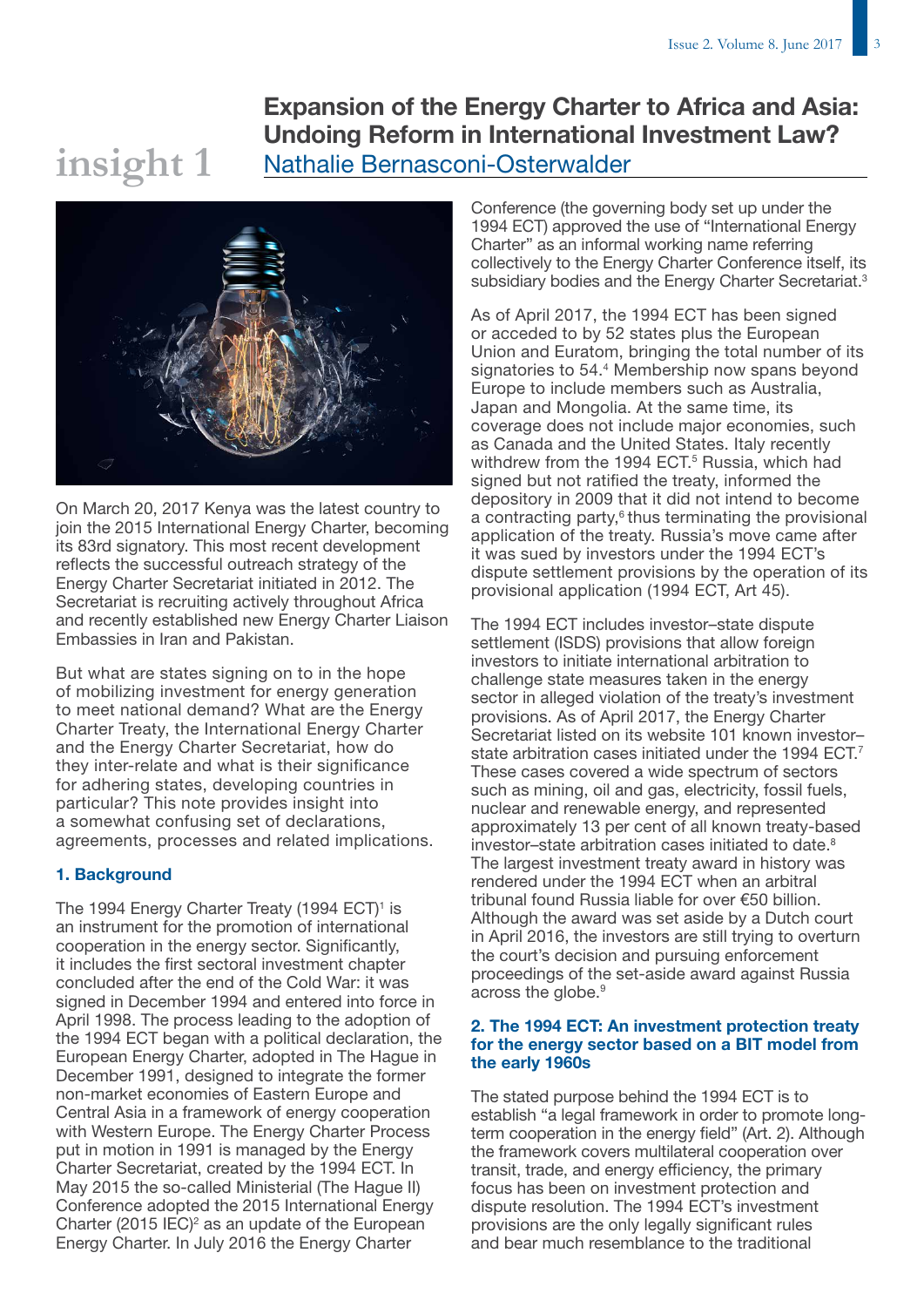4

bilateral investment treaties (BITs) that have been the subject of wide criticism over the past years. Like traditional BITs, the 1994 ECT's investment provisions focus exclusively on investor rights and investment protection. For example, they cover direct and indirect expropriation, unqualified fair and equitable treatment (FET), non-discrimination commitments and a far-reaching umbrella clause, to name but a few. Even though the 1994 ECT drafters have managed to squeeze all of these obligations into a single paragraph (see Box 1), the legal consequences and risks for host states remain significant. In addition, as mentioned earlier, the 1994 ECT contains ISDS (Art. 26). As noted by Energy Charter Secretariat on its website, the top priority of the 1994 ECT is to "[offer] binding protection for foreign energy investors against key non-commercial risks, such as discriminatory treatment, direct or indirect expropriation, or breach of individual investment contracts."10

### Box 1: An example of ECT's provisions on investment protection

### Article 10

Promotion, protection and treatment of investments

(1) Each Contracting Party shall, in accordance with the provisions of this Treaty, encourage and create stable, equitable, favourable and transparent conditions for Investors of other Contracting Parties to make Investments in its Area. Such conditions shall include a commitment *to accord at all times* to Investments of Investors of other Contracting Parties *fair and equitable treatment*. Such Investments shall also enjoy the *most constant protection and security* and no Contracting Party shall *in any way impair by unreasonable or discriminatory measures* their management, maintenance, use, enjoyment or disposal. In no case shall such Investments be accorded treatment less favourable than that required by international law, including treaty obligations. *Each Contracting Party shall observe any obligations it has entered into* with an Investor or an Investment of an Investor of any other Contracting Party.

### $[...]$

(3) For purpose of this Article, "Treatment" means treatment accorded by a Contracting Party which *is no less favourable than that which it accords to its own Investors or to Investors of any other Contracting Party or any third state*, whichever is the most favourable.

### 3. The 2015 IEC: A first step to acceding to the 1994 ECT

On May 21, 2015, members of the 1994 ECT and over a dozen other states and international organizations signed the International Energy Charter (2015 IEC). The 2015 IEC is open for accession by all countries and regional economic integration organizations, and the Energy Charter Secretariat is putting great efforts into geographic expansion.

The 1994 ECT and 2015 IEC are fundamentally different types of international instruments. While the 1994 ECT includes an investment promotion and protection chapter with investment treaty–style provisions, which allows both states and investors of a state party to bring a claim against the state party hosting the investment, the 2015 IEC is a nonbinding political declaration aimed at strengthening the energy cooperation between the signatories.

However, the implications of the 2015 IEC should not be underestimated. Importantly, the declaration is "seen as a first step towards accession to the legally binding Energy Charter Treaty."12 Indeed, the current 1994 ECT members, many of which are looking to access energy markets in Africa and Asia, are hoping that "the signing of the International Energy Charter will encourage non-members to consider acceding to the Energy Charter Treaty."11 This is also supported by the Industry Advisory Panel set up by the Energy Charter Conference in 2004. Serving as a consultative board to the Energy Charter Conference, this Panel is interested in securing access to energy markets and resources and reducing risks through strong investment protection provisions and ISDS.

### 4. Risks of acceding to the 1994 ECT

Acceding to the 1994 ECT (as opposed to only signing the 2015 IEC) would be problematic for countries who are currently reviewing and reforming their approach to investment treaties. Countries wishing to join the 1994 ECT would have no opportunity to negotiate the content of the treaty when acceding. This would mean that the widelyrecognized flaws of the early investment treaties (including the 1994 ECT), such as broadly-defined legal standards and lack of transparency and independence in dispute settlement, could not be redressed. Many developing and developed countries in the Americas, Africa and Asia, as well as the European Union, are no longer using traditionaltype language on investment protection such as that included in the 1994 ECT.

African countries have been particularly active in reviewing their investment treaty models and are

### […]

Source: Energy Charter Treaty (Emphasis added)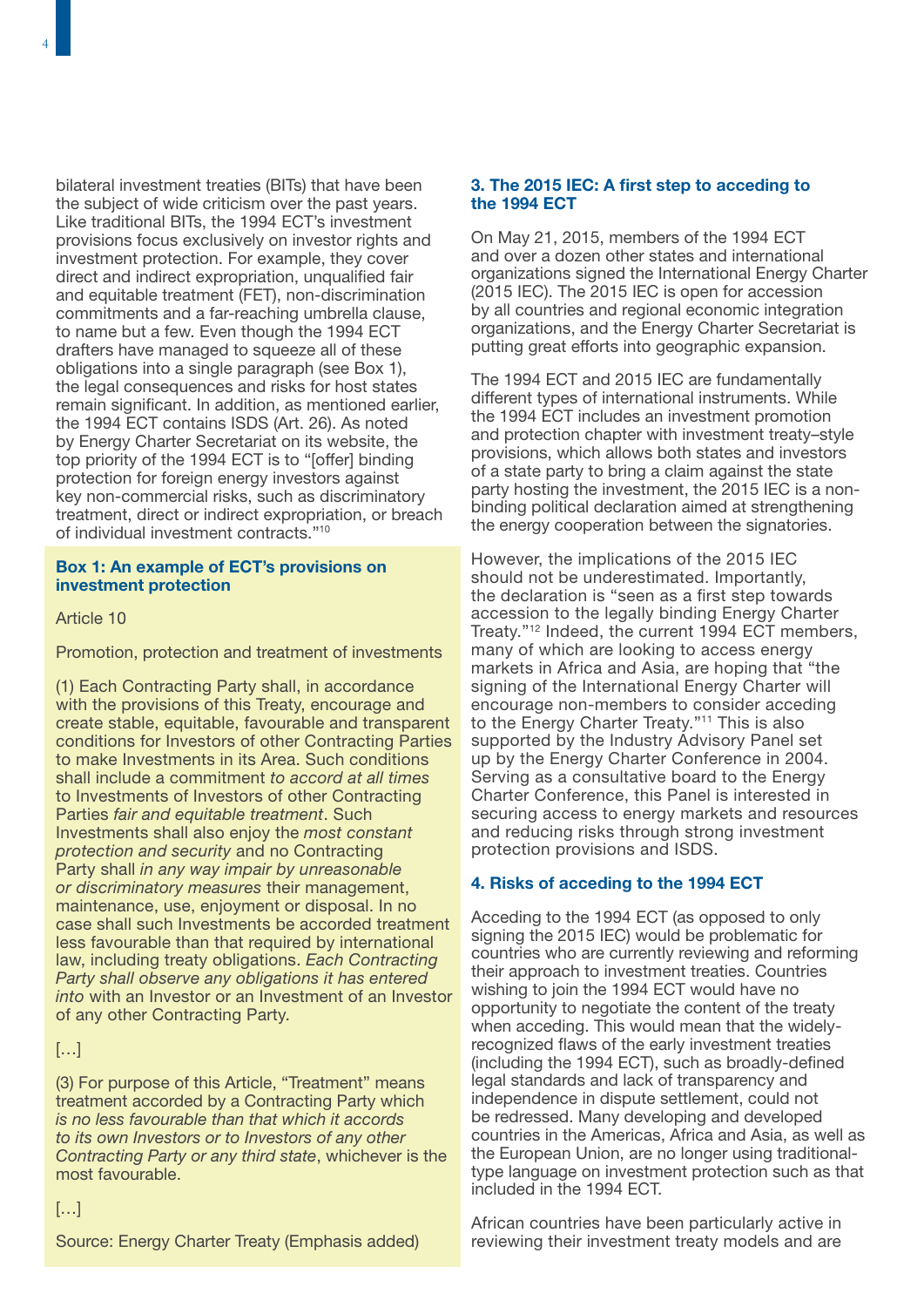in process of negotiating progressive regional and bilateral investment agreements. Models developed within the Eastern African Community (EAC) and the Southern African Development Community (SADC) and at the Pan-African level have all included more precise definitions of investment protection standards, set out responsibilities for investors and integrated innovations with respect to dispute settlement to ensure transparency and independence. Some have stated their preference for state–state dispute settlement over ISDS, and have subjected access to ISDS, where applicable, to a requirement to exhaust local remedies first.

**46 Many developing and developed<br>countries in the Americas,** countries in the Americas, Africa and Asia, as well as the European Union, are no longer using traditional-type language on investment protection such as **that included in the 1994 ECT. ??** 

Therefore, acceding to the 1994 ECT would reintroduce rules developed in an era when ISDS cases and the inherent risk of investment arbitration were virtually non-existent and certainly unknown. It would run counter all the innovation and development on the continent and beyond over the past years.

### 5. Expanding the reach of the International Energy Charter to Africa and Asia to gain market access and investment protection with ISDS

In 2012 the ECT members adopted a program for consolidation, expansion and outreach (CONEXO policy). Since then, the Energy Charter Secretariat has been targeting African and Asian countries to join the 1994 ECT, organizing a series of events and promotion activities. These activities have led a number of countries to sign the 2015 IEC. As of April 2017, the International Energy Charter has 83 signatories, Kenya being the most recent one.<sup>13</sup> Other countries that recently signed it include Bosnia and Herzegovina (2016), Burkina Faso (2017), the Republic of Korea (2016), Nigeria (2017), Rwanda (2016), Senegal (2016) and Swaziland (2016). While only a few have expressed their wish to also accede to the 1994 ECT, the signing of the 2015 IEC, as highlighted above, could be the first step towards accession to the 1994 ECT.

It is a common practice for countries to designate their energy ministries as the competent agencies to decide

### Box 2: Timeline of the Energy Charter Process

### *December 1991: The Energy Charter (also known as the European Energy Charter):*

"provides the political foundation for the Energy Charter Process. The Charter is a concise expression of the principles that should underpin international energy cooperation, based on a shared interest in secure energy supply and sustainable economic development…. All Charter signatories are Observers to the Energy Charter Conference, and signing is a first and necessary step towards accession to the 1994 Energy Charter Treaty."

### *December 1994: Energy Charter Treaty (ECT):*

establishes the Energy Charter Conference at which each Contracting Party has one representative. It also sets up a Secretariat.

### *December 1994: Protocol on Energy Efficiency and Related Environmental Aspects (PEEREA)*

### *April 1998: Amendment to the Trade Provisions of the Energy Charter Treaty:*

brings trade provisions in line with the WTO rules.

### *August 2012: Energy Charter policy on consolidation, expansion and outreach (2012 CONEXO Policy):*

"aims at the consolidation of countries yet to ratify the Energy Charter Treaty and the relations with more than 30 observer countries involved in the Energy Charter Process at different stages of accession to the Treaty."

### *May 2015: The International Energy Charter:*

"is a declaration of political intention aiming at strengthening energy cooperation between the signatory states and which does not bear any legally binding obligation or financial commitment."

Source: Consolidated Version of the Energy Charter Treaty and Related Documents, p. 10, available at [http://www.energycharter.org/process/energy](http://www.energycharter.org/process/energy-charter-treaty-1994/energy-charter-treaty/)[charter-treaty-1994/energy-charter-treaty;](http://www.energycharter.org/process/energy-charter-treaty-1994/energy-charter-treaty/) The Energy Charter Process, available at [http://www.](http://www.energycharter.org/process/overview/) [energycharter.org/process/overview.](http://www.energycharter.org/process/overview/)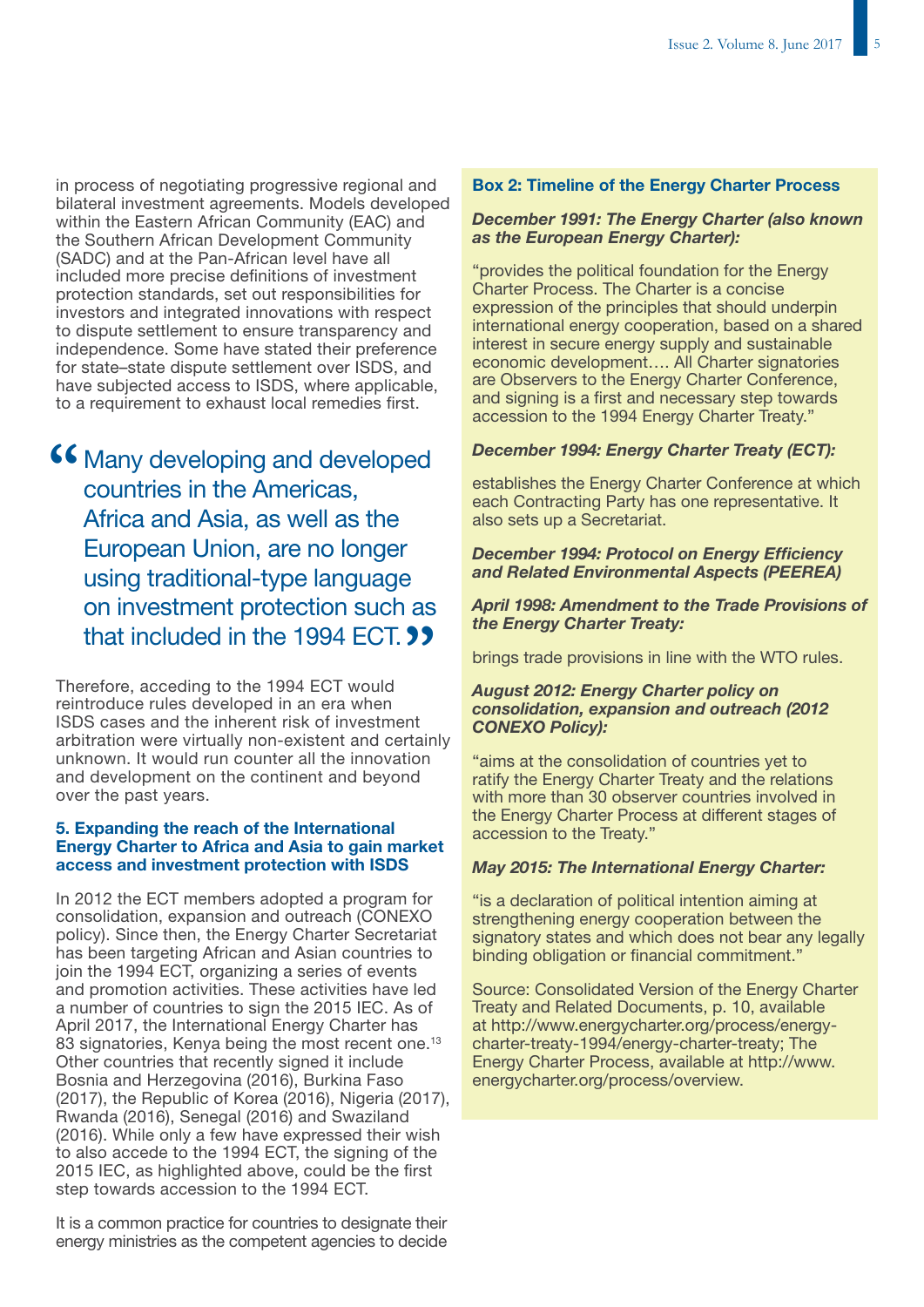whether or not to join the Energy Charter. Since these ministries are typically not involved in the negotiation of investment treaties, the legal implications of the 1994 ECT may not always be adequately understood. This does not put into question the key roles energy ministries should play in the decision-making process, as both the 1994 ECT and the 2015 IEC cover a host of issues of the energy sector, such as transit, trade and energy efficiency. However, these issues remain largely non-binding, while the investment protection provisions are legally binding and enforceable through ISDS. Therefore, it is highly recommended that agencies familiar with investment treaty negotiations also be involved when countries evaluate whether to accede to the 1994 ECT or whether to sign the 2015 IEC.

### 6. Conclusion

The Energy Charter Secretariat is in expansion mode, wanting to gain access to energy resources in Africa and Asia for its current—mostly developed country—members, and extending a far-reaching (and outdated) investment protection system to investments in resource-rich countries.

# **46 Acceding to the 1994 ECT would<br>run counter all the innovation** run counter all the innovation and development on the African continent and beyond over the past years. **99**

The objectives of the International Energy Charter are reiterated in the 2015 IEC: "to support the Charter's policy of Consolidation, Expansion and Outreach *with the aim to facilitate the expansion of the geographical scope of the Energy Charter Treaty* and Process," and "to support active observership in the Energy Charter Conference, *aiming at … early accession of observer countries to the Energy Charter Treaty*" [emphasis added].<sup>14</sup>

States who have joined the 2015 IEC should be careful about the slippery slope of acceding to the high-risk 1994 ECT's investment protection framework.

States who have not yet joined the 2015 IEC should assess the risks and benefits of doing so, taking into account the danger of being pulled into accession to the 1994 ECT.

Given their importance, decisions on acceding to the 1994 ECT or signing the 2015 IEC require an assessment through an inter-ministerial group including the agencies responsible for not only energy policy but also trade and investment.

### Author

Nathalie Bernasconi-Osterwalder is an international lawyer and Group Director, Economic Law and Policy, at the International Institute for Sustainable Development (IISD).

### Notes

1 The Energy Charter Treaty (Annex 1 to the Final Act of the European Energy Charter Conference), December 17, 1994. Retrieved from [http://www.energycharter.org/fileadmin/](http://www.energycharter.org/fileadmin/DocumentsMedia/Legal/ECTC-en.pdf) [DocumentsMedia/Legal/ECTC-en.pdf.](http://www.energycharter.org/fileadmin/DocumentsMedia/Legal/ECTC-en.pdf)

2 International Energy Charter, May 20, 2015. Retrieved from [http://www.energycharter.org/](http://www.energycharter.org/fileadmin/DocumentsMedia/Legal/IEC_Certified_Adopted_Copy.pdf) [fileadmin/DocumentsMedia/Legal/IEC\\_Certified\\_Adopted\\_Copy.pdf.](http://www.energycharter.org/fileadmin/DocumentsMedia/Legal/IEC_Certified_Adopted_Copy.pdf) 

3 International Energy Charter. (2016, July 4). *International Energy Charter as new informal*<br>*working name.* Retrieved from http://www.energycharter.org/media/news/article/interna-<br>tional-energy-charter-as-new-informal-w [news\\_pi1%5Bcontroller%5D=News&tx\\_news\\_pi1%5Baction%5D=detail&cHash=b5b2083](http://www.energycharter.org/media/news/article/international-energy-charter-as-new-informal-working-name-mezhdunarodnaja-ehnerge/?tx_news_pi1%5Bcontroller%5D=News&tx_news_pi1%5Baction%5D=detail&cHash=b5b20830300401b070a201f3c0da507d) [0300401b070a201f3c0da507d](http://www.energycharter.org/media/news/article/international-energy-charter-as-new-informal-working-name-mezhdunarodnaja-ehnerge/?tx_news_pi1%5Bcontroller%5D=News&tx_news_pi1%5Baction%5D=detail&cHash=b5b20830300401b070a201f3c0da507d).

4 International Energy Charter. (2017). *Constituency of the Energy Charter Conference*. Retrieved fro[m http://www.energycharter.org/who-we-are/members-observers.](http://www.energycharter.org/who-we-are/members-observers)

5 International Energy Charter. (2017). *Members & Observers: Countries: Italy*. Retrieved fro[m http://www.energycharter.org/who-we-are/members-observers/countries/italy.](http://www.energycharter.org/who-we-are/members-observers/countries/italy)

6 International Energy Charter. (2017). *Members & Observers: Countries: Russian Federation*. Retrieved from [http://www.energycharter.org/who-we-are/members-observers/coun](http://www.energycharter.org/who-we-are/members-observers/countries/russian-federation)[tries/russian-federation.](http://www.energycharter.org/who-we-are/members-observers/countries/russian-federation)

7 International Energy Charter. (2017). *List of all dispute settlement cases*. Retrieved from [http://www.energycharter.org/?id=345.](http://www.energycharter.org/?id=345) 

8 United Nations Conference on Trade and Development (UNCTAD). (2017). *Investment dispute settlement navigator*. Retrieved from<http://investmentpolicyhub.unctad.org/ISDS>.

9 For issues and legal reasoning behind US\$50 billion awards, see Brauch, M. D. (2014, September). Yukos v. Russia: Issues and legal reasoning behind US\$50 billion awards. *Investment Treaty News*. Retrieved from [http://www.iisd.org/itn/2014/09/04/yukos-v-russia](http://www.iisd.org/itn/2014/09/04/yukos-v-russia-issues-and-legal-reasoning-behind-us50-billion-awards/)[issues-and-legal-reasoning-behind-us50-billion-awards](http://www.iisd.org/itn/2014/09/04/yukos-v-russia-issues-and-legal-reasoning-behind-us50-billion-awards/); See also Investment Treaty News. (2016, May 15). *US\$50 billion awards against Russia in Yukos cases are set aside by Dutch court*. Retrieved from [https://www.iisd.org/itn/2016/05/16/us50-billion-awards-against-rus-](https://www.iisd.org/itn/2016/05/16/us50-billion-awards-against-russia-in-yukos-cases-are-set-aside-by-dutch-court/)[sia-in-yukos-cases-are-set-aside-by-dutch-court;](https://www.iisd.org/itn/2016/05/16/us50-billion-awards-against-russia-in-yukos-cases-are-set-aside-by-dutch-court/) and Walters, M. (2017, February 6). \$50bn Russian oil lawsuit set for next stage. *The Law Society Gazette*. Retrieved from [https://www.](https://www.lawgazette.co.uk/law/50bn-russian-oil-lawsuit-set-for-next-stage-/5059713.article) [lawgazette.co.uk/law/50bn-russian-oil-lawsuit-set-for-next-stage-/5059713.article](https://www.lawgazette.co.uk/law/50bn-russian-oil-lawsuit-set-for-next-stage-/5059713.article).

10 International Energy Charter. (2017). *Frequently Asked Question about the Energy Charter Process: What does the Energy Charter do?* Retrieved from [http://www.energycharter.](http://www.energycharter.org/process/frequently-asked-questions) [org/process/frequently-asked-questions.](http://www.energycharter.org/process/frequently-asked-questions)

11 International Energy Charter. (2017). *The International Energy Charter*. Retrieved from [http://www.energycharter.org/process/international-energy-charter-2015/overview.](http://www.energycharter.org/process/international-energy-charter-2015/overview)

12 Energy Charter Secretariat. (2015, May 20). *72 countries plus the EU, Euratom and ECOWAS adopt the International Energy Charter*. Retrieved from [http://www.energycharter.](http://www.energycharter.org/media/news/article/72-countries-plus-the-eu-euratom-and-ecowas-adopt-the-international-energy-charter/?tx_news_pi1%5Bcontroller%5D=News&tx_news_pi1%5Baction%5D=detail&cHash=6c41bf6940672cf5b390ced07fc5b0e5) [org/media/news/article/72-countries-plus-the-eu-euratom-and-ecowas-adopt-the-interna](http://www.energycharter.org/media/news/article/72-countries-plus-the-eu-euratom-and-ecowas-adopt-the-international-energy-charter/?tx_news_pi1%5Bcontroller%5D=News&tx_news_pi1%5Baction%5D=detail&cHash=6c41bf6940672cf5b390ced07fc5b0e5)[tional-energy-charter/?tx\\_news\\_pi1%5Bcontroller%5D=News&tx\\_news\\_pi1%5Baction%5](http://www.energycharter.org/media/news/article/72-countries-plus-the-eu-euratom-and-ecowas-adopt-the-international-energy-charter/?tx_news_pi1%5Bcontroller%5D=News&tx_news_pi1%5Baction%5D=detail&cHash=6c41bf6940672cf5b390ced07fc5b0e5) [D=detail&cHash=6c41bf6940672cf5b390ced07fc5b0e5.](http://www.energycharter.org/media/news/article/72-countries-plus-the-eu-euratom-and-ecowas-adopt-the-international-energy-charter/?tx_news_pi1%5Bcontroller%5D=News&tx_news_pi1%5Baction%5D=detail&cHash=6c41bf6940672cf5b390ced07fc5b0e5) 

13 International Energy Charter. (2017, March 21). *Kenya becomes a new signatory of the International Energy Charter*. Retrieved from [http://www.energycharter.org/media/news/](http://www.energycharter.org/media/news/article/kenya-becomes-a-new-signatory-of-the-international-energy-charter/?tx_news_pi1%5Bcontroller%5D=News&tx_news_pi1%5Baction%5D=detail&cHash=a158b0ddbbdaf85d774fb101966327f7) [article/kenya-becomes-a-new-signatory-of-the-international-energy-charter/?tx\\_news\\_](http://www.energycharter.org/media/news/article/kenya-becomes-a-new-signatory-of-the-international-energy-charter/?tx_news_pi1%5Bcontroller%5D=News&tx_news_pi1%5Baction%5D=detail&cHash=a158b0ddbbdaf85d774fb101966327f7) [pi1%5Bcontroller%5D=News&tx\\_news\\_pi1%5Baction%5D=detail&cHash=a158b0ddbbd](http://www.energycharter.org/media/news/article/kenya-becomes-a-new-signatory-of-the-international-energy-charter/?tx_news_pi1%5Bcontroller%5D=News&tx_news_pi1%5Baction%5D=detail&cHash=a158b0ddbbdaf85d774fb101966327f7) [af85d774fb101966327f7.](http://www.energycharter.org/media/news/article/kenya-becomes-a-new-signatory-of-the-international-energy-charter/?tx_news_pi1%5Bcontroller%5D=News&tx_news_pi1%5Baction%5D=detail&cHash=a158b0ddbbdaf85d774fb101966327f7) 

14 Energy Charter Secretariat. (2016, February). *The International Energy Charter Consolidated Energy Charter Treaty with related documents*. Retrieve from [http://www.energychar-](http://www.energycharter.org/fileadmin/DocumentsMedia/Legal/ECT-Positive_Annex_W.pdf)[ter.org/fileadmin/DocumentsMedia/Legal/ECT-Positive\\_Annex\\_W.pdf.](http://www.energycharter.org/fileadmin/DocumentsMedia/Legal/ECT-Positive_Annex_W.pdf)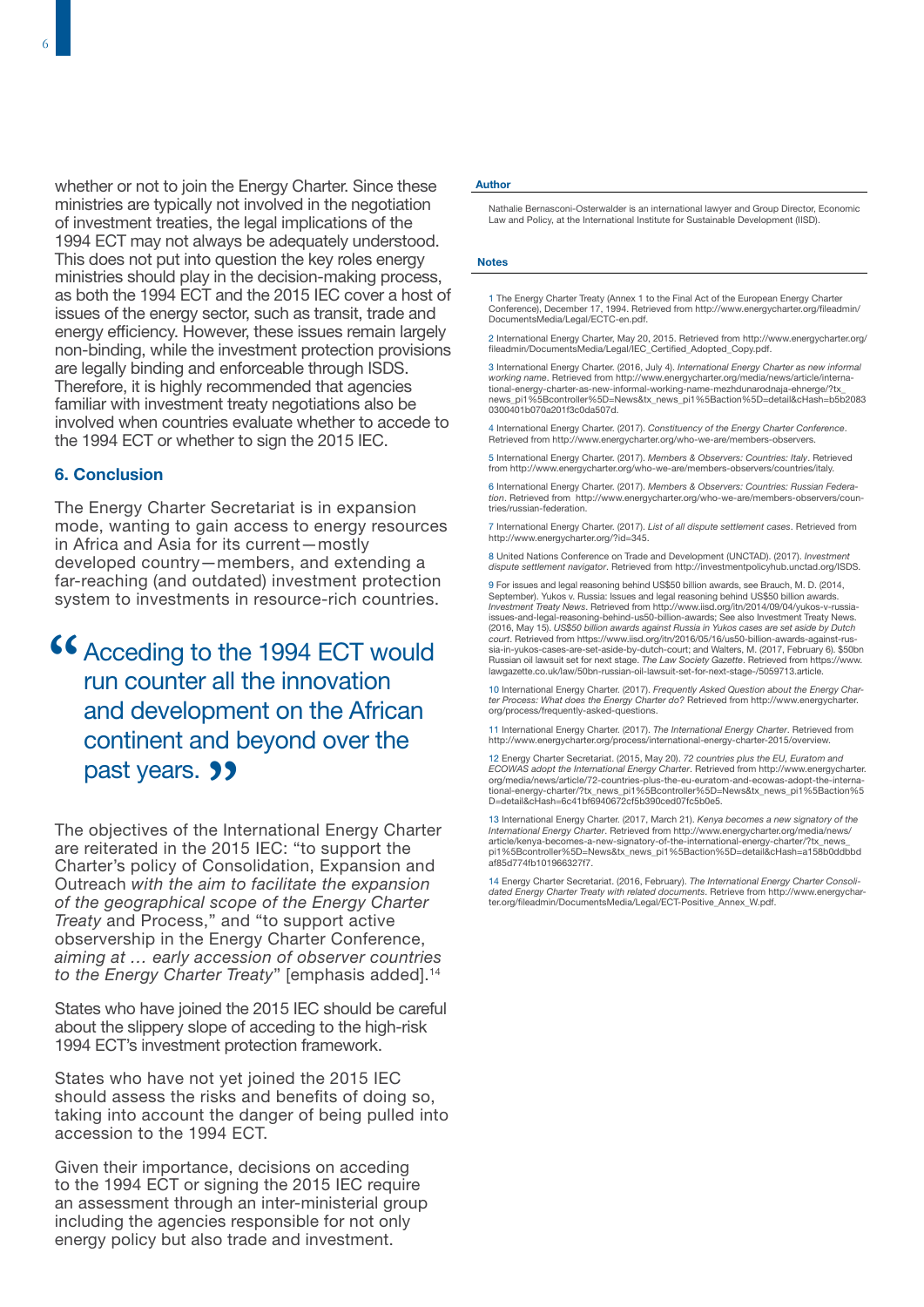# Another Conflict of Norms: How BEPS and International Taxation Relate to Investment Treaties Julien Chaisse and Flavia Marisi



### 1. Emergence of international tax law

**insight 2**

The ever-increasing level of international trade and investment transactions has rendered reform of international taxation necessary and inevitable, in both law and practice.<sup>1</sup> Tax policy is no longer predominantly within the scope of the individual state, and the number of tax questions that are governed by international agreements has grown dramatically.

The exchange of information and the cooperation among states in taxation matters are not new: as early as the 1920s, countries found the need to consult on pressing matters of international tax, especially the question of double taxation. Countries pursued these interactions in different forums—first the International Chamber of Commerce (ICC), and later the League of Nations.

International tax law is now governed mainly by international tax treaties—agreements between states that serve several purposes and "play a key role in the context of international cooperation in tax matters."2 They reduce or eliminate international double taxation over cross-border income, prevent excessive taxation and consequently tax evasion, and thus encourage both international investment and global economic growth. Moreover, they enhance exchange of information and cooperation among tax administrations, especially in tackling the key issue of international tax evasion.2

### 2. International tax law reform and the OECD-led BEPS project

The wish to pay as little tax as possible led some wealthy individuals and enterprises to participate in shell corporations, some of which were used for illegal purposes, such as evasion of tax and international sanctions.<sup>3</sup> The measures taken by certain companies aimed at shifting profits to low- or no-tax destinations or intended to make profits vanish are known as Base

Erosion and Profit Shifting (BEPS). This practice has a strong impact on the loss of revenues, amounting to US\$100–240 billion every year.

The BEPS project launched in 2013 by the Organisation on Economic Co-operation and Development (OECD), and later approved by the G20.<sup>4</sup> presents 15 actions intended to make sure that profits are taxed where the activities that produced them are carried out and where value is generated. According to the OECD, BEPS "harms governments because it reduces their tax revenues and raises the cost of ensuring compliance, [and] it harms people because, when some MNEs [multinational enterprises] pay low or no tax, individual taxpayers must shoulder a greater share of the tax burden."<sup>5</sup>

**"CALC The measures taken by certain companies aimed at shifting** companies aimed at shifting profits to low- or no-tax destinations or intended to make profits vanish are known as Base Erosion and Profit **Shifting (BEPS).** <sup>1</sup>

To eliminate arrangements that allow income to go untaxed by exploiting differences in domestic tax laws, and to eliminate or modify preferential regimes that are potentially harmful to a fair allocation of the tax burden, specific rules have been issued or upgraded as a result of the OECD-led BEPS project.

### 3. Transfer pricing and profit shifting

The matters of profit calculation and tax jurisdiction are closely inter-related. After determining whether a part of a company's profits is generated in a certain country, it is important to set the norms for the identification of the share of profits that will be taxed in that jurisdiction.

One BEPS issue is transfer pricing, which is the determination of the price for goods and services exchanged between controlled or related legal entities that are part of the same corporate group. An example of transfer price is the cost of the goods paid by the parent to the subsidiary when the latter sells goods to the former. The arm's length principle governing international transfer pricing requires related entities to assign revenues in the same way as they would if they were independent parties in the same or similar situation.

To provide guidance on policy and administrative aspects of applying transfer pricing analysis to MNEs, the United Nations and Deloitte have published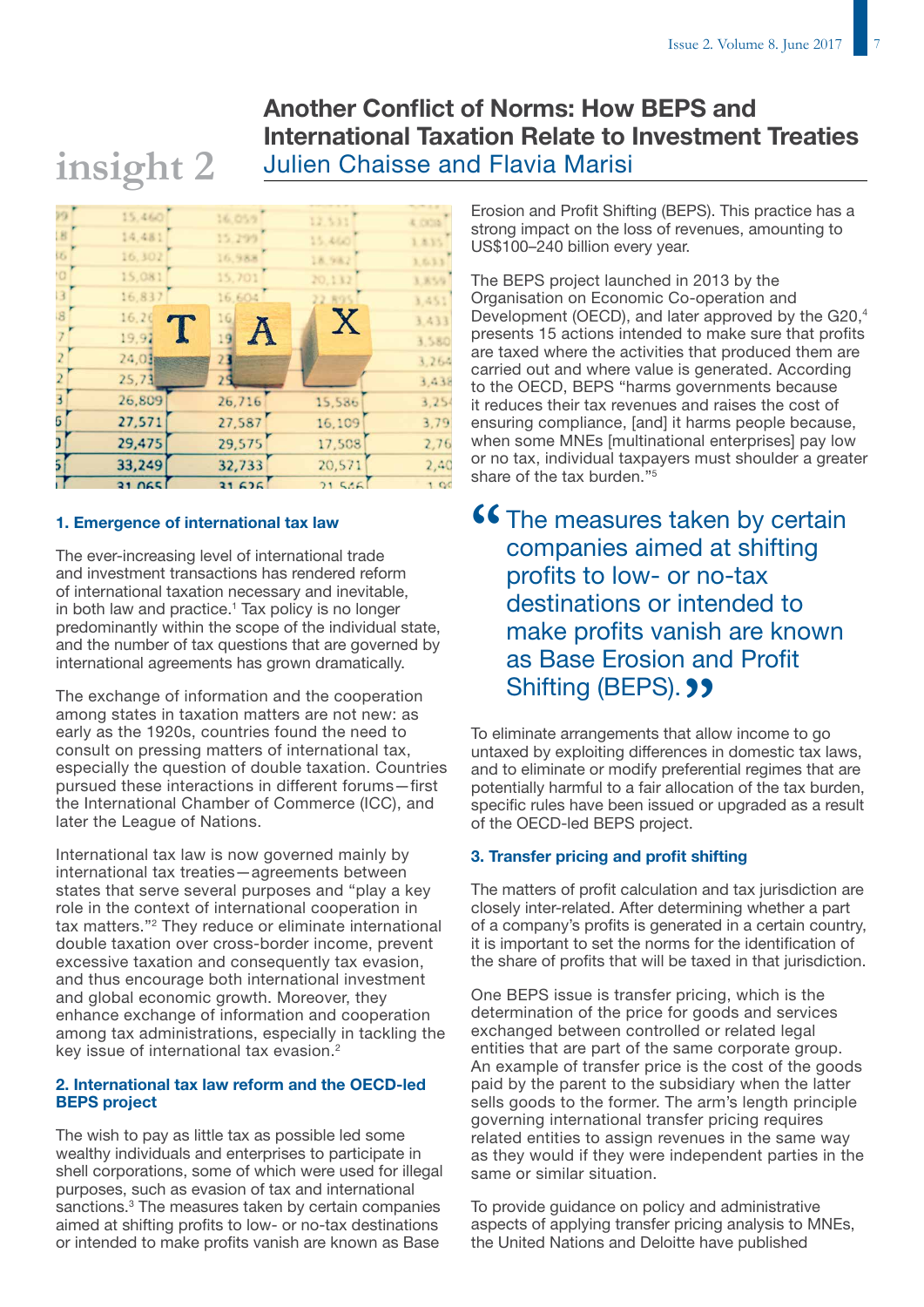manuals on transfer pricing in different countries. Per the United Nations manual, when the applied pricing does not respect the international arm's length principle, it could be deemed as "incorrect pricing" with the potential emergence of tax evasion concerns. In practice, reaching a suitable transfer price may not be a simple task, especially taking into consideration the hitches connected to attributing a value to intangible assets and services. Transfer prices are useful to calculate the revenues of both entities engaged in the transnational exchanges, and hence affect the tax base of both countries part of the cross-border transactions.

Many MNEs are involved in practices aiming to decrease the amount of taxes they must pay, including profit shifting if the arm's length principle is not applied. Profits are shifted from entities based in countries with heavier taxes to related entities based in countries with lower taxation, through either underpricing or overpricing the intra-group transaction. And since intra-group transactions constitute 60 per cent of global trade, $6$  the numbers implicated are considerable. An example of underpricing is when goods produced by the parent company, based in a heavy-taxation country, are allegedly sold to its subsidiary company, based in a low-taxation country, and then placed on the market by the latter. In turn, overpricing takes place when goods produced by the subsidiary, based in a lowtaxation country, are sold to the parent company, based in a heavy-taxation country, and then from the latter placed on the market.

The intricacy of domestic taxation systems on transfer pricing has inspired a study that lists nearly all national norms on taxation.<sup>7</sup> Even in intra-EU transfer pricing, a careful analysis of the relevant issues has been undertaken by the European Commission since 2001.<sup>8</sup>

### 4. BEPS and international investment law

The significant increase of global foreign direct investment (FDI) flows between 1998 and 2000, between 2005 and 2007, and in 2015<sup>9</sup> has come together with the signing of an increasing number of double taxation treaties (DTTs). DTTs and bilateral investment treaties (BITs) have complementary aims: while the purpose of BITs is to protect and foster FDI. DTTs tackle the issues of where profits originated by these cross-border investments should be taxed and how to distribute the tax revenues of MNEs.

When taxation is included in the scope of a BIT that provides for investor–state arbitration, foreign investors can resort to investment arbitration to challenge their host states for changes in the relevant domestic legislation that could harm their investments. Here is where the BEPS project comes into play: with its 15 actions aimed at avoiding profit shifting, and with the purpose of ensuring that economic activities are taxed where their value is

originated, it has already inspired and most probably will continue to inspire national reforms in taxation systems. Consequently, since these reforms may imply a change of national rules governing foreign investments, a clash could emerge between the implementation of BEPS and the application of BITs that include taxation within their scope.

New national measures on taxation, voluntarily implementing the BEPS, could impose new obligations on investors and potentially collide with the respective rights and obligations provided for by BITs and other international investment agreements. More precisely, changes in tax rules that would affect either the profits or the assets of foreign investors could lead to claims for breaches of investment treaty clauses such as free transfer of funds, fair and equitable treatment (FET), national treatment (NT), most-favoured-nation (MFN) treatment and expropriation. In these situations, conflicts arise between the taxation and the investment fields.

**66** When taxation is included in the scope of a BIT that provides for scope of a BIT that provides for investor–state arbitration, foreign investors can resort to investment arbitration to challenge their host states for changes in the relevant domestic legislation that could harm their investments. **99** 

Several investment arbitration cases have been filed alleging indirect expropriation derived from state measures on taxation. Some scholars maintain that this has become more frequent with the growth in the number of regulatory measures taken by states in the area of taxation.10 Worth mentioning are the cases *Link-Trading v. Moldova*, *EnCana v. Ecuador*, and *Occidental v. Ecuador*: all of them challenged changes in taxation rules as allegedly expropriatory measures.

With the aim of avoiding investor–state disputes on tax measures, some of the newest BITs and model BITs such as the 2015 Indian model BIT—carve out taxation from the scope of the treaty. The carve-out clause that Article 2.6(iv) of the Indian model BIT recommends may be a point of contention in the India–European Union talks for the proposed Broad-based Trade and Investment Agreement (BTIA).11 The China–European Union negotiations for a Comprehensive Agreement on Investment (CAI) crystalize the same issue, which denotes the growing problem posed by the inclusion of tax measures in investment agreements.

Tax systems may affect cross-border investment in at least four ways. First, where the same profits are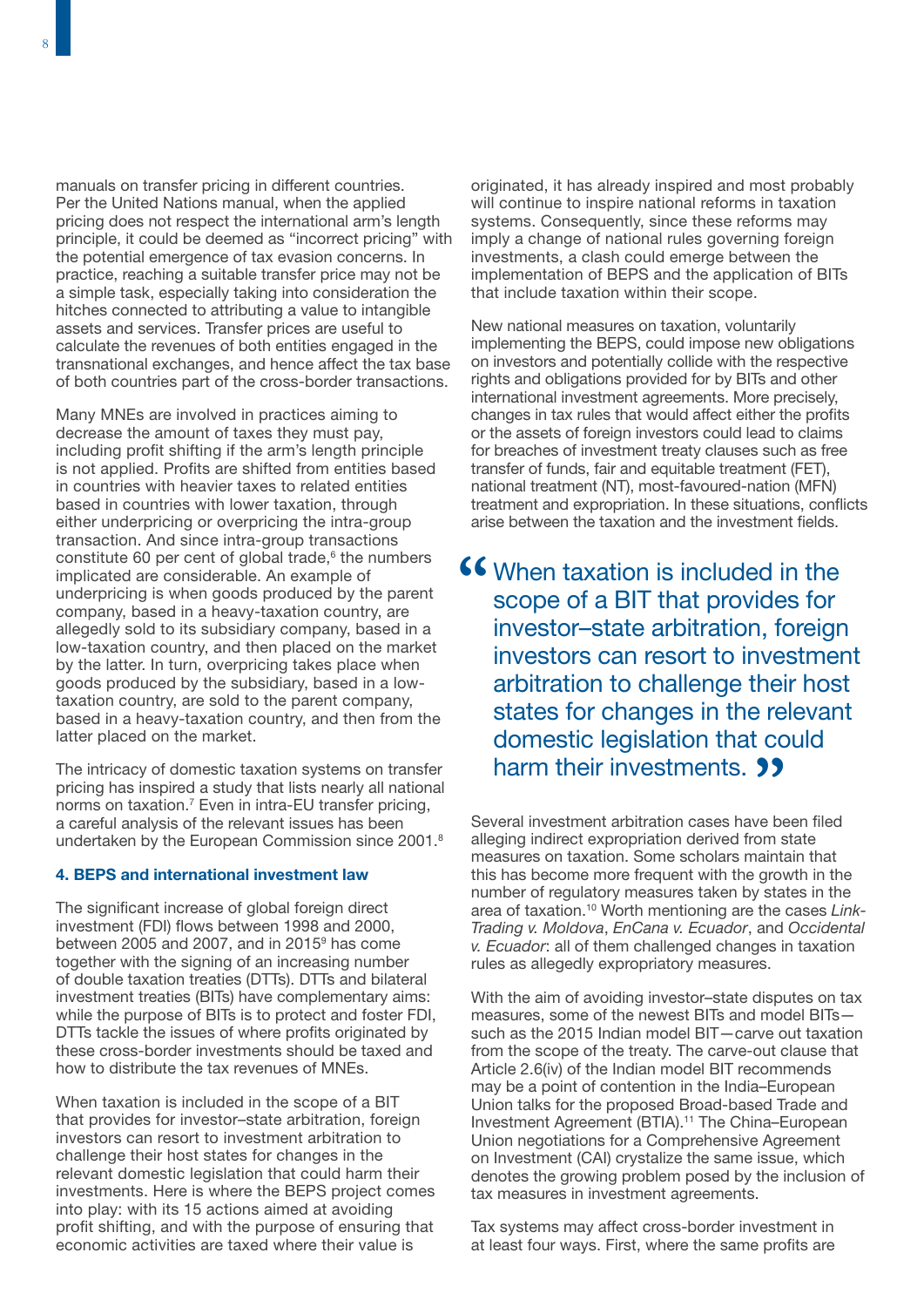taxed both in the residence state and in the source state, a company will pay taxes twice. This double taxation—along with other factors, such as the presence and accessibility of raw materials, low-cost labour, solid and capillary infrastructure, and favourable tax legislation—can affect MNEs' choices as to the destination of their investments. In the short term, the BEPS project would incite national taxation reforms around the globe, and there would be, consequently, an escalation in the risk of collision of domestic reforms with provisions on international trade or investment agreements, such as DTTs or BITs. In fact, although BEPS measures are not compulsory, already before their formal endorsement by the G20 in October 2015, more than 30 countries had already implemented them in their respective legislation.<sup>12</sup>

Second, the application of transfer pricing rules in transnational exchanges between related entities avoids persisting discrepancies between the cost of goods declared by the exporting company and the value of goods declared by the importing company, in the application of custom duties, value-added tax (VAT) and direct tax. This could potentially result in increased costs for compliance on behalf of MNEs.<sup>13</sup>

Third, there is a risk of creating a climate of tax incertitude. Factors such as the rise of companies with cross-border activities, the speedy technological evolution, the increased attention MNEs dedicate to tax planning and the absence of a global policy towards international tax laws bring additional uncertainty. A comprehensive implementation of the BEPS agenda would require comprehensive reform of the international taxation framework. However, agreement on such reform seems unlikely, since the views of Brazil, China, Russia and South Africa, in line with OECD countries, significantly differ from the views of other developing countries. In fact, the original BEPS project of 2013 provided the states where companies are established (usually developed countries) with broader possibility to impose heavier taxes, and the states where companies operate (mostly developing countries) with fewer taxing rights. Consequently, when MNEs engaged in intra-group transactions, developing countries had less room for manoeuvre to impose taxes, while the largest share of taxes was imposed by developed countries. Although limited adjustments have been made to the BEPS project in 2015, the original divergence of opinions suggests that a comprehensive reform of the international taxation framework seems unlikely.

The absence of a shared view may be aggravated by the augmented access tax authorities have to information on MNEs' cross-border operations. While some national tax authorities could use this information to design a global approach to transfer pricing,13 other tax authorities will have to manage larger volume of information than before without

necessarily being able to cooperate on these matters. As a result, they may even be prone to adopting a stricter policy (which they perceive to be in their sole interest). Finally, the "exit taxes" certain states are imposing on the income of individuals or corporations will probably negatively impact the movement of both capital and labour.<sup>13</sup>

### 5. Conclusion

The recent OECD-led BEPS reform project is of prime importance, not just for the tax community but also to prevent a limited number of economic entities from becoming the only beneficiaries of gains resulting from cross-border trade and investment and to ensure that those gains are more widely redistributed. In this respect, it is important to revisit international investment law and policy to ensure that they do not hinder the proper implementation of the BEPS and national tax reforms.

### Author

Julien Chaisse is Professor, Faculty of Law, Chinese University of Hong Kong, and a Member of the World Economic Forum (WEF) [Council on the Future of International Trade and](https://www.weforum.org/communities/the-future-of-international-trade-and-investment)  [Investment](https://www.weforum.org/communities/the-future-of-international-trade-and-investment). Flavia Marisi is Research Assistant, Faculty of Law, Chinese University of Hong Kong, and Ph.D. Candidate, Ghent University.

### Notes

1 Chaisse, J. (2016). Investor-state arbitration in international tax dispute resolution. A cut above dedicated tax dispute resolution? *Virginia Tax Review*, *41*(2), 149–222.

2 Trepelkov, A., Tonino, H., & Halka, D. (Eds.). (2013). *United Nations handbook on selected issues in administration of double tax treaties for developing countries*. New York: United Nations, p. 3. Retrieved from [http://www.un.org/esa/ffd/documents/UN\\_Hand](http://www.un.org/esa/ffd/documents/UN_Handbook_DTT_Admin.pdf)[book\\_DTT\\_Admin.pdf.](http://www.un.org/esa/ffd/documents/UN_Handbook_DTT_Admin.pdf)

3 Some of the most recent cases are known as *Panama papers*, *HSBC* and *LuxLeaks*. See The International Consortium of Investigative Journalists (ICIJ). (2016, April 3). *Giant leak of offshore financial records exposes global array of crime and corruption*. Retrieved from [https://panamapapers.icij.org/20160403-panama-papers-global-overview.html;](https://panamapapers.icij.org/20160403-panama-papers-global-overview.html) The Guardian. (2016, November 3). *French prosecutor calls for HSBC to stand trial for alleged tax fraud*. Retrieved from [https://www.theguardian.com/business/2016/nov/03/hsbc](https://www.theguardian.com/business/2016/nov/03/hsbc-bank-french-prosecutor-calls-stand-trial-alleged-tax-swiss-subsidiary)[bank-french-prosecutor-calls-stand-trial-alleged-tax-swiss-subsidiary](https://www.theguardian.com/business/2016/nov/03/hsbc-bank-french-prosecutor-calls-stand-trial-alleged-tax-swiss-subsidiary); Bowers, S. (2014, November 5). Luxembourg tax files: How tiny state rubber-stamped tax avoidance on an industrial scale. *The Guardian*. Retrieved from [https://www.theguardian.com/business/2014/](https://www.theguardian.com/business/2014/nov/05/-sp-luxembourg-tax-files-tax-avoidance-industrial-scale) [nov/05/-sp-luxembourg-tax-files-tax-avoidance-industrial-scale.](https://www.theguardian.com/business/2014/nov/05/-sp-luxembourg-tax-files-tax-avoidance-industrial-scale)

4 OECD. (2015, October 9). *OECD/G20 base erosion and profit shifting project forwarded to G20 heads of state in November*. Retrieved from [https://www.oecd.org/g20/topics/taxation/](https://www.oecd.org/g20/topics/taxation/g20-finance-ministers-endorse-reforms-to-the-international-tax-system-for-curbing-avoidance-by-multinational-enterprises.htm) [g20-finance-ministers-endorse-reforms-to-the-international-tax-system-for-curbing-avoid](https://www.oecd.org/g20/topics/taxation/g20-finance-ministers-endorse-reforms-to-the-international-tax-system-for-curbing-avoidance-by-multinational-enterprises.htm)[ance-by-multinational-enterprises.htm.](https://www.oecd.org/g20/topics/taxation/g20-finance-ministers-endorse-reforms-to-the-international-tax-system-for-curbing-avoidance-by-multinational-enterprises.htm) 

5 OECD. (2015, October). Taxing multinational enterprises: base erosion and profit shifting (BEPS). *OECD Policy Brief BEPS Update No. 3*. Retrieved from [http://www.oecd.org/ctp/](http://www.oecd.org/ctp/policy-brief-beps-2015.pdf) [policy-brief-beps-2015.pdf.](http://www.oecd.org/ctp/policy-brief-beps-2015.pdf) 

6 ICC. (2012). *ICC Commission on Taxation Handbook*, p. 19. Retrieved from [https://cdn.](https://cdn.iccwbo.org/content/uploads/sites/3/2012/10/ICC-Commission-on-Taxation-Handbook.pdf) [iccwbo.org/content/uploads/sites/3/2012/10/ICC-Commission-on-Taxation-Handbook.pdf.](https://cdn.iccwbo.org/content/uploads/sites/3/2012/10/ICC-Commission-on-Taxation-Handbook.pdf)

7 EY. (2016). *Worldwide transfer pricing reference guide 2015–16*. Retrieved from [http://](http://www.ey.com/Publication/vwLUAssets/EY-Worldwide-transfer-pricing-reference-guide-2015-16/$File/EY_Worldwide_Transfer_Pricing_Reference_Guide_2015-16.pdf) [www.ey.com/Publication/vwLUAssets/EY-Worldwide-transfer-pricing-reference-guide-](http://www.ey.com/Publication/vwLUAssets/EY-Worldwide-transfer-pricing-reference-guide-2015-16/$File/EY_Worldwide_Transfer_Pricing_Reference_Guide_2015-16.pdf)[2015-16/\\$File/EY\\_Worldwide\\_Transfer\\_Pricing\\_Reference\\_Guide\\_2015-16.pdf.](http://www.ey.com/Publication/vwLUAssets/EY-Worldwide-transfer-pricing-reference-guide-2015-16/$File/EY_Worldwide_Transfer_Pricing_Reference_Guide_2015-16.pdf)

8 Commission of the European Communities. (2001, October 23). *Commission staff working paper: Company taxation in the internal market*. Retrieved from [http://ec.europa.eu/taxa](http://ec.europa.eu/taxation_customs/sites/taxation/files/resources/documents/company_tax_study_en.pdf)[tion\\_customs/sites/taxation/files/resources/documents/company\\_tax\\_study\\_en.pdf.](http://ec.europa.eu/taxation_customs/sites/taxation/files/resources/documents/company_tax_study_en.pdf) 

9 World Trade Organization. (2013). *World trade report 2013*. Retrieved fro[m https://www.](https://www.wto.org/english/res_e/booksp_e/world_trade_report13_e.pdf) [wto.org/english/res\\_e/booksp\\_e/world\\_trade\\_report13\\_e.pdf.](https://www.wto.org/english/res_e/booksp_e/world_trade_report13_e.pdf)

10 Wälde, T., & Kolo, A. (2008). Coverage of taxation under modern investment treaties. In P. Muchlinski, F. Ortino & C. Schreuer (Eds.), *The Oxford handbook of international investment law* (Chapter 9), p. 305.

11 Dhasmana, I. (2017, April 10). India-EU ties stumble over keeping tax out of bilateral investment treaty. *Business Standard*. Retrieved from [http://wap.business-standard.com/](http://www.business-standard.com/article/economy-policy/india-eu-ties-stumble-over-keeping-tax-out-of-bilateral-investment-treaty-117041000416_1.html) [article/economy-policy/india-eu-ties-stumble-over-keeping-tax-out-of-bilateral-investment](http://www.business-standard.com/article/economy-policy/india-eu-ties-stumble-over-keeping-tax-out-of-bilateral-investment-treaty-117041000416_1.html)[treaty-117041000416\\_1.html.](http://www.business-standard.com/article/economy-policy/india-eu-ties-stumble-over-keeping-tax-out-of-bilateral-investment-treaty-117041000416_1.html)

12 EY. (2015, August). *Country implementation of BEPS actions 8-10 and 13.* Retrieved<br>from http://www.ey.com/Publication/wvLUAsset*s/ey*-country-implementation-of-beps-<br>actions-8-10-and-13-august-2015/\$FILE/ey-country-im [8-10-and-13.pdf.](http://www.ey.com/Publication/vwLUAssets/ey-country-implementation-of-beps-actions-8-10-and-13-august-2015/$FILE/ey-country-implementation-of-beps-actions-8-10-and-13.pdf)

13 Chaisse, J. (2016, January). *International investment law and taxation: From coexistence to cooperation*. E15Initiative. Geneva: International Centre for Trade and Sustainable Devel-opment (ICTSD) and World Economic Forum, p. 5. Retrieved from [http://e15initiative.org/](http://e15initiative.org/publications/international-investment-law-taxation-coexistence-cooperation) [publications/international-investment-law-taxation-coexistence-cooperation.](http://e15initiative.org/publications/international-investment-law-taxation-coexistence-cooperation)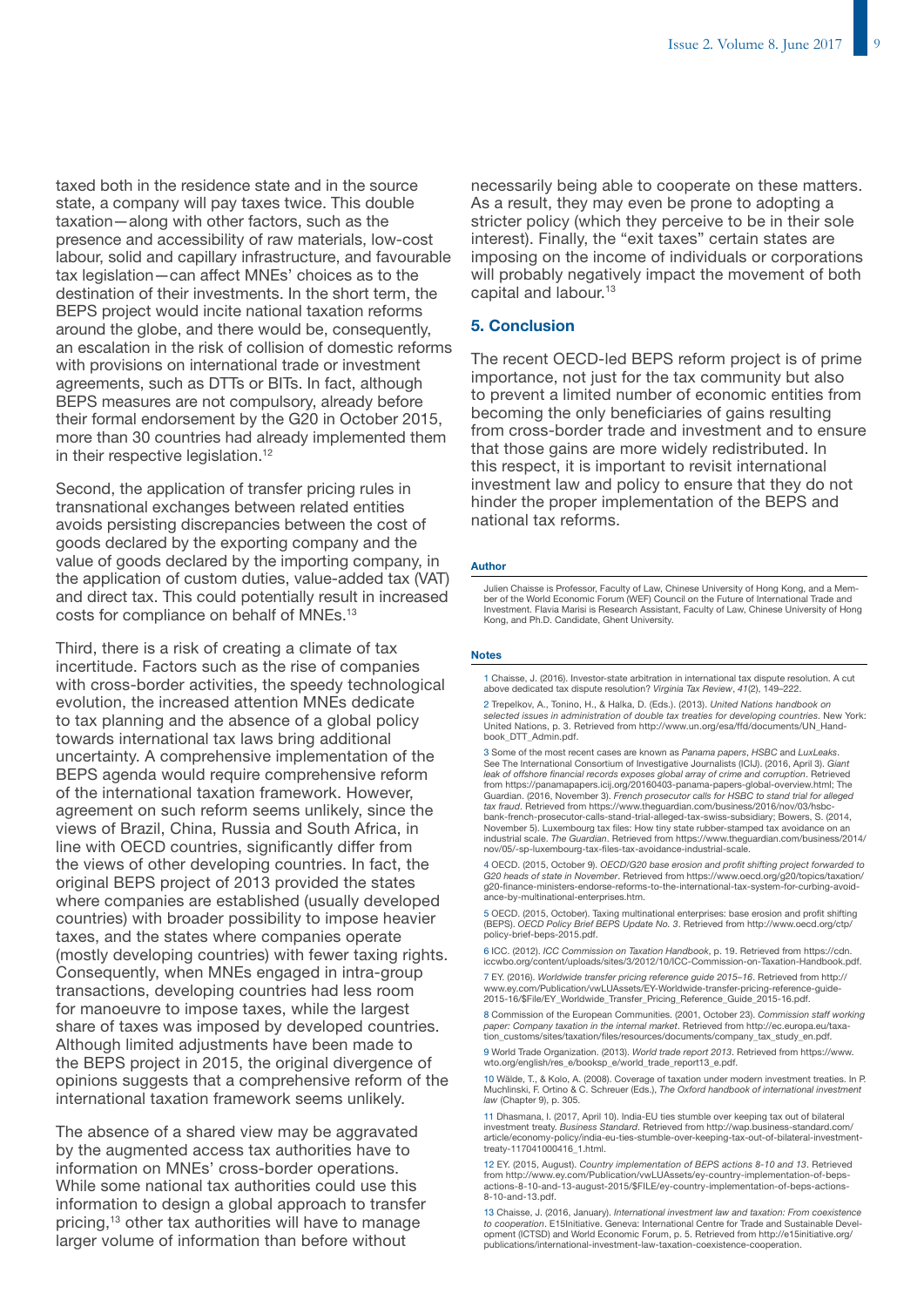# Brazil's Cooperation and Facilitation Investment Agreements (CFIA) and Recent Developments José Henrique Vieira Martins

# **insight 3**

### 1. Introduction

None of the 2.369 bilateral investment treaties (BITs) in force involves Brazil.<sup>1</sup> Although Brazil signed 14 traditional BITs between 1994 and 1999,<sup>2</sup> they were never approved by the country's National Congress, which saw the investor–state arbitration regime as limiting states' right to regulate and as granting extraordinary benefits to foreign investors, hence discriminating against domestic investors. For the same reasons, Brazil did not sign the 1965 Convention on the Settlement of Investment Disputes between States and Nationals of Other States (ICSID Convention). Even so, it continued to receive significant amounts of foreign direct investment (FDI), consolidating its position as one of the world's top recipients of FDI<sup>3</sup> and reinforcing the understanding that having BITs in force is not decisive for attracting investments.

The increasing internationalization of Brazilian enterprises,<sup>4</sup> the interest of partner countries in negotiating investment agreements, the several problems perceived in traditional BITs and the growing number of investor–state arbitration cases raised the debate of investment agreements again in Brazil. This consisted in an opportunity to develop an innovative model that did not focus only on protection of investors and investments, but which aimed at promoting and facilitating productive investment of high quality. The Brazilian government thus adopted a new approach: the Cooperation and Facilitation Investment Agreement (CFIA).<sup>5</sup> This article discusses the problems of traditional investment treaties, the main features of the CFIAs and recent developments in negotiations.

### 2. Problems of the traditional model of investment agreements

The traditional model of investment agreement, establishing strong protection clauses for foreign investors and allowing them to initiate international arbitration against the host state without prior recourse to the local judiciary, has had negative effects on host countries. Among several other criticisms, their

provisions were excessively burdensome for capitalimporting states, particularly when the specific needs of developing countries are considered. Many clauses have been interpreted in a way that limits or prevents states' right to regulate, restricting the implementation of legitimate public policies.

Indirect expropriation clauses, for example, have allowed foreign investors to challenge legitimate public policies aimed at protecting the environment or human health before arbitral tribunals. This happened, for instance, in the cases initiated by Philip Morris against Uruguay and Australia,<sup>6</sup> in which the tobacco company challenged the labelling regulations established by these countries to reduce the attractiveness of cigarette packs and thus limit the consumption of the product.

Many of the 767 investor–state arbitration cases known to date<sup>7</sup> have had major political repercussions in the countries involved. Investment tribunals have awarded large amounts of compensation and are often perceived as favouring individual business interests over social and public considerations of the host state.

With a focus on the dispute settlement mechanism and with a structure that stimulates challenges to domestic regulations that somehow affect investments, BITs have created an adversarial dynamic, which does not contribute to create a good business environment nor long-term investor–state relations. Despite often having the name "Agreements for the *Promotion* and Protection of Investments," these traditional texts do not have an actual promotion concern,<sup>8</sup> but almost exclusively the protection one, and their effectiveness in promoting investments has not been confirmed, after all these years, by any available data.<sup>9</sup>

Developing and developed countries alike have started to think of reforming the international investment agreements regime and to promote changes in their investment treaty models, including clauses aimed at clarifying and delimiting states' obligations toward investors and limiting the possibilities of initiating arbitration. Even so, many concepts used for that purpose maintain large room for interpretation by arbitrators and do not solve the problem.

Different countries have adopted various strategies. Bolivia and Ecuador have terminated many of their BITs. India is currently renegotiating or withdrawing from its BITs. Australia has moved away from investor–state arbitration in its agreements. South Africa has turned to domestic mediation for the settlement of investor–state disputes. The United States has made some changes to its model BIT. In the European Union, the opposition of the European Parliament and civil society to the classic investor– state arbitration mechanism led the European Commission to propose the creation of a reformed system with a standing first-instance tribunal and an appellate mechanism.

10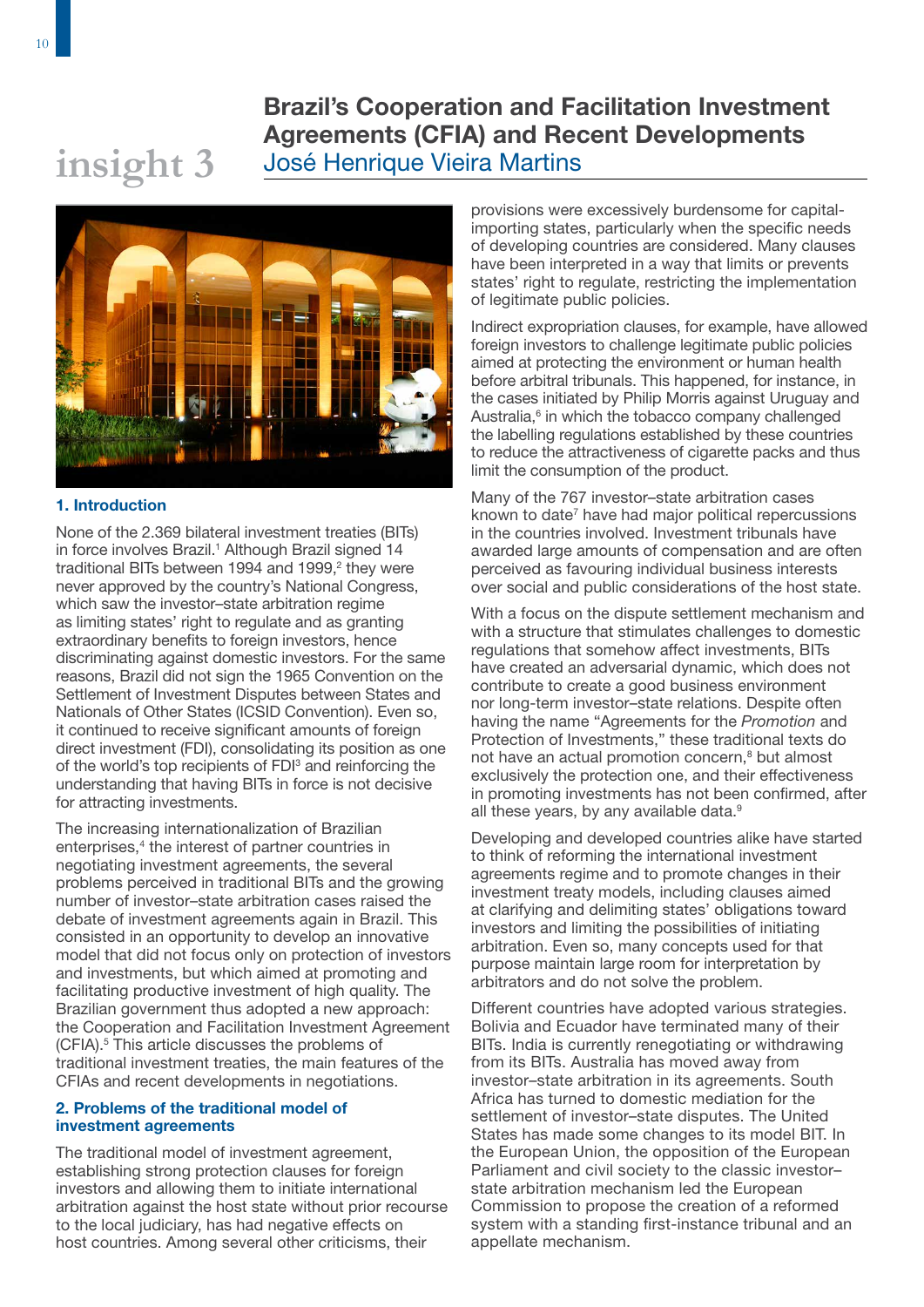### 3. The Cooperation and Facilitation Investment Agreement model

Brazil's response to the criticisms of the current regime was to move away from the adversarial approach and to adopt a cooperative approach, focusing on the elements of mutual benefit to investors and states. It sought to avoid the problems of traditional agreements and look for a model that really aimed at promoting investment, and not just protecting it.

With that in mind, a governmental team led by the Ministries of Finance (MF), Foreign Relations (MRE) and Industry and Foreign Trade (MDIC), in consultations with other institutions and private sector coalitions, developed the CFIA model. The creation of this model also took into account debates and studies of international organizations and economic forums such as the Organisation for Economic Co-operation and Development (OECD), the United Nations Conference on Trade and Development (UNCTAD), the International Institute for Sustainable Development (IISD) and the G20, besides valuable benchmarks on the theme and country examples.

The premise of the CFIAs is the long-term perspective that states need to cooperate and maintain fluent and organized dialogue with investors to foster sustained investments. It is a new concept of agreement focused on stimulating and supporting mutual investments (adopting the concept of investment facilitation), aiming at boosting reciprocal investment flows and opening new and sustainable integration activities between the states. The model is therefore in line with the development agendas at the G20 and other international forums, especially with the more recent discussions on investment facilitation—which have benefited a lot from the Brazilian model agreement as an example—as it fosters the improvement of investment conditions to amplify business opportunities and stimulate private sector investments.

The CFIA model is composed of four main substantive parts, discussed in detail as follows.

### *a. Scope of the agreement and definitions*

The definition of investment plays an essential role, since the CFIAs cover only FDI, which is the kind of investment seen as able to play a more decisive role in the development of the states. Portfolio investments are explicitly excluded from the scope of the CFIAs, since they encompass essentially short-term and speculative investment.

### *b. Regulatory measures and risk mitigation*

The national treatment and most-favoured-nation (MFN) treatment clauses establish that foreign investors must be treated no less favourably than domestic investors or investors from third parties. A few existing exceptions are preserved, such as the prohibition of investments in border regions. The model does

not limit new public policy measures, if they are not discriminatory. There also are articles on transparency, on the freedom of investment-related transfers, and an article about expropriation, which determines that direct expropriations are not allowed, unless they are made in the public interest, in a non-discriminatory way, in accordance with due process of law and on payment of effective compensation. The expropriation article does not cover indirect expropriation.

An important innovation in relation to other investment agreement models is the introduction of clauses on corporate social responsibility based on the OECD Guidelines for Multinational Enterprises,<sup>10</sup> provisions against corruption and, in the most recent negotiations, specific exceptions for the protection of human, animal and plant life. This is in line with Brazil's wish that investments be socially responsible and contribute to sustainable development.

### *c. Institutional governance and dispute prevention and settlement*

Under the CFIAs, each partner state must create a centralized mechanism (Ombudsman or Focal Point) to receive investors' queries and demands. The Ombudsman analyzes the demands and questions posed and, coordinating with the governmental entities related to the issue through expedited proceedings, provides the investor with an answer or solution. The objective is that foreign investors have at their disposal effective means to overcome hardships and challenges faced to make and maintain the investment and to foster a good business environment. Brazil's Ombudsman was established within the Chamber of Foreign Trade (CAMEX), an inter-ministerial body responsible for formulating, adopting and coordinating trade and investment policies.

The CFIAs also innovate through the constitution of a Joint Committee for state–state cooperation and dispute prevention. The dispute prevention component works through a mechanism in which representatives of the investors and governments involved can share their views on the issue raised by the investors and look for a solution on a common ground.

If the parties fail to find a common ground, the states involved can initiate international arbitration as a last resort. The CFIAs do not provide for investor–state arbitration. The main purpose of the state–state arbitration is to determine whether the host state violated any of the disciplines of the agreement and, if so, recommend that the state adjust or eliminate its nonconforming measure.

### *d. Agenda for Further Investment Cooperation and Facilitation*

The cooperation aspect of the Joint Committee's attributions is exercised especially through the development of the Agenda for Further Cooperation and Facilitation, which can include themes such as business visa facilitation, exchange of legislation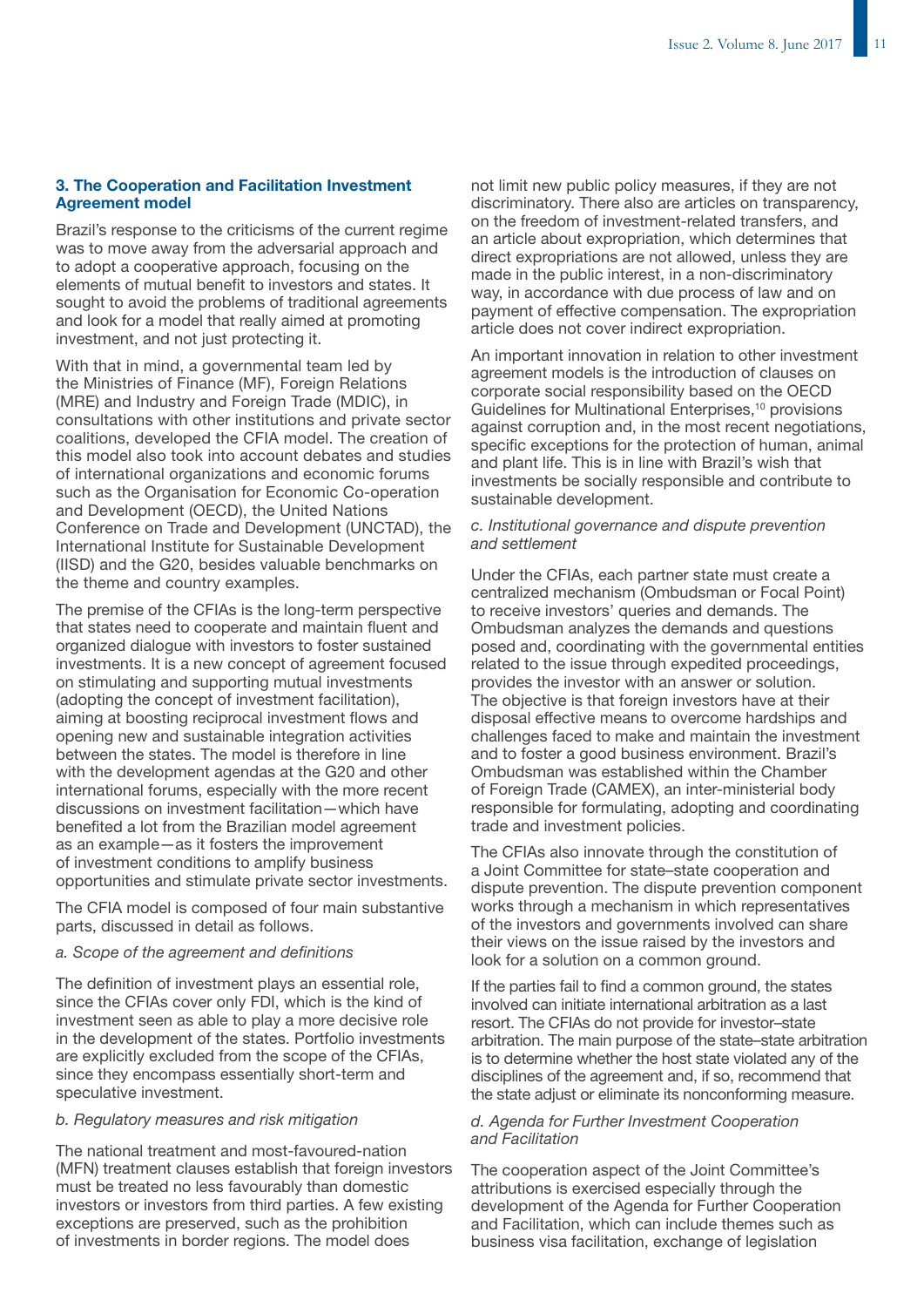information and logistics. These topics move forward depending on the common interest of the partner states. Therefore, the agenda is intended to be a living document, which can be adapted to each case, including topics of mutual interest.

### 4. Recent developments

In 2013 CAMEX issued a mandate for the negotiation of agreements with African countries, based on the guidelines of the newly developed CFIA model. This mandate was expanded in 2015, right after the conclusion of the first agreements with Angola, Malawi and Mozambique, to include all countries interested in negotiating agreements under the CFIA model with Brazil.

Brazil has also signed CFIAs with Chile, Colombia, Mexico and Peru, and has concluded negotiations with India and Jordan. Negotiations based on a 2015 proposal by Brazil have recently been concluded by the MERCOSUR Working Subgroup on Investments (SGT 12), with the signing of the Cooperation and Facilitation Investment Protocol to the Treaty of Asunción on April 7, 2017.

At the time of writing, the CFIAs with Mexico and Peru have just been approved by the Brazilian Senate, becoming the first investment agreements to obtain congressional approval in Brazil. The other CFIAs signed by Brazil are still undergoing the approval process. The Ombudsman for Direct Investment and a National Committee on Investment were established in September 2016 within the structure of CAMEX, including regulations for both institutional frameworks.<sup>11</sup>

Even if the name or the structure of the agreements may vary slightly, their main features are the same and based on the CFIA model. The small changes indicate adjustments to the specific needs of each partner and the possibility to continually improve the model without losing its essence.

The investment cooperation and facilitation frameworks of the CFIAs (including the Ombudsmen, the Joint Committees and the flexible Agendas for Further Investment Cooperation and Facilitation) have drawn the attention of relevant international organizations. Almost all the action lines included in UNCTAD's Global Action Menu for Investment Facilitation<sup>12</sup> are also present in the Brazilian model. Furthermore, the IISD-led draft South–South Principles on International Investment for Sustainable Development<sup>13</sup> - still undergoing a drafting process with states—and the OECD Secretariat paper on investment facilitation are in line with many of the ideas included in the Brazilian model. The CFIA model was also echoed in G20 debates on the need to foster investments, which gained force with the Seoul Summit (2010), the creation of the Trade and Investment Working Group (TIWG) and the approval of the G20 Guiding Principles for Global Investment Policymaking.14

### 5. Conclusion

The problems perceived in the traditional model of

agreements led to Brazil's decision to remain outside the logic of simply creating extraordinary conditions for foreign investors through an adversarial approach. Ultimately, they led Brazil to develop the CFIA model to redefine, on a more balanced basis, what it is expected of an investment agreement. The CFIA model fosters a cooperative approach, focusing on investments facilitation and dispute prevention for a more productive business environment.

While the success of the CFIA model in terms of generating more investments and fewer disputes cannot yet be tested, the new institutional framework established due to the CFIA—has already improved and organized the investment policy decision-making process and provided Brazil with a better system for diagnosis and analysis of the domestic regulatory scenario. The approval of the agreements with Mexico and Peru and the positive repercussion of the model among relevant economic agents and partners, as well as in the international academic and cooperation circles, show that the model seems to be heading in the right way.

### Author

José Henrique Vieira Martins is General Coordinator for Trade and Investment Policy of the Ministry of Finance of Brazil and National Coordinator of Brazil at the MERCOSUR Working Subgroup on Investments (SGT 12).

### **Notes**

1 United Nations Conference on Trade and Development (UNCTAD). (2017). *International investment agreements navigator*. Retrieved from <http://investmentpolicyhub.unctad.org/IIA>.

2 *Id*. Retrieved from http://investmentpolicyhub.unctad.org/IIA/CountryBits/27#iiaInnerMe

3 UNCTAD. (2016). *World investment report 2016: Investor nationality: Policy challenges*, p. 5. Retrieved from [http://unctad.org/en/PublicationsLibrary/wir2016\\_en.pdf.](http://unctad.org/en/PublicationsLibrary/wir2016_en.pdf)

4 By the end of 2014, the stock of Brazilian FDI abroad corresponded to half the amount of FDI stock in Brazil. Brazilian Central Bank. (2014). *Brazilian capital abroad*. Retrieved from [http://www4.bcb.gov.br/rex/CBE/Ingl/CBE2014Results.pdf.](http://www4.bcb.gov.br/rex/CBE/Ingl/CBE2014Results.pdf)

5 See Bernasconi-Osterwalder, N., & Brauch, M. D. (2015, September). *Comparative commentary to Brazil's cooperation and investment facilitation agreements (CIFAs) with Mozam-bique, Angola, Mexico, and Malawi*. Retrieved from [http://www.iisd.org/library/comparative](http://www.iisd.org/library/comparative-commentary-brazil-cooperation-and-investment-facilitation-agreements-cifas)[commentary-brazil-cooperation-and-investment-facilitation-agreements-cifas;](http://www.iisd.org/library/comparative-commentary-brazil-cooperation-and-investment-facilitation-agreements-cifas) and Morosini, F., & Sanchez Badin, M. R. (2015, August). The Brazilian agreement on cooperation and facilitation of investments (ACFI): A new formula for international investment agreements? *Investment Treaty News*, *6*(3), 3–5. Retrieved from [https://www.iisd.org/itn/2015/08/04/the](https://www.iisd.org/itn/2015/08/04/the-brazilian-agreement-on-cooperation-and-facilitation-of-investments-acfi-a-new-formula-for-international-investment-agreements)[brazilian-agreement-on-cooperation-and-facilitation-of-investments-acfi-a-new-formula-for-](https://www.iisd.org/itn/2015/08/04/the-brazilian-agreement-on-cooperation-and-facilitation-of-investments-acfi-a-new-formula-for-international-investment-agreements)[international-investment-agreements.](https://www.iisd.org/itn/2015/08/04/the-brazilian-agreement-on-cooperation-and-facilitation-of-investments-acfi-a-new-formula-for-international-investment-agreements)

6 Philip Morris Asia Limited v. The Commonwealth of Australia, UNCITRAL, PCA Case No. 2012-12. Retrieved from [http://www.italaw.com/cases/851;](https://www.italaw.com/cases/851) Philip Morris Brand Sàrl (Switzerland), Philip Morris Products S.A. (Switzerland) and Abal Hermanos S.A. (Uruguay) v. Oriental Republic of Uruguay, ICSID Case No. ARB/10/7. Retrieved from [http://www.](https://www.italaw.com/cases/460) [italaw.com/cases/460.](https://www.italaw.com/cases/460)

7 UNCTAD. (2017). *Investment dispute settlement navigator*. Retrieved from [http://invest](http://investmentpolicyhub.unctad.org/ISDS)[mentpolicyhub.unctad.org/ISDS.](http://investmentpolicyhub.unctad.org/ISDS)

8 Only 19 per cent of 500 BITs analyzed by UNCTAD included investment promotion provisions. UNCTAD. (2008). *Investment promotion provisions in international investment agree-ments*. Retrieved from [http://unctad.org/en/docs/iteiit20077\\_en.pdf.](http://unctad.org/en/docs/iteiit20077_en.pdf)

9 Salacuse, J. W., &. Sullivan, N. P. (2005). Do BITs really work? An evaluation of bilateral investment treaties and their grand bargain. *Harvard International Law Journal*, *46*(1), 67–130.

10 Organisation for Economic Co-operation and Development (OECD). (2011). *OECD guidelines for multinational enterprises*. Retrieved from [http://www.oecd.org/daf/inv/](http://www.oecd.org/daf/inv/mne/48004323.pdf) [mne/48004323.pdf.](http://www.oecd.org/daf/inv/mne/48004323.pdf)

11 Federative Republic of Brazil. (2016). *Decree No. 8863/2016*. Retrieved from [http://www.](http://www.planalto.gov.br/ccivil_03/_ato2015-2018/2016/decreto/D8863.htm) [planalto.gov.br/ccivil\\_03/\\_ato2015-2018/2016/decreto/D8863.htm.](http://www.planalto.gov.br/ccivil_03/_ato2015-2018/2016/decreto/D8863.htm)

12 UNCTAD. (2016, May 31). *UNCTAD's global action menu for investment facilitation*. Retrieved from [http://investmentpolicyhub.unctad.org/Upload/Documents/UNCTAD\\_Invest](http://investmentpolicyhub.unctad.org/Upload/Documents/UNCTAD_Investment%20Facilitation%20Action%20Menu_3_1.pdf)[ment%20Facilitation%20Action%20Menu\\_3\\_1.pdf.](http://investmentpolicyhub.unctad.org/Upload/Documents/UNCTAD_Investment%20Facilitation%20Action%20Menu_3_1.pdf)

13 International Institute for Sustainable Development (IISD). (2016). *High-level roundtable discussion on the development of South–South principles on international investment for sustainable development, Nairobi, Kenya, July 18, 2016: Meeting report*. Retrieved from [https://www.iisd.org/sites/default/files/meterial/South-South-Principles-on-International-](https://www.iisd.org/sites/default/files/meterial/South-South-Principles-on-International-Investment-Nairobi-July-2016.pdf)[Investment-Nairobi-July-2016.pdf.](https://www.iisd.org/sites/default/files/meterial/South-South-Principles-on-International-Investment-Nairobi-July-2016.pdf)

14 G20. (2016). *Trade ministers meeting statement, 9–10 July 2016, Shanghai*, Annex III. Retrieved from [https://www.wto.org/english/news\\_e/news16\\_e/dgra\\_09jul16\\_e.pdf.](https://www.wto.org/english/news_e/news16_e/dgra_09jul16_e.pdf)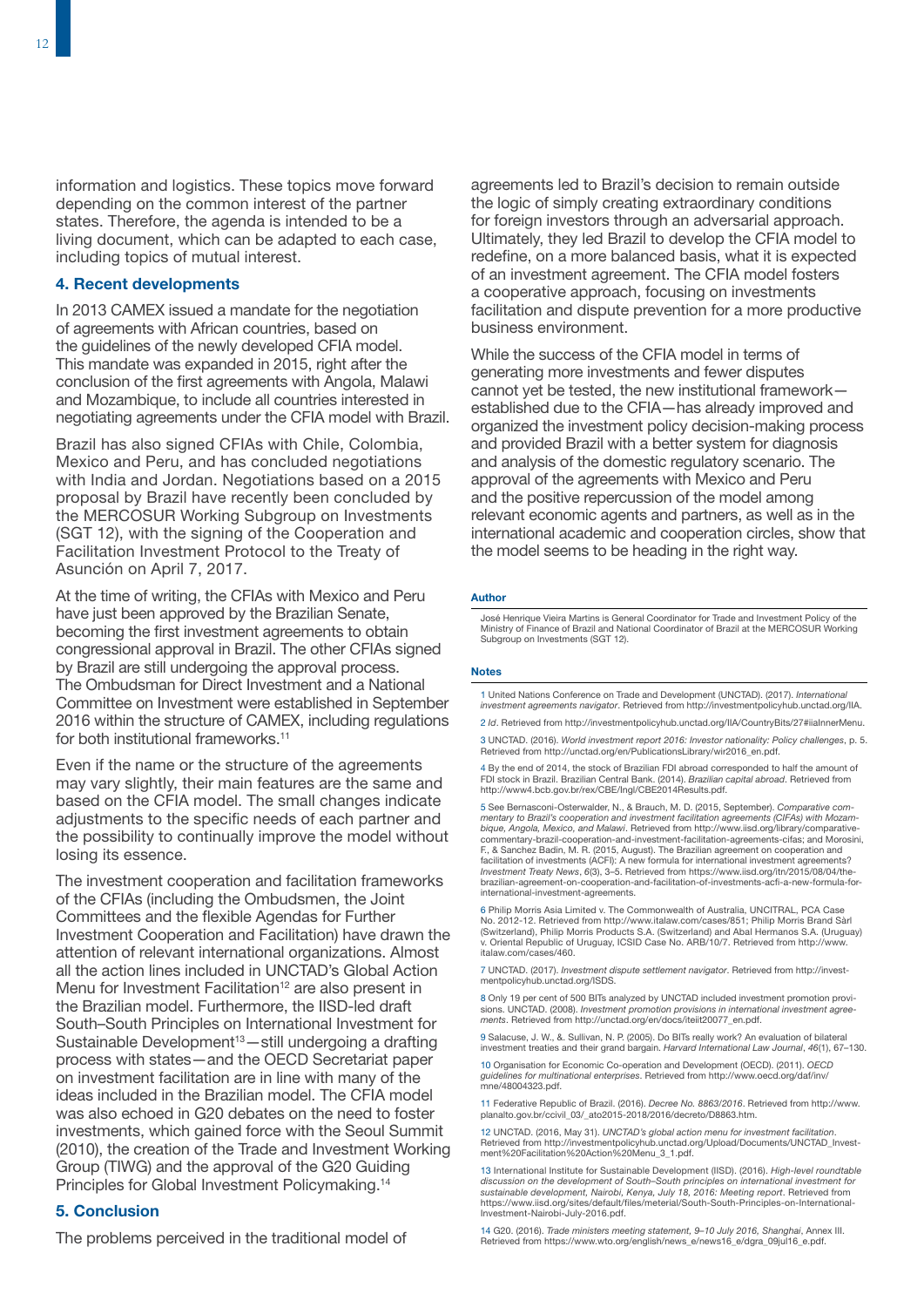# Intra-EU Investment Protection: Up the Creek Without a Paddle Andrej Arpas



### The roiling waters of European BITs

**insight 4**

European Union (EU) member states currently have dozens of intra-EU bilateral investment treaties (BITs) still in place. Once regarded as necessary assurances for investors—mostly from Western Europe—that their investments would be sheltered from the whims of the new post-communist regimes, intra-EU BITs have lost their rationale. Many countries formerly east of the Iron Curtain have, over the years, joined the European Union and adopted EU laws and regulations.

Yet, despite a recent ruling as to the incompatibility of intra-EU BITs with EU law, only Ireland and Italy (having terminated their intra-EU BITs in 2012 and 2013, respectively) rely purely on rules of the EU single market such as freedom of establishment, free movement of capital, non-discrimination on grounds of nationality—for the protection of intra-EU cross-border investors and investments.1 To complicate matters further, although the European Commission has requested member states to terminate their intra-EU BITs, the precise contours of investor protection within the Union remain unclear as they continue to be fleshed out.

Meanwhile, the bloc's investment environment finds itself in uncharted waters as evidenced by a new Polish– Slovak spat over water exports: the case of *Muszynianka v. Slovak Republic.* This paper elucidates some of the intricacies of the case, including the factual and legal background and its position within the context of intra-EU investment protection.

### Background to the Muszynianka case

Muszynianka cooperative is a Polish mineral water purveyor with a bottling plant in Muszyna, a town on the border with Slovakia. In a bid to expand, in 2012, it ventured south of the Slovak–Polish border across the delimiting Poprad river, registering a legal entity in Slovakia's regional capital of the same name. The company had built a 2-km-long pipeline over the border river and was ready to start pumping the water. The investment amounted to about CZK100 million (€3.7 million).

In January 2015, it applied with the Slovak health ministry for a permit to exploit the water source. The health ministry informed the company on January 26, 2015 that the concession application had been rejected based on Article 4(2) of the Slovak constitution, a provision which had entered into force on December 1, 2014 through constitutional amendment.<sup>1</sup> The amendment proscribes exports of drinking, geothermal and mineral water via pipelines or trucks.<sup>2</sup>

Muszynianka, with an annual turnover of about €1 billion, turned to the European Commission with a complaint that received limelight in the Polish media and support from both the then-outgoing Polish Prime Minister Ewa Kopacz and the current Beata Szydlo cabinet.3

### Peeling the onion of investment arbitrations

Information is limited at this point, but it appears as though, seeing that other measures to resolve the dispute failed, the Polish investor initiated a  $E$ 75 million investment arbitration claim against Slovakia under the Polish-Slovak BIT.<sup>4</sup> Among the provisions that may have been invoked by Muszynianka cooperative is Article 3(2) of the [BIT:](http://investmentpolicyhub.unctad.org/Download/TreatyFile/3022)<sup>5</sup>

Each party shall guarantee in its territory fair and equitable treatment with respect to investment of the other party's investors. This treatment will be no less favorable than that afforded to each party's own investors in its territory or to investors of third countries if this treatment is more favorable.

The first sentence of Article 3(2) sets out the typical fair and equitable treatment (FET) obligation. The second sentence then explains that FET involves national and most-favoured-nation (MFN) treatment. The precise relationship between FET, on the one hand, and national and MFN treatment, on the other hand, is left a bit vague by the text. However, the investor could argue that both sets of obligations apply.

Progress on the arbitration is slow as Slovakia immediately challenged the nomination of a Bulgarian arbitrator, Stanimir Alexandrov.<sup>6</sup> Nominated by the Polish investor, Mr. Alexandrov decided to step aside before the matter could be resolved, citing the "hostile manner in which he perceived the challenge to have been prosecuted by the Slovak Republic" as the reason for his departure.<sup>7</sup>

The challenge was rooted in another controversial BIT arbitration under [the 1991 Netherlands–Slovakia BIT](http://investmentpolicyhub.unctad.org/IIA/mostRecent/treaty/2650): the *HICEE v. Slovakia* case. The challenge to Mr. Alexandrov in the Muszynianka case was based on his behaviour in his roles as counsel to the claimant and witness in the *HICEE* case. (As witness, he gave written testimony when HICEE B.V., a Dutch company, sought to disqualify an arbitrator.) Slovak Prime Minister Robert Fico had introduced a ban on distribution of profits that involved HICEE's local subsidiary, a health insurance provider.<sup>8</sup> HICEE claimed that Slovakia thus breached its FET, expropriation and free transfer obligations under the BIT. It sought damages of over €1 billion, but lost.9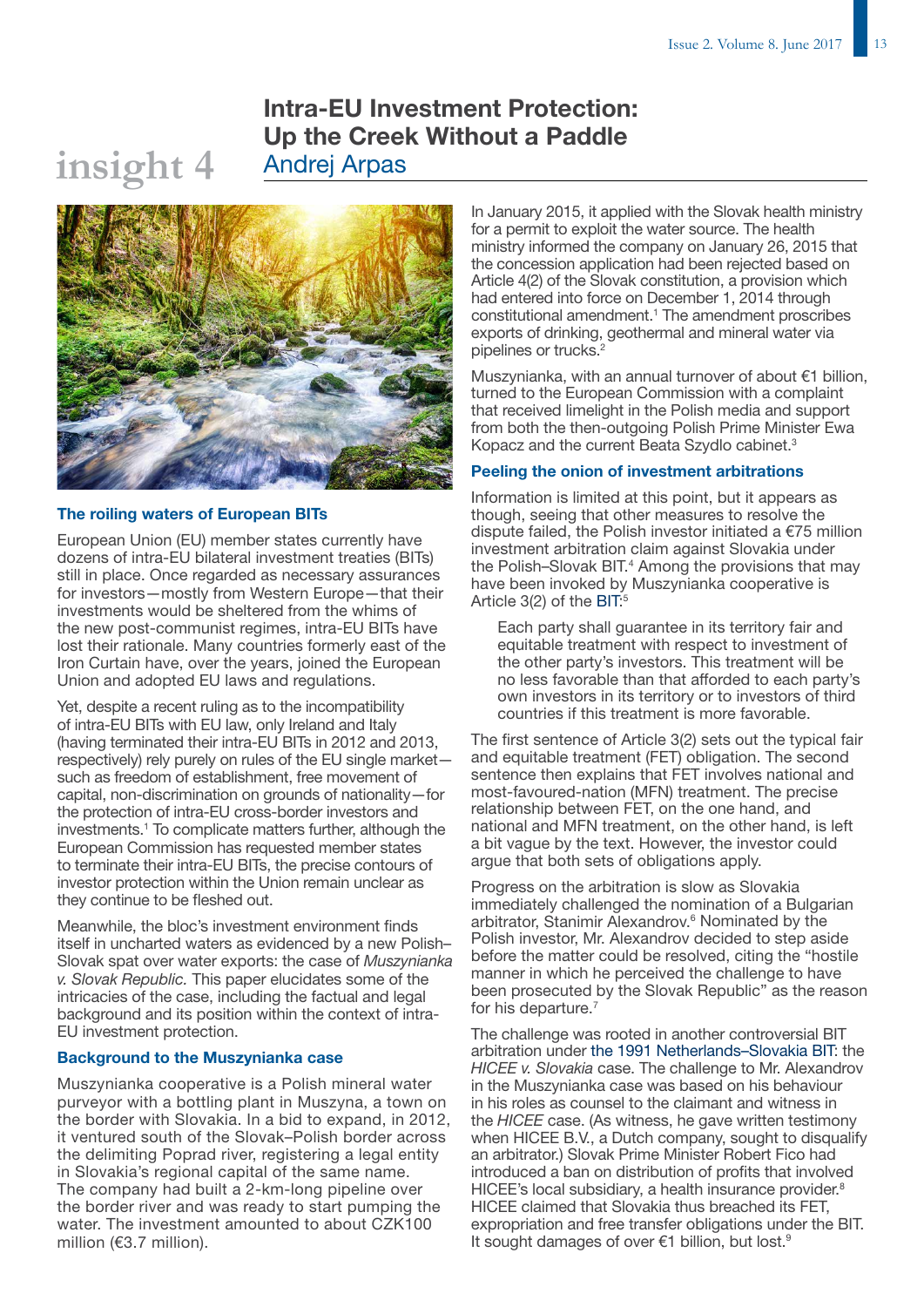Peeling the proverbial onion further, Achmea, another Dutch investor in Slovak healthcare, initiated arbitration under the rules of the United Nations Commission on International Trade Law (UNCITRAL), also falling back on the Netherlands–Slovakia BIT's FET safety peg. Slovakia contested the applicability of the BIT, given the intra-EU nature of the dispute. It also submitted a jurisdictional objection to the local court of Frankfurt, Germany, the seat of the arbitration. Article 344 of the Treaty on the Functioning of the European Union (TFEU) sets forth that disputes concerning the interpretation or application of the EU Treaties must be submitted to dispute settlement methods provided for in the EU Treaties themselves. Slovakia argued that this excluded the jurisdiction of domestic courts such as the German federal courts. The Frankfurt court decided against Slovakia in an interim ruling in 2010 and again in its final ruling in December 2012. Slovakia appealed to a higher-instance court, which affirmed that Slovakia's objections were moot, interpreting that Art. 344 TFEU does not speak of private investor–state disputes and, as such, arbitral tribunals did not constitute a TFEU violation. Slovakia then turned to Germany's highest court in the ordinary jurisdiction the Federal Court of Justice (BGH).

This leads us to the innermost crust in our onion metaphor. In trying to ensure a uniform and consistent application of EU law, the BGH proceeded to forward preliminary questions to the Court of Justice of the European Union (CJEU), pursuant to Art. 267 TFEU. Arguably, the most important question concerns the use of arbitral tribunals under intra-EU BITs in the face of Art. 344 TFEU, which would seem to have all disputes brought before the CJEU instead.<sup>10</sup> The BGH also enquired as to whether Art. 18 TFEU (nondiscrimination) is being infringed by granting special rights to certain EU nationals and not others through intra-EU BITs. Answers to these important questions will presumably deliver a watershed moment for this and indeed numerous other EU arbitrations. Seeing that the outcome of the case currently hangs in an interpretative limbo, the BGH decided to stay the proceedings while it awaits the CJEU's ruling.11

### Back to Muszynianka's complaint to the European Commission

Based on publicly available information, the case seems to be ongoing, with a focus on the rules governing the internal market.11 However, insofar as intra-EU BITs are concerned, the European Commission has recently struck them down as contravening EU law.<sup>12</sup>

### Investor protection smashed to BITs and pieces?

On September 29, 2016, the Commission ruled that intra-EU investment "reassurances" were excessive and incompatible with EU law, and that Austria, the Netherlands, Romania, Slovakia and Sweden were all to terminate their respective intra-EU BITs.<sup>12</sup> The Commission pointed out that most of these treaties were concluded in the 1990s between then-existing EU member states and countries that were to join the European Union later, in 2004 and 2007. Most of these were ex-communist countries where the rule of law

and private property were terms undergoing fledgling and fragile rediscovery. Consequently, the Commission reasoned that it may have been prudent to hammer out additional measures to protect foreign investment. However, it argued that years of transformation rigours and mandatory adaptation to the strictures of EU legislation preceding their membership rendered such protection obsolete and, legally speaking, null and void. Indeed, according to the Slovak finance ministry, Slovakia had, even before the ruling, considered intra-EU BITs, of which there were 20 in Slovakia alone, to be "inapplicable, to say the least"<sup>13</sup> due to their overlap with EU law.

### **Conclusion**

Where does this leave us in terms of EU single-market investment protection? Sailing in uncertain waters, to abuse the Muszynianka theme. In theory, the common European market works based on principles that should pre-empt undue anguish on the part of foreign investors. But reality is a little messier. In the case of one Polish investor, at least, the spaghetti bowl of overlapping national and supranational interests and authority may come as a reminder that *lex specialis* is sometimes especially pricey.

### Author

Andrej Arpas is an analyst specializing in trade policy. A graduate of the University of Manchester's law school, Andrej joined a Washington-based think-tank after a short period at Slovakia's labour ministry.

### Notes

1 European Commission. (2015, June 18). *June infringements package: key decisions*. Retrieved from [http://europa.eu/rapid/press-release\\_MEMO-15-5162\\_en.htm.](http://europa.eu/rapid/press-release_MEMO-15-5162_en.htm)

2 Slovak Government. (2014, June 8). *Robert Fico: Water is a strategic commodity; we want to constitutionally proscribe its exports*. Retrieved from [http://www.vlada.gov.sk/robert-fico](http://www.vlada.gov.sk/robert-fico-voda-je-strategicka-surovina-jej-vyvoz-zo-slovenska-chceme-zakazat-v-ustave/)[voda-je-strategicka-surovina-jej-vyvoz-zo-slovenska-chceme-zakazat-v-ustave](http://www.vlada.gov.sk/robert-fico-voda-je-strategicka-surovina-jej-vyvoz-zo-slovenska-chceme-zakazat-v-ustave/) (in Slovak).

3 Palata, L. (2015, November 14). Poles want to go to court with the Slovaks over water. *MF Dnes*. Retrieved from [http://www.pressreader.com](http://www.pressreader.com/) (in Czech).

4 Yong, L. (2016, October 19). Water investor's claim against Slovakia sees challenge to<br>Bulgarian arbitrator. Gl*obal Arbitration Review.* Retrieved from [http://globalarbitrationreview.](http://globalarbitrationreview.com/article/1069573/water-investor%E2%80%99s-claim-against-slovakia-sees-challenge-to-bulgarian-arbitrator)<br>com/article/1069573/water-investor% [lenge-to-bulgarian-arbitrator.](http://globalarbitrationreview.com/article/1069573/water-investor%E2%80%99s-claim-against-slovakia-sees-challenge-to-bulgarian-arbitrator)

5 Bilateral investment agreement between Poland and Slovakia, August 18, 1994. Retrieved from<http://investmentpolicyhub.unctad.org/Download/TreatyFile/3022>(in Slovak; English translation by the author).

6 Peterson, L. E. (2016, October 18). Investor makes good on threat to file BIT arbitration over cross-border water export project – and sees its arbitrator nominee swiftly challenged. *IA Reporter*. Retrieved from [https://www.iareporter.com/articles/investor-makes-good-on](https://www.iareporter.com/articles/investor-makes-good-on-threat-to-file-bit-arbitration-over-cross-border-water-export-project-and-sees-its-arbitrator-nominee-swiftly-challenged/)[threat-to-file-bit-arbitration-over-cross-border-water-export-project-and-sees-its-arbitrator](https://www.iareporter.com/articles/investor-makes-good-on-threat-to-file-bit-arbitration-over-cross-border-water-export-project-and-sees-its-arbitrator-nominee-swiftly-challenged/)[nominee-swiftly-challenged.](https://www.iareporter.com/articles/investor-makes-good-on-threat-to-file-bit-arbitration-over-cross-border-water-export-project-and-sees-its-arbitrator-nominee-swiftly-challenged/)

7 Peterson, L. E. (2016, December 16). Arbitrator Stanimir Alexandrov steps aside in face of challenge in intra-EU BIT case. *IA Reporter*. Retrieved from [http://www.iareporter.com/](http://www.iareporter.com/articles/arbitrator-stanimir-alexandrov-steps-aside-in-face-of-challenge-in-intra-eu-bit-case/) [articles/arbitrator-stanimir-alexandrov-steps-aside-in-face-of-challenge-in-intra-eu-bit](http://www.iareporter.com/articles/arbitrator-stanimir-alexandrov-steps-aside-in-face-of-challenge-in-intra-eu-bit-case/)[case](http://www.iareporter.com/articles/arbitrator-stanimir-alexandrov-steps-aside-in-face-of-challenge-in-intra-eu-bit-case/); Kochański Zięba & Partners (KZP). *Marek Jeżewski PhD, Partner: Head of Arbitration*. Retrieved from [https://www.kochanski.pl/en/marek-jezewski-phd-2.](https://www.kochanski.pl/en/marek-jezewski-phd-2/)

8 Crockett, A. (2014, June 20). No jurisdiction over BIT claims if investor fails to state a prima facie case. *Lexology*. Retrieved from [http://www.lexology.com/library/detail.](http://www.lexology.com/library/detail.aspx?g=9dacc5b0-ccdd-4977-9e00-65047de8c139) [aspx?g=9dacc5b0-ccdd-4977-9e00-65047de8c139](http://www.lexology.com/library/detail.aspx?g=9dacc5b0-ccdd-4977-9e00-65047de8c139); HICEE B.V. v. The Slovak Republic, Partial Award, May 23, 2011. Retrieved from [http://www.italaw.com/cases/documents/537](https://www.italaw.com/cases/documents/537).

9 Ministry of Finance of the Slovak Republic. (2011, October 24). *Slovakia wins first case with health insurers' shareholders*. Retrieved from [http://www.finance.gov.sk/Default.](http://www.finance.gov.sk/Default.aspx?CatID=84&NewsID=457) [aspx?CatID=84&NewsID=457](http://www.finance.gov.sk/Default.aspx?CatID=84&NewsID=457) (in Slovak).

10 Global Investment Protection. (2016, May 24). *Intra-EU BITs before the Court of Justice of the EU*. Retrieved from [http://www.globalinvestmentprotection.com/index.php/intra-eu](http://www.globalinvestmentprotection.com/index.php/intra-eu-bits-before-the-court-of-justice-of-the-eu/)[bits-before-the-court-of-justice-of-the-eu.](http://www.globalinvestmentprotection.com/index.php/intra-eu-bits-before-the-court-of-justice-of-the-eu/)

11 Oravová, Ľ. (2016, February 23). The government will not back down. *TA3*. Retrieved from [http://www.storin.sk/storin.nsf/\\$All/AF200EDA6B01997CC1257F63003773AE?OpenD](http://www.storin.sk/storin.nsf/$All/AF200EDA6B01997CC1257F63003773AE?OpenDocument) [ocument](http://www.storin.sk/storin.nsf/$All/AF200EDA6B01997CC1257F63003773AE?OpenDocument) (in Slovak).

12 European Commission. (2016, September 29). *September infringements' package: key decisions*. Retrieved from [http://europa.eu/rapid/press-release\\_MEMO-16-3125\\_en.htm.](http://europa.eu/rapid/press-release_MEMO-16-3125_en.htm) 13 Ministry of Finance of the Slovak Republic. (2016, July 15). *Bilateral investment treaties*.

Retrieved from <http://www.finance.gov.sk/Default.aspx?CatID=4597> (in Slovak).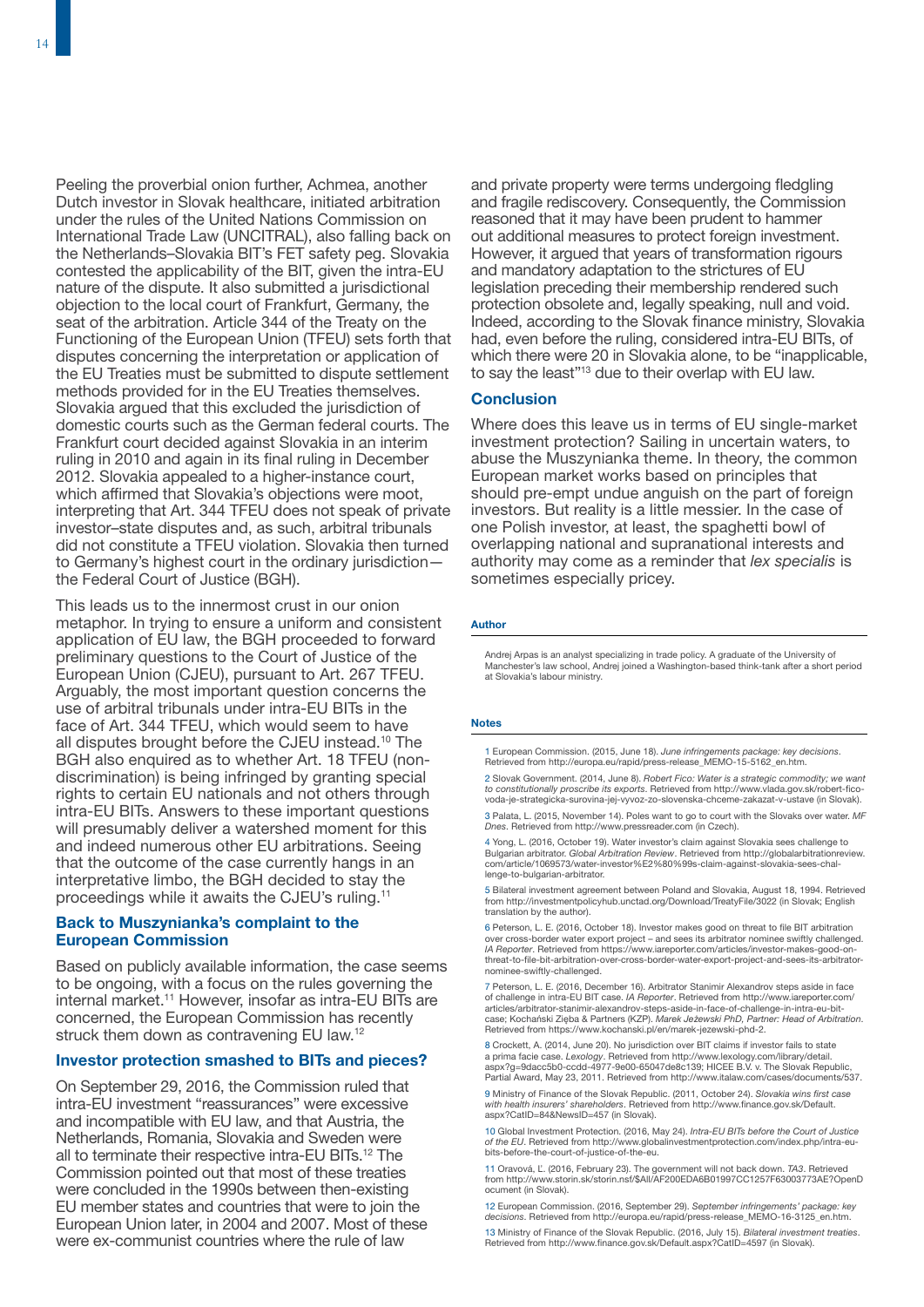# The Recent Argentina–Qatar BIT and the Challenges of Investment Negotiations Facundo Pérez-Aznar



**insight 5**

After a 15-year halt, Argentina has come back to the bilateral investment treaty (BIT) negotiation arena, with the signing of a BIT with Qatar on November 6, 2016 and the ongoing negotiations of a BIT with Japan.<sup>1</sup> In this article I analyze the scope of the Argentina–Qatar treaty and the characteristics of the negotiations undertaken by Argentina.2

### 1. Background on Argentine BITs and disputes

Between 1990 and 2001, Argentina signed 58 BITs, of which 55 entered into force. In general terms, their content did not vary much, and they had the features of traditional BITs. The end of Argentina's BIT program in 2001 coincided with the peak of the country's worst-ever economic crisis, and the proliferation of investment arbitration claims against Argentina.<sup>3</sup>

Since the 1990s Argentina has experienced the effects of BITs. Already in 1995 foreign investors, based on various BITs, were granted access to the Argentine media sector on a national treatment basis.4 Also the concerns about BITs can be detected at a very early stage. After the first three cases against Argentina were registered with the International Centre for Settlement for Investment Disputes (ICSID) in 1998, the Chief of Cabinet before the National Congress expressed concerns and indicated that the Ministry of Foreign Affairs had been requested to use diplomatic channels to limit the scope of BITs.<sup>5</sup> In 2003 the executive informed the Congress that there were more than 50 claims involving BITs. Half of these became cases under the arbitration rules of ICSID or the United Nations Commission on International Trade Law (UNCITRAL), while the other half never materialized in arbitral proceedings, which suggests that there were settlement agreements.<sup>6</sup> The post-2003 events are better known, with a total number of 59 cases against the country, most of them involving government measures to face the economic crisis.

### 2. Between traditional and innovative provisions

The Argentina–Qatar BIT resembles in structure and wording the 2012 Moldova-Qatar BIT. $<sup>7</sup>$  In fact, 15</sup> out of 20 provisions of the Argentine treaty have the same or similar wording as those of the Moldovan treaty. Many provisions do not differ much from those of traditional BITs, including the provisions on expropriation, compensation for losses, transfers, subrogation, denial of benefits, entry and sojourn of personnel and state–state dispute settlement. Other provisions, even if they follow in general terms the Moldovan treaty, show significant variations.

The preamble refers to "sustainable development," a novelty in Argentine treaties. The definition of "investor" follows the Moldovan treaty, except for the requirements that judicial persons be constituted or organized and have their principal place of business in the territory of the home state (Art. 1, para. 1(b)). It also provides that a company shall not be deemed an "investor" under the treaty "where it is controlled by nationals of a third State or of the host State" or where it does not conduct "substantial business activities within the territory" of the home state (Art. 1, para. 1(d)). On the other hand, the provision provides that juridical persons include official agencies, sovereign funds and trusts, entities that were generally not included in previous Argentine BITs. The definition of "investment" also uses the open-ended asset-based definition of the Moldovan treaty, but includes the requirement that an investment "involves commitment of resources into the territory" of the host state (Art. 1, para. 2).

The treaty follows the Moldovan treaty in that it "shall not apply to any dispute raised before the entry into force" of the agreement, but with an additional limitation providing that it shall not apply to disputes that are "directly related to events or actions taking place prior to [the date of entry into force], even if their effects are experienced on a date on which the Agreement is already effective" (Art. 2, paras. 1 and 2). The provision on the promotion and protection of investments links both the fair and equitable treatment (FET) and the full protection and security standards to customary international law (Art. 3, paras. 4 and 5).

The investor–state dispute settlement (ISDS) provision also follows the traditional approach of the Moldovan treaty. ISDS covers "[a]ny juridical dispute under the provisions of this Treaty, arising directly from an investment" (Art. 14, para. 1). The period of amicable settlement of three months shorter than the negotiation periods of previous Argentine BITs. If a dispute cannot be settled amicably it may be submitted to a) the competent court of the host state, b) the mechanisms provided for in the ICSID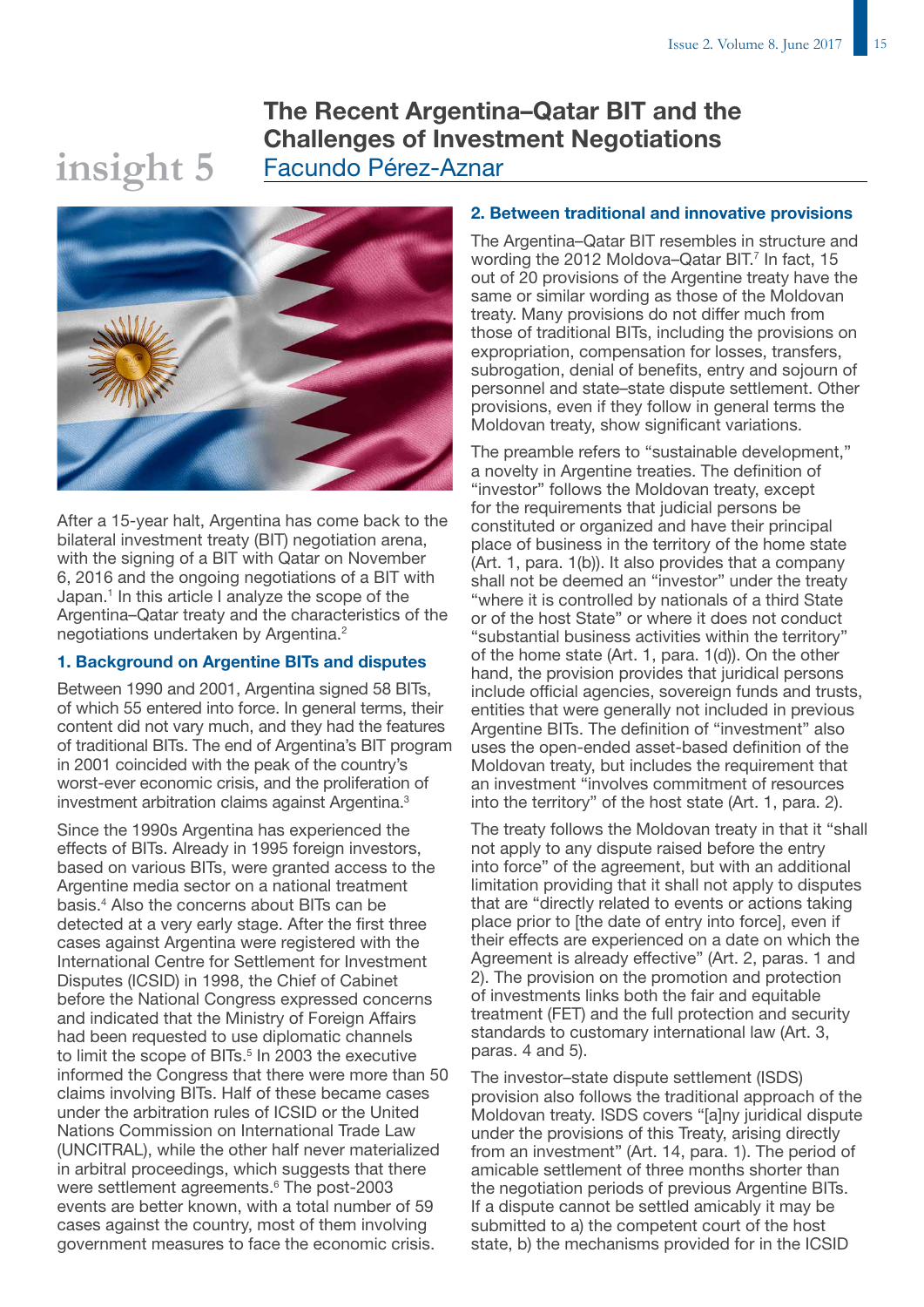Convention or c) "an ad hoc tribunal administered by the Permanent Court of Arbitration" (PCA) (Art. 14, para. 2). Despite Argentina's various criticisms to ICSID in different arbitrations, the treaty keeps ICSID arbitration as an option. However, the reference to the PCA is new to Argentine BITs and suggests that Argentina is starting to think about the PCA as an alternative to ICSID.

A number of provisions may have been included at the request of Argentina since they are absent from the Moldovan treaty, such as the articles on the right to regulate (Art. 10), compliance with the laws of the host state (Art. 11), corporate social responsibility (CSR) (Art. 12), security measures (Art. 13) and challenge of arbitrators (Art. 16). The provisions on the right to regulate and security measures reflect essential aspects of most litigations involving Argentina and show an improvement compared to previous Argentine BITs.

The article on compliance with the laws of the host state is among the main innovations of the BIT. It provides that "[t]he Contracting Parties acknowledge that investors and their investments shall comply with the laws of the host Contracting Party with respect to the management and operation of an investment" (Art. 11). The ISDS provision, in turn, does not state that only "the investor concerned" may submit the dispute to the different options appearing in the provision (a requirement that appears in the Moldovan treaty); rather, it provides that "the dispute may be submitted," without indicating the investor as the necessary claimant. The interaction of the two provisions suggests that the host state could initiate arbitration against foreign investors who do not comply with its laws.

Improvements are more limited in other clauses, such as the ones on the challenge to arbitrators, CSR, and "more favourable" provisions.<sup>8</sup> The latter is a variation of a clause of the same type included in the 12 treaty. The most-favoured-nation (MFN) treatment clause cannot be used to invoke ISDS provisions included in treaties signed before the entry into force of the BIT. However, it could have provided instead that MFN cannot be used to invoke ISDS contained in *any* other treaty, which has been the consistent position of Argentina before arbitral tribunals.

### 3. Looking ahead

Argentina's stock of 52 BITs in force providing for ISDS and its history of 59 arbitrations as respondent state, coupled with the crucial importance of foreign investments to Argentina nowadays, certainly have an effect on the negotiations of the new BITs and distinguishes the situation of Argentina from that of other developing countries. Another aspect that has characterized the recent negotiations with Japan and Qatar is that the counterparts have conditioned new

investments in Argentina to the conclusion of BITs.<sup>9</sup>

It has to be seen now how the National Congress will react to the new BIT. At the time of writing, it had not been sent to the Congress for approval, a condition necessary for its entry into force. Many members of Congress expressed concerns about ICSID arbitration when discussing the Law on Public– Private Partnerships (PPP) in November 2016.10

Following the example of various developing and developed countries, it would be useful to undertake in Argentina a public debate on the national policy on the promotion and protection of foreign investments involving the different stakeholders. It would also be useful to count on a model BIT that codifies Argentina's long-standing litigation position. Interestingly, Argentina had its own model BIT in the early 1990s and by 2010 it was working on a model BIT.<sup>11</sup> In order to move towards more advanced and efficient mechanisms for the promotion and protection of foreign investments, in addition to highly-qualified and experienced negotiators, it is also necessary to count on the political will of both negating parties.

### Author

Facundo Pérez-Aznar holds a Ph.D. in International Law from the Graduate Institute of International and Development Studies. He is Associate Professor of International Economic Law in the Masters in International Relations, University of Buenos Aires, and Senior Researcher at the Graduate Institute.

### Notes

1 Pérez-Aznar, F. (2016, November 14). Argentina is back in the BIT negotiation arena. *Investment Claims*. Retrieved from [http://oxia.ouplaw.com/page/argentina-bit.](http://oxia.ouplaw.com/page/argentina-bit)

2 The text of the treaty is available in Arabic, English and Spanish at [http://investmentpoli](http://investmentpolicyhub.unctad.org/IIA/country/8/treaty/3706)[cyhub.unctad.org/IIA/country/8/treaty/3706.](http://investmentpolicyhub.unctad.org/IIA/country/8/treaty/3706) 

3 Pérez-Aznar, F. (2016). Bilateral investment treaty overview — Argentina. *Investment Claims*. Retrieved from [http://oxia.ouplaw.com/view/10.1093/law:iic/ov-ar.document.1/law](http://oxia.ouplaw.com/view/10.1093/law:iic/ov-ar.document.1/law-iic-ov-ar?rskey=pVMqRw&result=1&prd=IC)[iic-ov-ar?rskey=pVMqRw&result=1&prd=IC.](http://oxia.ouplaw.com/view/10.1093/law:iic/ov-ar.document.1/law-iic-ov-ar?rskey=pVMqRw&result=1&prd=IC)

4 See Argentine Republic. (1995, April 4). Comité Federal de Radiodifusión, Resolución<br>350/1995 March 27, 1995. *Boletín Oficial,* No. 28117, p. 41. Retrieved from [https://www.](https://www.boletinoficial.gob.ar/#!DetalleNorma/7149988/19950404)<br>boletinoficial.gob.ar/#!DetalleNorma/7149988/

5 Informe del Jefe de Gabinete de Ministros ante el Honorable Congreso de la Nación, Ing. Jorge Rodriguez, Informe No. 29, September 30, 1998, p. 87. Retrieved from [http://tmp.](http://tmp.jgm.gov.ar) [jgm.gov.ar](http://tmp.jgm.gov.ar) in February 2016.

6 The list of BIT claims reported in 2003 that did not reach the stage of arbitral proceedings included claims under the Argentine BITs with the United States (involving the following companies: Chubb/Federal Insurance Company, Cobra Instalaciones, Edeersa, Federal Express Corporation, First Energy, Weather, and Union Company of California & Unocal Corporation), Spain (involving Abengoa SA and Teyma Abengoa SA, Acesa Infraestructuras SA, and Carsa/Prisa), Italy (involving Telecom Italia, Torno SPA, and Societa Italiana per il Gas S.P.A.), the United Kingdom (involving United Utilities International Limited and British A. Tobacco), Switzerland (involving ASA Investment); the Netherlands (involving Boskalis/ Ballast), Russia (involving Frigorífico Victor AVSA), Chile (involving Gasatacama), Germany (involving Hierros S.A.), Canada (involving Petrolera Río Alto), Sweden (involving Skanska), Belgium/Luxembourg (involving Tractebel) and under the Spain–Argentina and Germany– Argentina BITs (claim involving the nuclear plant Atucha II). Informe del Jefe de Gabinete de Ministros Dr. Alberto Fernández a la Honorable Cámara de Senadores de la Nación, Informe No. 57, June 25, 2003. Retrieved from <http://tmp.jgm.gov.ar> in February 2016.

7 Agreement between the Government of the Republic of Moldova and the Government of the State of Oatar for the reciprocal promotion and protection of investments, December 10, 2012. Retrieved from [http://investmentpolicyhub.unctad.org/Download/TreatyFile/2012.](http://investmentpolicyhub.unctad.org/Download/TreatyFile/2012)

8 Peterson, L. E. (2016, December 13). Analysis: A look inside Argentina's first new bilateral investment treaty in 15 years. *IAReporter*. Retrieved from [https://www.iareporter.com/](https://www.iareporter.com/articles/analysis-a-look-inside-argentinas-first-new-bilateral-investment-treaty-in-15-years) [articles/analysis-a-look-inside-argentinas-first-new-bilateral-investment-treaty-in-15-years.](https://www.iareporter.com/articles/analysis-a-look-inside-argentinas-first-new-bilateral-investment-treaty-in-15-years)

9 Kanenguiser, M. (2016, July 1). Japón quiere invertir hasta US\$ 9000 millones en la Argentina en los próximos tres años. *La Nación*. Retrieved from [http://www.lanacion.com.](http://www.lanacion.com.ar/1914450-japon-quiere-invertir-hasta-us-9000-millones-en-la-argentina-en-los-proximos-tres-anos) [ar/1914450-japon-quiere-invertir-hasta-us-9000-millones-en-la-argentina-en-los-proximos](http://www.lanacion.com.ar/1914450-japon-quiere-invertir-hasta-us-9000-millones-en-la-argentina-en-los-proximos-tres-anos)[tres-anos](http://www.lanacion.com.ar/1914450-japon-quiere-invertir-hasta-us-9000-millones-en-la-argentina-en-los-proximos-tres-anos). La Política Online. (2016, July 26). *Macri con el Emir de Qatar*. Retrieved from [http://www.lapoliticaonline.com/nota/99246-macri-con-el-emir-de-qatar.](http://www.lapoliticaonline.com/nota/99246-macri-con-el-emir-de-qatar)

10 Sued, G. (2016, November 2). El oficialismo hizo concesiones y destrabó el proyecto de aporte privado a la obra pública. *La Nación*. Retrieved from [http://www.lanacion.com.](http://www.lanacion.com.ar/1952537-el-oficialismo-hizo-concesiones-y-destrabo-el-proyecto-de-aporte-privado-a-la-obra-publica) [ar/1952537-el-oficialismo-hizo-concesiones-y-destrabo-el-proyecto-de-aporte-privado-a](http://www.lanacion.com.ar/1952537-el-oficialismo-hizo-concesiones-y-destrabo-el-proyecto-de-aporte-privado-a-la-obra-publica)[la-obra-publica.](http://www.lanacion.com.ar/1952537-el-oficialismo-hizo-concesiones-y-destrabo-el-proyecto-de-aporte-privado-a-la-obra-publica) 

11 Informe del Jefe de Gabinete de Ministros a la Honorable Cámara de Diputados de la Nación, Dr. Aníbal Fernandez, Informe No. 78, September 2010, p. 518. Retrieved from <http://tmp.jgm.gov.ar>in February 2016.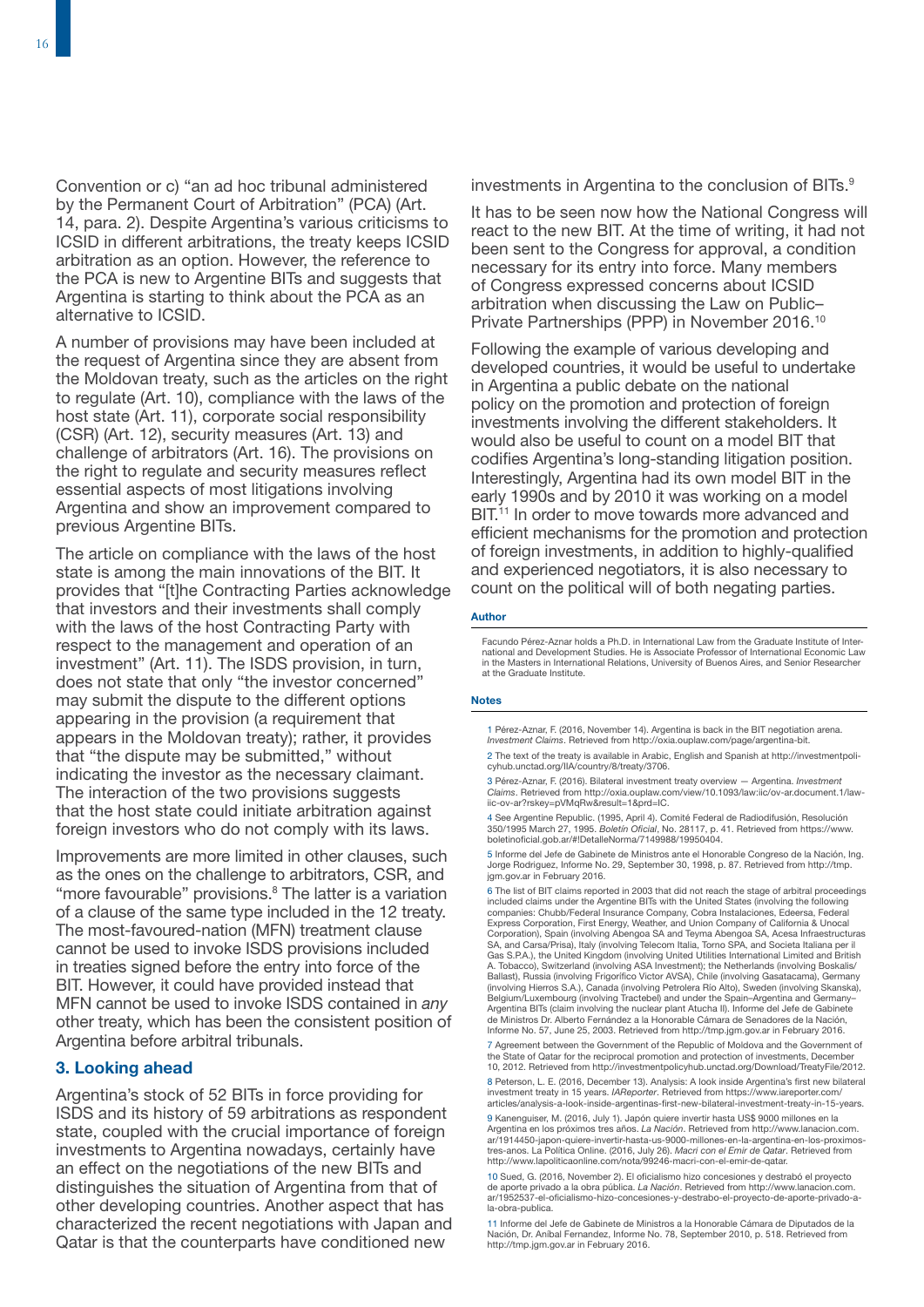# **guest column**

Sustainability Toolkit for Trade Negotiators: Tapping the Potential of Trade and Investment Agreements for Achieving Environmental Goals Aaron Cosbey



Regional and bilateral trade and investment agreements have great untapped potential for helping to facilitate the transition to a green economy and achieving the 2030 Sustainable Development Agenda. Negotiators are recognizing this potential to contribute to the achievement of national and international environmental objectives. In recent years, several notable pacts have pushed boundaries in such diverse areas as fisheries subsidies.<sup>1</sup> trade in green goods, $2$  and the conservation of endangered species.<sup>3</sup> These innovative deals have not only influenced subsequent regional agreements, but are also driving progress at the multilateral level, such as when the [work on](http://www.iisd.org/toolkits/sustainability-toolkit-for-trade-negotiators/wp-content/uploads/2016/09/2012_AELM_Declaration_AnnexC.pdf)  [green goods at the Asia–Pacific Economic Cooperation](http://www.iisd.org/toolkits/sustainability-toolkit-for-trade-negotiators/wp-content/uploads/2016/09/2012_AELM_Declaration_AnnexC.pdf) (APEC) sparked World Trade Organization–based negotiations on a green goods agreement.4

There is also the potential for significant negative impacts, particularly when we look beyond strictly environmental provisions to those elements that *affect* the environment: the "behind the border" trade rules which restrict how states regulate in areas such as investment, intellectual property rights, services, government procurement and subsidies. Trade and investment—and the agreements that govern them—have a powerful economy-wide potential for change. The structural changes wrought by trade and investment can help move economies towards greater efficiency and wider dissemination of environmentally friendly technologies. But they can also perpetuate and intensify investment in polluting and resource-intensive economic activities, and discourage beneficial regulations. We argue that trade and investment rules must go beyond positive efforts such as liberalization of green goods to also provide national governments with the legal flexibility to adequately protect the environment. To help policymakers craft trade and investment agreements that support sustainable development objectives, the International Institute for Sustainable Development (IISD) and the United Nations Environment Program (UNEP) created the [Sustainability Toolkit for Trade Negotiators](http://www.iisd.org/toolkits/sustainability-toolkit-for-trade-negotiators/) ([http://www.](http://www.iisd.org/toolkits/sustainability-toolkit-for-trade-negotiators) [iisd.org/toolkits/sustainability-toolkit-for-trade-negotiators](http://www.iisd.org/toolkits/sustainability-toolkit-for-trade-negotiators)). Launched in March 2017 at the [Ministerial meetings of the](http://www.un-page.org/events/page-ministerial-conference-2017)  [Partnership for Action on Green Economy \(PAGE\)](http://www.un-page.org/events/page-ministerial-conference-2017),<sup>5</sup> the toolkit shows how specific provisions within the agreements might better serve those broad goals, citing over 200 text examples drawn from some 90 existing agreements.

Different states will find different appropriate responses to the nexus of environmental and trade and investment policy. This toolkit ensures that negotiators of trade and investment agreements can at least be aware of their options for environmental provisions.

Designed to be an easily-accessible reference guide, the toolkit can help negotiators already schooled in the issues quickly find answers to specific questions. It provides a brief overview of each issue, then discusses options and presents examples from existing or model treaties. For instance, it covers emerging trends in relation to investor responsibilities and obligations and provides examples of clauses relating to investors' compliance with host state laws and regulations on environment, labour, tax and anti-corruption. While trade and investment treaties should not be designed to diminish the role of domestic law applicable to investors, they can contribute to filling gaps or bolstering compliance. This can be achieved, for example, by limiting access to arbitration in certain cases of non-compliance, or by allowing for counterclaims (see for example [Article 11](http://www.iisd.org/toolkits/sustainability-toolkit-for-trade-negotiators/wp-content/uploads/2016/06/ModelBIT_Annex.pdf#page=11) of India's Model BIT).6

The toolkit also provides a broad overview of key issues. It begins with framing questions that drafters will need to consider: what sort of architecture, what sort of commitments? It then examines provisions that are strictly environmental in nature, such as treatment of environmental standards, in relationship to multilateral environmental agreements. It then considers those aspects of treaty text that are not explicitly environmental, but which may have significant impacts on the environment and environmental regulation: investment, government procurement, services and intellectual property rights. In closing, it looks at the process for conceiving, negotiating and implementing regional trade and investment agreements (RTIAs). The toolkit will be regularly updated as new treaties offer interesting approaches to the issues covered.

Trade and investment flows are not ends in and of themselves, but rather are means to an end: enhanced human well-being. Any conceivable definition of human wellbeing must go beyond immediate personal wealth to include, among other things, preservation of the environmental services that underlie our economy and future development. So if trade and investment law and policy are to achieve their full potential for enhancing human well-being, they must be aligned with priorities that go beyond simply increasing flows of goods, services and funds.

### Author

[Aaron Cosbey](https://www.iisd.org/about/people/aaron-cosbey) is a development economist and senior associate at IISD with more than 25 years of experience in the areas of trade, investment and sustainable development.

### Notes

1 Trans-Pacific Partnership Agreement [TPP], Art. 20.16(5). Retrieved from [http://www.iisd.](http://www.iisd.org/toolkits/sustainability-toolkit-for-trade-negotiators/wp-content/uploads/2016/06/TPP-Final-Text-Environment.pdf#page=15) [org/toolkits/sustainability-toolkit-for-trade-negotiators/wp-content/uploads/2016/06/TPP-](http://www.iisd.org/toolkits/sustainability-toolkit-for-trade-negotiators/wp-content/uploads/2016/06/TPP-Final-Text-Environment.pdf#page=15)[Final-Text-Environment.pdf#page=15.](http://www.iisd.org/toolkits/sustainability-toolkit-for-trade-negotiators/wp-content/uploads/2016/06/TPP-Final-Text-Environment.pdf#page=15)

2 Agreement between New Zealand and the Separate Customs Territory of Taiwan, Penghu, Kinmen, and Matsu on Economic Cooperation [New Zealand–Taiwan free trade agreement (FTA)], Chapter 17, Art. 3.2(a). Retrieved from [http://www.iisd.org/toolkits/sustainability](http://www.iisd.org/toolkits/sustainability-toolkit-for-trade-negotiators/wp-content/uploads/2017/04/NZ-Taiwan-FTA.pdf#page=185)[toolkit-for-trade-negotiators/wp-content/uploads/2017/04/NZ-Taiwan-FTA.pdf#page=185.](http://www.iisd.org/toolkits/sustainability-toolkit-for-trade-negotiators/wp-content/uploads/2017/04/NZ-Taiwan-FTA.pdf#page=185) 

3 TPP, supra note 1, Art. 20.17. Retrieved from [http://www.iisd.org/toolkits/sustainability](http://www.iisd.org/toolkits/sustainability-toolkit-for-trade-negotiators/wp-content/uploads/2016/06/TPP-Final-Text-Environment.pdf#page=18)[toolkit-for-trade-negotiators/wp-content/uploads/2016/06/TPP-Final-Text-Environment.](http://www.iisd.org/toolkits/sustainability-toolkit-for-trade-negotiators/wp-content/uploads/2016/06/TPP-Final-Text-Environment.pdf#page=18) [pdf#page=18.](http://www.iisd.org/toolkits/sustainability-toolkit-for-trade-negotiators/wp-content/uploads/2016/06/TPP-Final-Text-Environment.pdf#page=18) 

4 Asia–Pacific Economic Cooperation (APEC). (2012). 20<sup>th</sup> APEC Economic Leaders'<br>Declaration, Vladivostok, Russia, Annex C, APEC List of Environmental Goods. Retrieved from [http://www.iisd.org/toolkits/sustainability-toolkit-for-trade-negotiators/wp-content/](http://www.iisd.org/toolkits/sustainability-toolkit-for-trade-negotiators/wp-content/uploads/2016/09/2012_AELM_Declaration_AnnexC.pdf) [uploads/2016/09/2012\\_AELM\\_Declaration\\_AnnexC.pdf.](http://www.iisd.org/toolkits/sustainability-toolkit-for-trade-negotiators/wp-content/uploads/2016/09/2012_AELM_Declaration_AnnexC.pdf)

5 [http://www.un-page.org/events/page-ministerial-conference-2017.](http://www.un-page.org/events/page-ministerial-conference-2017) 

6 Model Text for the Indian Bilateral Investment Treaty, Art. 11. Retrieved from [http://www.](http://www.iisd.org/toolkits/sustainability-toolkit-for-trade-negotiators/wp-content/uploads/2016/06/ModelBIT_Annex.pdf#page=11) [iisd.org/toolkits/sustainability-toolkit-for-trade-negotiators/wp-content/uploads/2016/06/](http://www.iisd.org/toolkits/sustainability-toolkit-for-trade-negotiators/wp-content/uploads/2016/06/ModelBIT_Annex.pdf#page=11) [ModelBIT\\_Annex.pdf#page=11.](http://www.iisd.org/toolkits/sustainability-toolkit-for-trade-negotiators/wp-content/uploads/2016/06/ModelBIT_Annex.pdf#page=11)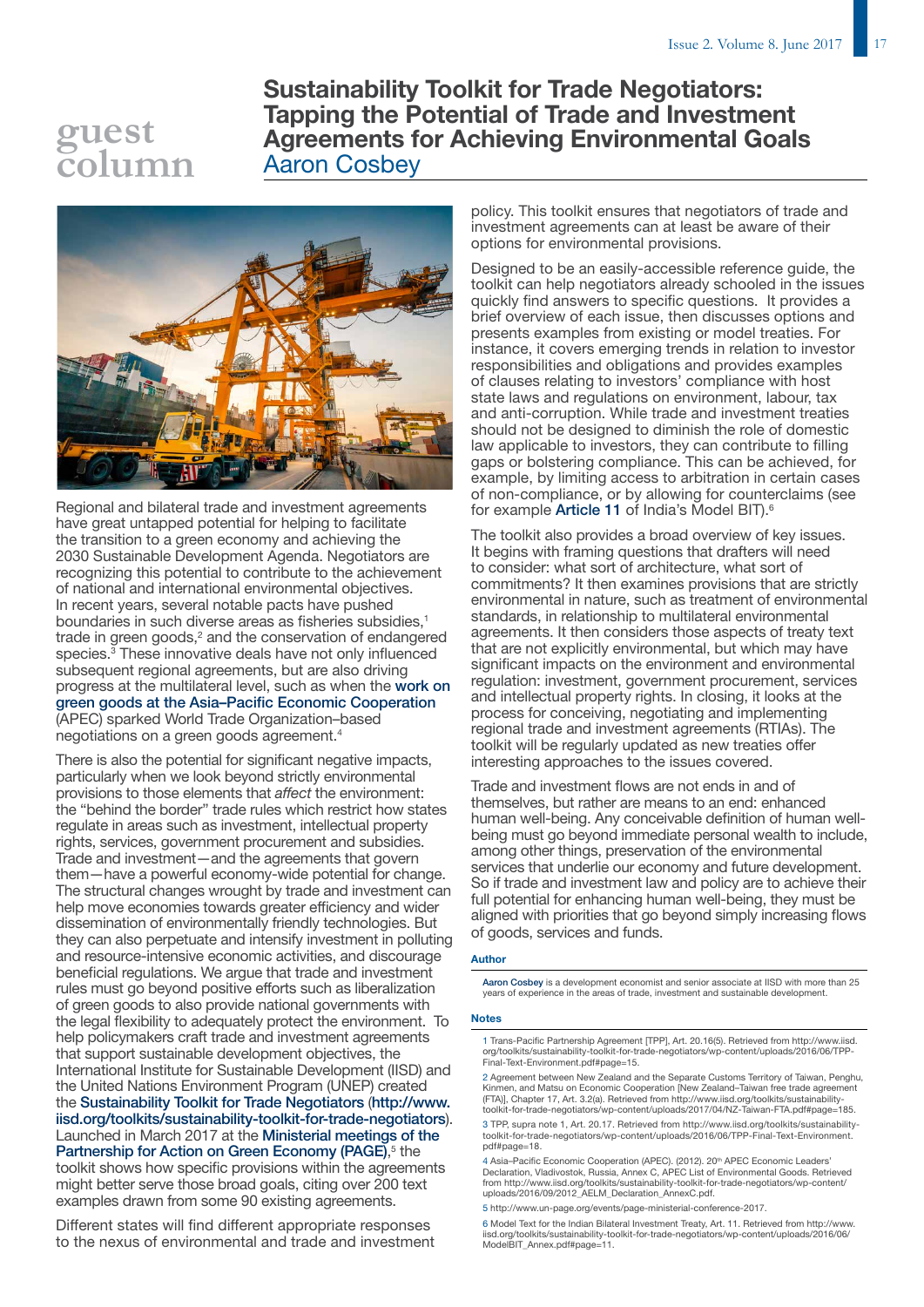# **news in brief**

### TPP-11 to move forward; United States to focus on bilateral negotiations and NAFTA

Trade ministers from 11 signatory countries of the Trans-Pacific Partnership (TPP) met on May 21, 2017 in Hanoi, Vietnam, to [discuss the future of the agreement](http://www.huffingtonpost.ca/2017/05/21/tpp-11-trans-pacific-partnership_n_16740592.html) during an Asia–Pacific Economic Cooperation (APEC) meeting.

Although [TPP was signed](https://www.iisd.org/itn/2016/02/29/trans-pacific-partnership-agreement-signed-in-auckland-un-independent-expert-calls-on-states-to-safeguard-regulatory-space/) by 12 Pacific Rim nations in February 2016, [the United States withdrew from the](https://www.iisd.org/itn/2017/03/13/trump-pulls-united-states-out-of-tpp-intends-to-pursue-bilateral-agreements/)  [agreement](https://www.iisd.org/itn/2017/03/13/trump-pulls-united-states-out-of-tpp-intends-to-pursue-bilateral-agreements/) in January 2017. Since then, Japan and New Zealand have led efforts for TPP to enter into force between the 11 remaining signatories, which account for 13.5 per cent of the global economy (Australia, Brunei Darussalam, Canada, Chile, Japan, Mexico, Malaysia, New Zealand, Peru, Singapore and Vietnam).

The ministers agreed to launch a process to assess options to bring TPP-11 into force expeditiously. The assessment is to be concluded before the APEC Economic Leaders Meeting on November 10–11, 2017 in Da Nang, Vietnam.

Robert Lighthizer, who took office as U.S. Trade Representative on May 15, 2017, defended the U.S. withdrawal. "The president made the decision, which I certainly agree with, that bilateral negotiation is better for the United States than multilateral negotiations," he said in Hanoi.

Lighthizer also notified the U.S. Congress on May 18, 2017 of President Trump's intent to renegotiate the North American Free Trade Agreement (NAFTA), initiating a 90-day congressional consultation period. [The broadly](https://ustr.gov/sites/default/files/files/Press/Releases/NAFTA%20Notification.pdf)[stated objective of the renegotiation](https://ustr.gov/sites/default/files/files/Press/Releases/NAFTA%20Notification.pdf) is to modernize NAFTA by including provisions on intellectual property rights, regulatory practices, services, labour, environment and other areas. Negotiations with Canada and Mexico are expected to start in August, and the USTR hopes to complete them by the end of 2017.

### Ecuador denounces its remaining 16 BITs and publishes CAITISA audit report

Ecuadorian President Rafael Correa formalized Ecuador's withdrawal on May 16, 2017 from bilateral investment treaties (BITs) concluded with 16 countries: Argentina, Bolivia, Canada, Chile, China, France, Germany, Italy, the Netherlands, Peru, Spain, Sweden, Switzerland, the United Kingdom, the United States and Venezuela.

Ecuador previously denounced nine BITs in 2008 (with Cuba, the Dominican Republic, El Salvador, Guatemala, Honduras, Nicaragua, Paraguay, Romania and Uruguay) and one in 2010 (with Finland). With the new denunciations, Ecuador has completed the process of withdrawal from all of its BITs. While the treaties with the Dominican Republic, Guatemala and Uruguay are no longer in force, all others are subject to survival clauses ranging from 5 to 20 years.

The recent denunciations follow the recommendation of CAITISA, an audit commission composed of government officials, academics, lawyers and civil society groups that examined Ecuador's BITs between 2013 and 2015. CAITISA's 668-page report (of which drafts were [leaked](https://www.iisd.org/itn/2016/02/29/ecuadors-audit-on-investment-treaties-caitisa-reports-leaked/)  [in January 2016](https://www.iisd.org/itn/2016/02/29/ecuadors-audit-on-investment-treaties-caitisa-reports-leaked/)) was [officially published](http://caitisa.org/index.php/home/enlaces-de-interes) and presented to President Correa on May 8, 2017.

For [CAITISA President Cecilia Olivet](https://www.tni.org/en/article/ecuador-terminates-16-investment-treaties), "the auditing process revealed that these treaties not only failed to attract additional investment or advance the country's development plan, they also diverted millions of dollars of government money to fighting costly lawsuits." She added: "We hope other governments will learn from Ecuador's example and review their own investment agreements to find out if they are truly beneficial to their citizens."

Several other developing countries—including Bolivia, [India](https://www.iisd.org/itn/2016/08/10/india-takes-steps-to-reform-its-investment-policy-framework-after-approving-new-model-bit/), Indonesia and South Africa—have terminated their BITs, or indicated their intention to renegotiate or terminate them, as part of a growing effort to reform and rebalance the international investment regime.

### ECJ rules that European Union–Singapore FTA requires ratification by EU member states

The European Court of Justice (ECJ) published its [Opinion 2/15](http://curia.europa.eu/juris/document/document.jsf?text=&docid=190727&pageIndex=0&doclang=EN&mode=req&dir=&occ=first&part=1&cid=415687) on the European Union–Singapore Free Trade Agreement (FTA) on May 16, 2017.

It held that the treaty falls within exclusive EU competence, except for certain provisions that fall within a competence shared between the European Union and its member states. The provisions within shared competence include, among others, provisions on investment protection—insofar as they relate to portfolio investment and investor–state dispute settlement (ISDS).

In line with the ECJ decision, the FTA with Singapore will need to be [concluded as a mixed agreement](https://www.iisd.org/itn/2016/08/10/ceta-to-be-concluded-as-a-mixed-agreement-commission-hopes-for-signing-in-october/), requiring ratification by the European Parliament as well as by national and regional parliaments of EU member states.

### EU General Court annuls Commission decision that refused registration of "Stop TTIP"

In September 2014, the European Commission refused to register "Stop TTIP," a petition signed by over three million EU citizens requesting the Commission to stop trade and investment negotiations with the United States and refrain from concluding the Comprehensive Economic and Trade Agreement (CETA) with Canada. In its refusal, the Commission argued that the proposed initiative did not fall within its powers.

However, in a May 10, 2017 judgment, the General Court of the European Union annulled the Commission's decision. [The court reasoned](https://curia.europa.eu/jcms/upload/docs/application/pdf/2017-05/cp170049en.pdf) that "Stop TTIP" constituted a legitimate and timely initiation of a democratic debate, not an inadmissible interference in the legislative procedure, and that the Commission had no legal basis to reject its registration. [The judgment was welcomed](https://www.euractiv.com/section/economy-jobs/news/stop-ttip-petition-is-legitimate-top-eu-court-rules/) by several groups as a victory for European democracy.

### India opposes "trade and investment facilitation" item in WTO General Council agenda

A meeting of the General Council of the World Trade Organization (WTO) was suspended on May 10, 2017 after India objected to the adoption of the proposed agenda, which included a "trade and investment facilitation" item. According to India, the topic falls outside the scope of the WTO.

Attempts to start discussions on investment facilitation at the WTO are being led by Brazil, China, Russia and the MIKTA coalition (Mexico, Indonesia, Korea, Turkey and Australia), with support from several developed countries. Most developing countries remain opposed to such attempts, arguing that WTO rules on investment facilitation would reduce their policy space.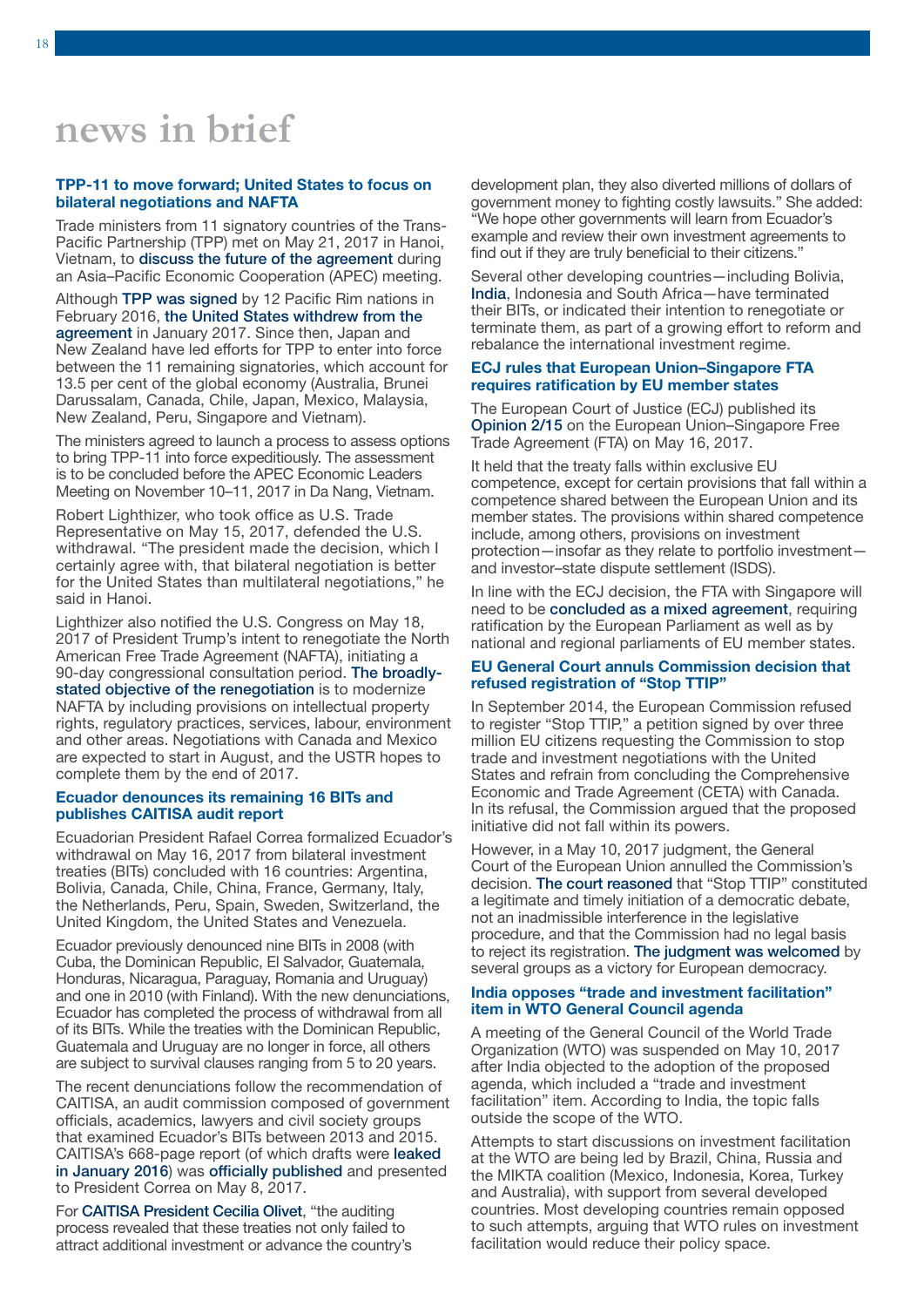# **awards and decisions**

### Highly anticipated NAFTA award rejects patent law– related claim against Canada

### *Eli Lilly and Company v. The Government of Canada, UNCITRAL, ICSID Case No. UNCT/14/2*  Matthew Levine

An arbitral tribunal constituted under the investment chapter of the North American Free Trade Agreement (NAFTA) has reached the award stage.

The tribunal rejected the claim that judicial invalidation of patents constituted a breach of either Article 1110 (Expropriation) or Article 1105 (Minimum Standard of Treatment) of NAFTA, and awarded Canada legal costs of approximately CAD4.5 million. The claimant was also required to bear the arbitration costs of approximately USD750,000.

The arbitration was conducted pursuant to the rules of the United Nations Commission on International Trade Law (UNCITRAL), and the International Centre for Settlement of Investment Disputes (ICSID) provided administrative services.

### *Background and claims*

The claimant, Eli Lilly and Company (Eli Lilly), is a global pharmaceutical company constituted under U.S. laws. Eli Lilly's business involves marketing proprietary pharmaceuticals in Canada. This includes Strattera, used for the treatment of Attention-Deficit/Hyperactivity Disorder, as well as another psychiatric medicine called Zyprexa.

For a pharmaceutical product to be patentable, the underlying invention must be new and non-obvious and have utility. In terms of utility, which is central to this dispute, Canadian courts increasingly make use of the "promise of the patent" doctrine in their analysis. According to this doctrine, if a patent application sets out an explicit promise of utility, the patent will be void if it does not meet this promised utility. Concurrently, there has been a significant increase in the number of patents invalidated by Canadian courts on the basis of a failure to support the promised utility.

The Canadian courts invalidated Eli Lilly's Canadian patent on Strattera in 2010 and on Zyprexa in 2011. In both cases, the decision was based on a failure to provide proper support for "promised" utility under the Canadian law promise doctrine. After Canada's firstlevel appellate court dismissed the claimant's appeal, the Supreme Court of Canada (SCC) denied Eli Lilly's applications for leave to appeal in 2011 and 2013 for Strattera and Zyprexa, respectively.

The tribunal was constituted in July 2013. Eli Lilly's principal claims were that Canada breached its NAFTA obligations regarding Expropriation and Minimum Standard of Treatment. It sought damages of not less than CAD500 million.

### *Tribunal dismisses jurisdictional objection*

As a preliminary matter, the tribunal considered Canada's objection that the complaint related to judicial developments outside NAFTA's three-year limitations period.

However, the tribunal noted that the limitations period under NAFTA Articles 1116(2) and 1117(2) only begins to run when an investor first acquires knowledge of the alleged breach. For the tribunal, the alleged breaches in this case were the SCC's denials of leave to appeal in 2011 and 2013. It held that, as a result, the limitation period had not expired.

### *Tribunal reviews Canadian judicial developments as evidence of "dramatic change"*

Eli Lilly's primary argument was that the promise doctrine constituted a "dramatic change" in Canadian patent law. The tribunal observed that it was difficult to accept that there had been a dramatic change "where the relevant Canadian judicial decisions were handed down over a period of more than six years, encompassing a range of cases from first instance to appellate tier" (para. 309). It further observed the need to be mindful of the role of the judiciary in common law jurisdictions.

The tribunal nevertheless examined Eli Lilly's allegation that the promise utility doctrine imposes three elements, which drastically depart from the traditional utility test. The first element is the "promise standard" whereby patent examiners and judges seek to identify a promise in the patent disclosure. The second element relates to the evidentiary burden on patentees whereby evidence of utility such as scientific effectiveness and commercial use is inadmissible if it was generated after the filing date of the patent. Third, pre-filing evidence may not be considered to support a sound prediction unless that pre-filing evidence was referenced in the patent application itself.

On the first element, the tribunal found that the promise standard already existed in earlier Canadian case law. While the tribunal agreed that the approach to post-filing evidence in the relevant SCC jurisprudence had been "unexpected," it found that ultimately the potential for the SCC to reverse lower-court decisions is an aspect of a common-law judicial system. On the third element, pertaining to pre-filing evidence, the tribunal was persuaded by Canada's evidence, which included client alerts issued by the investor's outside counsel in the arbitration that this was an incremental and evolutionary change in Canadian law. As a result, the facts surrounding each of the three elements did not demonstrate a dramatic transformation of the utility requirement in Canadian law.

### *Tribunal reviews further evidence that promise utility doctrine constituted dramatic change*

Despite the above findings, the tribunal was cognizant that Eli Lilly had alleged that the three elements were part of a unitary, cohesive doctrine and that they must be considered together. Therefore, it examined certain further evidence.

Eli Lilly had submitted two versions of the Manual of Patent Office Practice (MOPOP). The MOPOP included the three-part promise utility test in its 2009 version but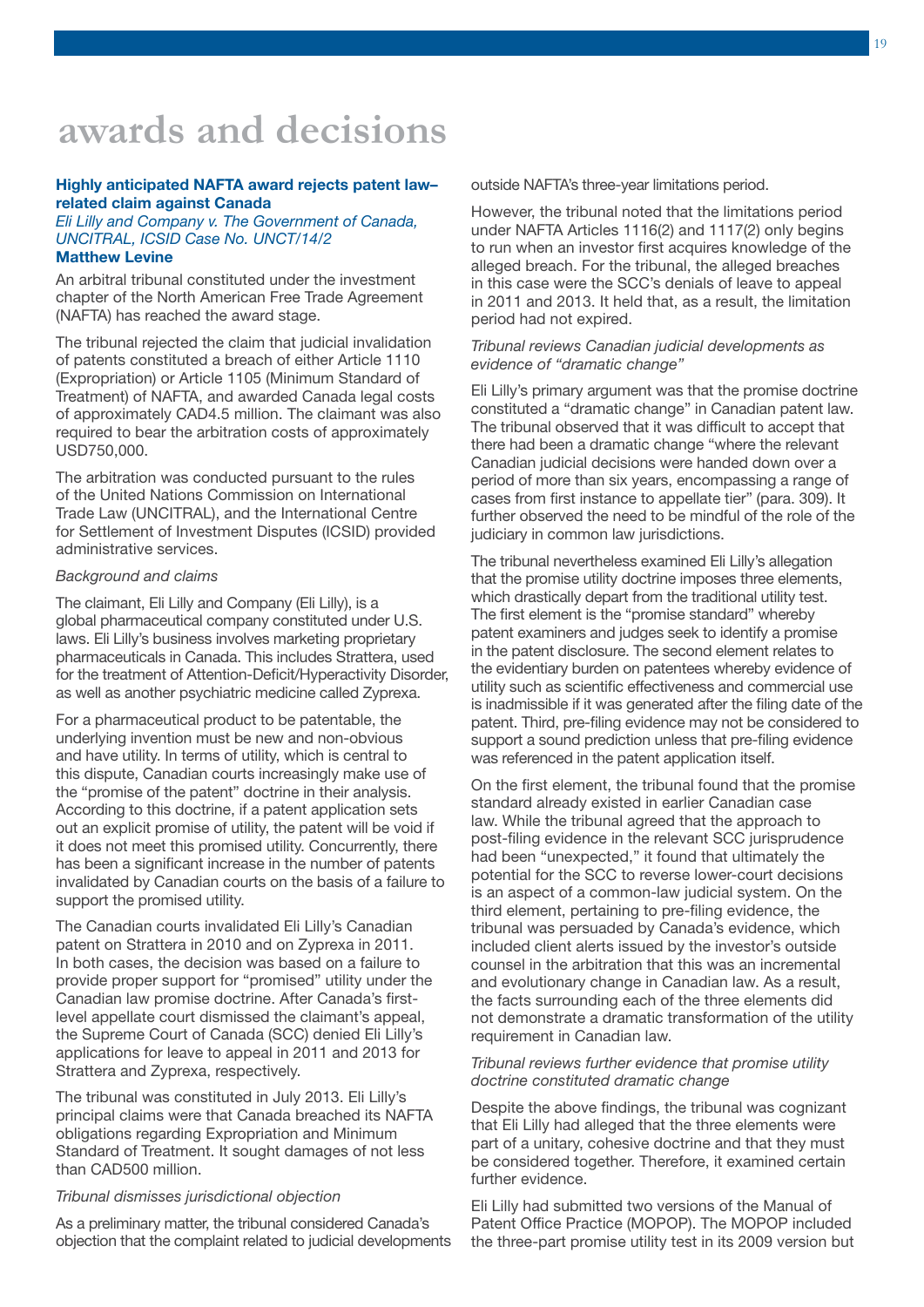not in the 1990 version. The tribunal, however, observed that the MOPOP was not an authoritative document and could not be claimed to be a complete statement of Canadian patent law.

The tribunal was likewise unimpressed with the remainder of Eli Lilly's arguments, which included a comparative examination of patent law in the three NAFTA states and a legitimate expectation that a patent once issued would not be revoked.

On the allegation that the promise utility doctrine is arbitrary and discriminatory, the tribunal found that this could not be sustained. Even if the tribunal were to accept Eli Lilly's position regarding the applicable legal standards, the specific allegations would not succeed.

### *Costs*

The tribunal noted that Article 40(1) of the UNCITRAL Rules adopts the loser pays principle for arbitration costs as default and that in this case there was no reason to proceed otherwise. Therefore, Eli Lilly was ordered to bear all arbitration costs amounting to approximately USD750,000.

In respect of the costs of legal representation and assistance, Article 40(2) of the UNCITRAL Rules confers broad discretion on the tribunal to determine any reasonable apportionment. While Eli Lilly's legal fees totalled almost USD9 million, Canada claimed some CAD5.9 million. In the exercise of its discretion and considering that Canada prevailed on the merits but not on jurisdiction, the tribunal concluded that it was appropriate for Eli Lilly to reimburse Canada for 75 percent of its costs.

*Notes:* The tribunal was composed of Albert Jan van den Berg (President appointed by ICSID Secretary-General pursuant to NAFTA Article 1128, Dutch national), Gary Born (claimant's appointee, U.S. national) and Daniel Bethlehem (respondent's appointee, British national). The final award of March 8, 2017 is available at [http://](https://www.italaw.com/sites/default/files/case-documents/italaw8546.pdf) [www.italaw.com/sites/default/files/case-documents/](https://www.italaw.com/sites/default/files/case-documents/italaw8546.pdf) [italaw8546.pdf.](https://www.italaw.com/sites/default/files/case-documents/italaw8546.pdf)

### SCC tribunal dismisses claims brought by British company and its shareholders against the Czech Republic

*Anglia Auto Accessories Ltd. v. Czech Republic (SCC Case No. V 2014/181) and Ivan Peter Busta and James Peter Busta v. Czech Republic (SCC Case No. V 2015/014)* 

### Inaê Siqueira de Oliveira

A tribunal administered by the Arbitration Institute of the Stockholm Chamber of Commerce (SCC) dismissed all claims brought against the Czech Republic by British company Anglia Auto Accessories and two of its shareholders, Ivan Busta and James Busta. The case was initiated in 2014 based on the bilateral investment treaty between the United Kingdom and the Czech and Slovak Federal Republic (BIT).

In 2014 the SCC decided to split the case into two proceedings: one for the claims brought by the company and another for those brought by the shareholders. The same arbitral tribunal decided the two cases, and many controversial issues overlapped.

### *Common preliminary issues: applicability of intra-EU BITs and jurisdiction over claims for breaches of FET and full protection and security*

In both cases the tribunal faced the issues of (i) whether the BIT had been terminated upon the Czech Republic's accession to the European Union and (ii) whether the tribunal had jurisdiction to determine breaches of Article 2(2) of the BIT—which provides for fair and equitable treatment (FET) and full protection and security—in view of the restricted wording of the dispute resolution provision.

Disagreeing with the Czech Republic, and noting that the objection "was barely pursued at the Final Hearing" (*Anglia* award, para. 113), the tribunal understood there was no incompatibility between the BIT and the Treaty on the Functioning of the European Union (TFEU), because the treaties do not have the same subject matter. It also noted that neither the Czech Republic nor the United Kingdom sought to terminate the BIT.

The tribunal also dismissed the Czech Republic's argument of partial incompatibility between the BIT and the TFEU, holding that the investor–state dispute settlement provision of the BIT was compatible with Article 267 TFEU and with the jurisdiction of the European Court of Justice (ECJ) to interpret and apply the TFEU.

Under the BIT's dispute resolution provision, only disputes pertaining to certain articles of the BIT could be referred to arbitration. Article 2(2) was not among those listed; thus, the Czech Republic argued that the tribunal lacked jurisdiction to hear claims for breaches of Article 2(2).

The claimants invoked the most-favoured-nation (MFN) provision to rely on a more favourable dispute resolution clause contained in a different treaty, but the tribunal, relying mostly on the straightforward language used in the BIT, sided with Czech Republic and found that it only had jurisdiction over alleged breaches of Article 5 (on expropriation).

### *The jurisdictional issue in Anglia's case: whether a commercial award is an investment*

Anglia's claim arose out of its attempt to enforce a 1997 arbitral award against a former business partner in the Czech Republic. Its main submission was that the Czech judiciary, due to its inactivity, had unlawfully expropriated the value of the arbitral award. The parties disputed whether the award in favour of Anglia was an investment in the first place.

Having set aside the *Salini* test as inapplicable to an arbitration brought under the SCC Arbitration Rules, because it related to the Convention on the Settlement of Investment Disputes between States and Nationals of Other States (ICSID Convention), the tribunal turned to the task of interpreting the definition of investment embedded in the BIT. It held that the award qualified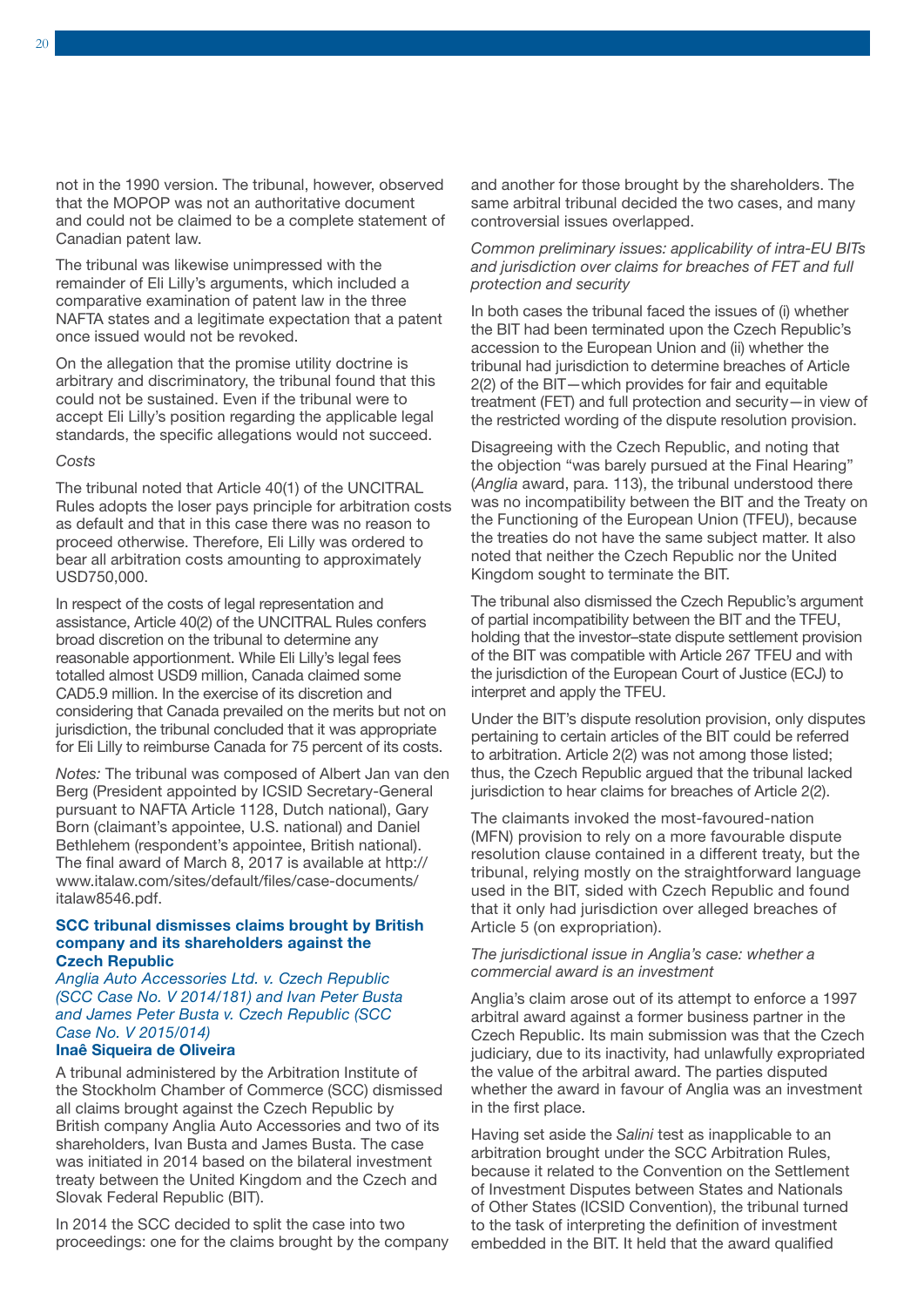as a "claim to money or to performance under contract having financial value" within the meaning of Article 1(a) of the BIT (*Anglia* award, para. 153).

*The admissibility issue in the shareholders' case: whether shareholders can bring claims in respect to loss or damage to company assets*

The shareholders' claim for expropriation was related to the loss of goods owned by Sprint CR, a Czech-based company in which they were the sole shareholders. Claiming that certain assets of Sprint CR had been expropriated, they sought compensation for the value of those assets.

The Czech Republic alleged that shareholders did not have standing to bring claims related to loss or damage to company assets. In its view, only losses incurred as a result of a decrease in the value of shares would give shareholders standing to bring claims.

The tribunal understood that the shareholders' claim was one of indirect expropriation and held that, as such, it was encompassed by the BIT.

As Anglia had filed a claim for damages with the Czech courts, the Czech Republic raised a *lis pendens* objection. The tribunal dismissed it, reasoning that the cases were pending in distinct legal orders, each with distinct claimants and different causes of action.

### *Tribunal dismisses Anglia's indirect expropriation claim based on Czech courts' failure to enforce arbitral award*

Anglia entered the Czech market in 1990 through a joint venture with Kyjovan, a local manufacturing cooperative. Following some business disputes, in 1997 Anglia obtained an award in a commercial arbitration against Kyjovan and sought to enforce it in Czech courts in four proceedings initiated between 1998 and 1999.

While acknowledging that Anglia experienced difficulties in the lengthy enforcement proceedings, the tribunal dismissed the claim that the proceedings amounted to expropriation. Applying the test set forth in *Plama v. Bulgaria*, it reasoned that, as Anglia managed to recover 77 per cent of the principal amount under the 1997 award, it had not been permanently deprived of the value of its investment in whole or significant part. Moreover, it concluded that delays in the proceedings "cannot be said to have been caused by the inaction of the Czech Courts" (*Anglia* award, para. 298).

### *Tribunal dismisses shareholders' indirect expropriation claim based on police conduct*

Sprint CR had goods stored in a warehouse. Among hostilities, Kyjovan began to move these goods out of the warehouse. Although notified, the Czech police did not intervene to prevent that because it assumed Kyjovan was acting on legitimate grounds; subsequently the police located the goods and handed them back to Sprint CR.

According to the shareholders, only one-third of the goods taken out of the warehouse was returned. The Czech Republic, on the other hand, "denie[d] that any goods

were missing, and t[ook] the position that all goods were ultimately returned to Sprint CR" (*Ivan & James Busta* award, para. 390). Most of the dispute centred on the Czech police's failure to make an itemized list of the goods recovered and handed back to Sprint CR.

Based on the facts and circumstances of the case, the tribunal acknowledged that a discrepancy between the goods removed and the goods returned likely existed, but held that it had not been established "that the conduct of the Police, both on that date and subsequently, amounted to an act of expropriation" (*Ivan & James Busta* award, para. 437).

### *Allocation of costs*

The tribunal did not find it appropriate to apply the "costs follow the event" approach. Noting that each party had partly prevailed and partly failed on its contentions, it decided that each party should bear its own costs, as well as half the costs of the arbitration.

*Notes:* The tribunal was composed of Yas Banifatemi (President appointed by the SCC, French national), August Reinisch (claimants' appointee, Austrian national) and Philippe Sands (respondent's appointee, French–British national). The March 10, 2017 awards are available in English at [http://www.italaw.com/sites/](https://www.italaw.com/sites/default/files/case-documents/italaw8556.pdf) [default/files/case-documents/italaw8556.pdf](https://www.italaw.com/sites/default/files/case-documents/italaw8556.pdf) (*Anglia*) and [http://www.italaw.com/sites/default/files/case](https://www.italaw.com/sites/default/files/case-documents/italaw8558.pdf)[documents/italaw8558.pdf](https://www.italaw.com/sites/default/files/case-documents/italaw8558.pdf) (*Ivan & James Busta*).

### ICSID tribunal dismisses the second known case against China in a summary proceeding *Ansung Housing Co., Ltd. v. People's Republic of China, ICSID Case No. ARB/14/25* Joe Zhang

In an award dated March 9, 2017, a tribunal at the International Centre for Settlement of Investment Disputes (ICSID) dismissed a case against China for lack of temporal jurisdiction. It ordered the Korean claimant to reimburse China for the costs of the proceeding plus 75 per cent of China's legal fees and expenses.

This was the second known ICSID case brought against China. In 2011 a Malaysian investment initiated an ICSID proceeding against China, but the claim was settled before a tribunal was selected. For details of the first case, see [https://icsid.worldbank.org/en/Pages/cases/casedetail.](https://icsid.worldbank.org/en/Pages/cases/casedetail.aspx?CaseNo=ARB/11/15) [aspx?CaseNo=ARB/11/15.](https://icsid.worldbank.org/en/Pages/cases/casedetail.aspx?CaseNo=ARB/11/15)

### *Background*

The dispute arose out of a Korean developer's golf course project in China. Immediately after the constitution of the arbitral tribunal, China filed an objection based on Rule 41(5) of the ICSID Arbitration Rules, which allows the tribunal to dismiss a claim that is manifestly without legal merit. Given the summary nature of the proceeding, the tribunal "assume[d] the truth of the facts alleged by Claimant" (para. 32).

In late 2006, the Korean-incorporated claimant, Ansung Housing Co. Ltd. (Ansung), entered into an investment agreement with a local government in the Chinese province of Jiangsu to develop a 27-hole golf course.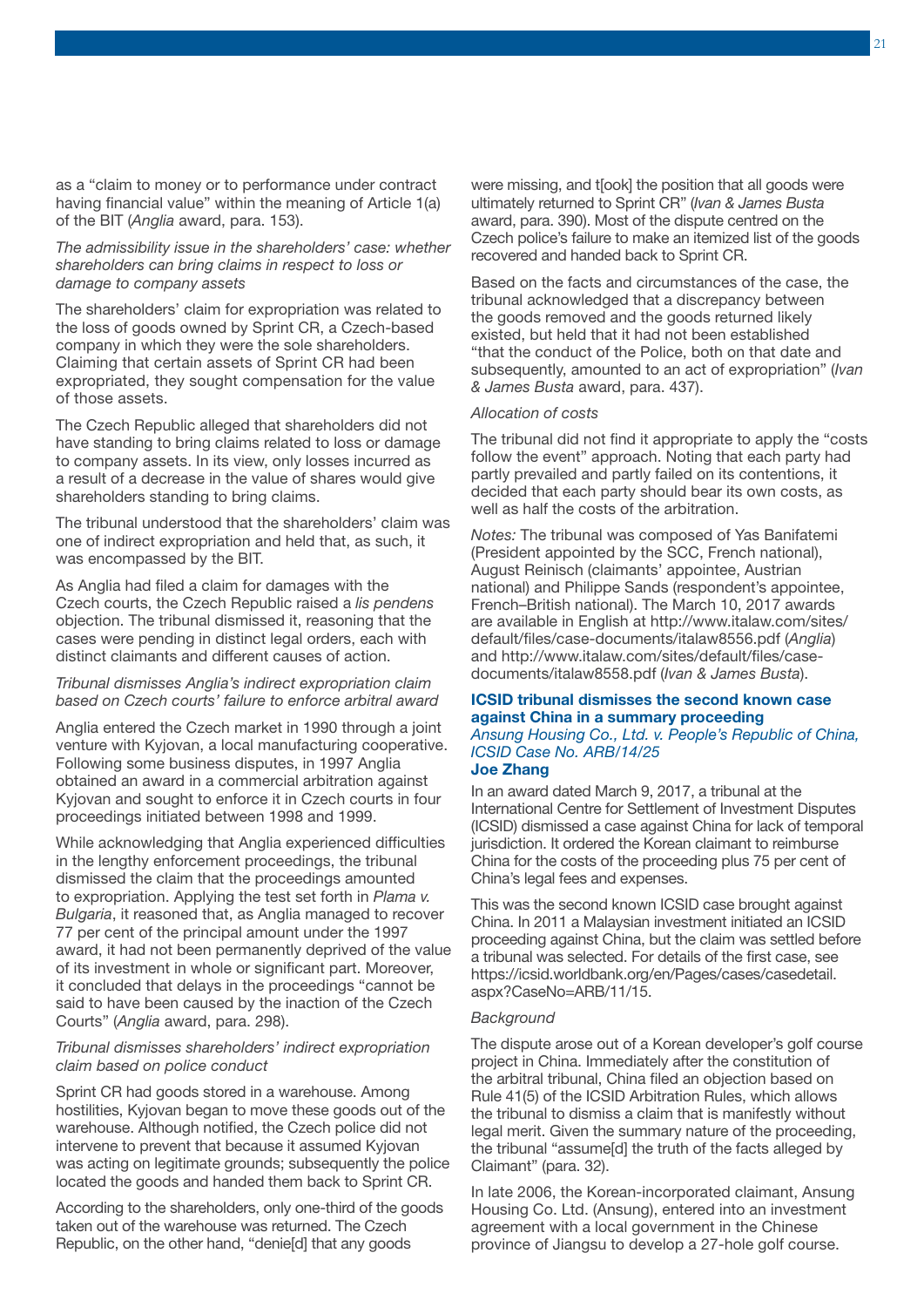The agreement approved the development of the first phase of the project (18 holes) and reserved additional land for the second phase (9 holes). Ansung also received land use rights over roughly 80 per cent of the land needed to complete the first phase.

The construction began in March 2007, but between June 2007 and November 2010 Ansung faced several government-caused difficulties that left the project in limbo. The local government imposed additional requirements for the land use rights due to a change in the law, requested a higher price than originally agreed, granted rights that only covered one-third of the land requested, and failed to grant the additional land reserved in the 2006 agreement.

After failing to meet the loan repayment obligations regarding the half-completed project, Ansung sold the golf business in transactions carried out in November and December 2011. On October 7, 2014 it filed a request for ICSID arbitration under the 2007 China–Korea bilateral investment treaty (BIT). The award does not mention the specific claims.

### *Three-year limitation period: When does it start? When does it end?*

One of the key provisions debated by the parties was Article 9(7) of the China–Korea BIT, which provides: "[A] n investor may not make a claim pursuant to paragraph 3 of this Article if more than three years have elapsed from the date on which the investor first acquired, or should have first acquired, knowledge that the investor had incurred loss or damage."

China challenged that the arbitration was instituted more than three years after Ansung first acquired knowledge that it had incurred loss or damage, therefore rendering the claim time-barred under Article 9(7). Ansung, on the other hand, asserted that the claim was made well within the three-year limitation period.

In terms of the starting date of the temporal limitation period, the tribunal sided with China, which relied on various decisions rendered by tribunals under the North American Free Trade Agreement (NAFTA) when interpreting similar language in NAFTA. The tribunal held that given the plain meaning of the words used in Article 9(7), "[t]he limitation period begins with an investor's *first* knowledge of the *fact* that it has incurred loss or damage, not with the date on which it gains knowledge of the *quantum* of that loss or damage" (para. 110). Applying the standard to the case and based on the facts as pleaded by Ansung, the tribunal concluded that Ansung had first acquired or should have first acquired the knowledge—thereby starting the clock for the threeyear limitation period—before October 2011.

Turning to the ending date, Ansung argued that it should be the date when it submitted the written notice of arbitration to the respondent (May 19, 2014). China, on the other hand, argued that it should be the date when the case was registered with ICSID (November 4, 2014). Not persuaded by either argument, the tribunal found it "not

difficult" to conclude that the language of the BIT was referring to "the date on which an investor deposits its request for arbitration with ICSID" (para. 115)—October 7, 2014 in this case. In reaching this conclusion, the tribunal quoted the Decision on Jurisdiction in *[Vannessa](http://www.iisd.org/itn/2013/03/25/awards-and-decisions-11/)  [Ventures v. Venezuela](http://www.iisd.org/itn/2013/03/25/awards-and-decisions-11/)* which held that "relevant document regarding the interruption of the statute of limitation is therefore the Request for Arbitration" (para. 116).

After identifying the starting and ending date, the tribunal concluded that the claim was indeed brought after the expiration of the limitation period and was thus "time-barred and, as such, [was] manifestly without legal merit" (para. 122).

### *Ansung fails in attempt to rely on MFN to bring in less strict temporal limitations*

Ansung tried to bypass the temporal limitation by invoking the most-favoured-nation (MFN) clause of the BIT. It contended that the prescription period was among the substantive rights covered by MFN, and claimed protection of other Chinese treaties with no such prescription periods. Alternatively, Ansung argued that MFN treatment should also be interpreted to cover procedural rights including access to investor–state arbitration. The tribunal did not agree, and deemed the limitation period in question as a condition to China's consent to arbitrate, which was not covered by a "plain reading" of the MFN clause (para. 138).

Further, the tribunal noted that paragraph 5 of the MFN clause provides: "Treatment accorded to investors of one Contracting Party within the territory of the other Contracting Party with respect to access to the courts of justice and administrative tribunals and authorities both in pursuit and in defence of their rights shall not be less favourable than that accorded to investors of the latter Contracting Party or to investors of any third State."

In contrast to the express reference to domestic avenues, the tribunal noted the conspicuous absence of any mention to international dispute resolution in the MFN article. It therefore concluded that the state parties clearly did not intend to extend MFN treatment to the situation at hand, and thus swiftly decided to dismiss the claim, as requested by China.

*Notes:* The tribunal was composed of Lucy Reed (President appointed by the Chairman of the ICSID Administrative Council, U.S. national), Michael Pryles (claimant's appointee, Australian national) and Albert Jan van den Berg (respondent's appointee, Dutch national). The award is available in English at [http://www.italaw.](https://www.italaw.com/sites/default/files/case-documents/italaw8538.pdf) [com/sites/default/files/case-documents/italaw8538.pdf.](https://www.italaw.com/sites/default/files/case-documents/italaw8538.pdf)

### ICSID tribunal finds Egypt in breach of several provisions of the U.S.–Egypt BIT

*Ampal-American Israel Corp. and others v. Arab Republic of Egypt, ICSID Case No. ARB/12/11* Claudia Maria Arietti Lopez

After finding jurisdiction in a separate decision, a tribunal at the International Centre for Settlement of Investment Disputes (ICSID) issued a decision on the merits, finding Egypt in breach of several provisions of the United States–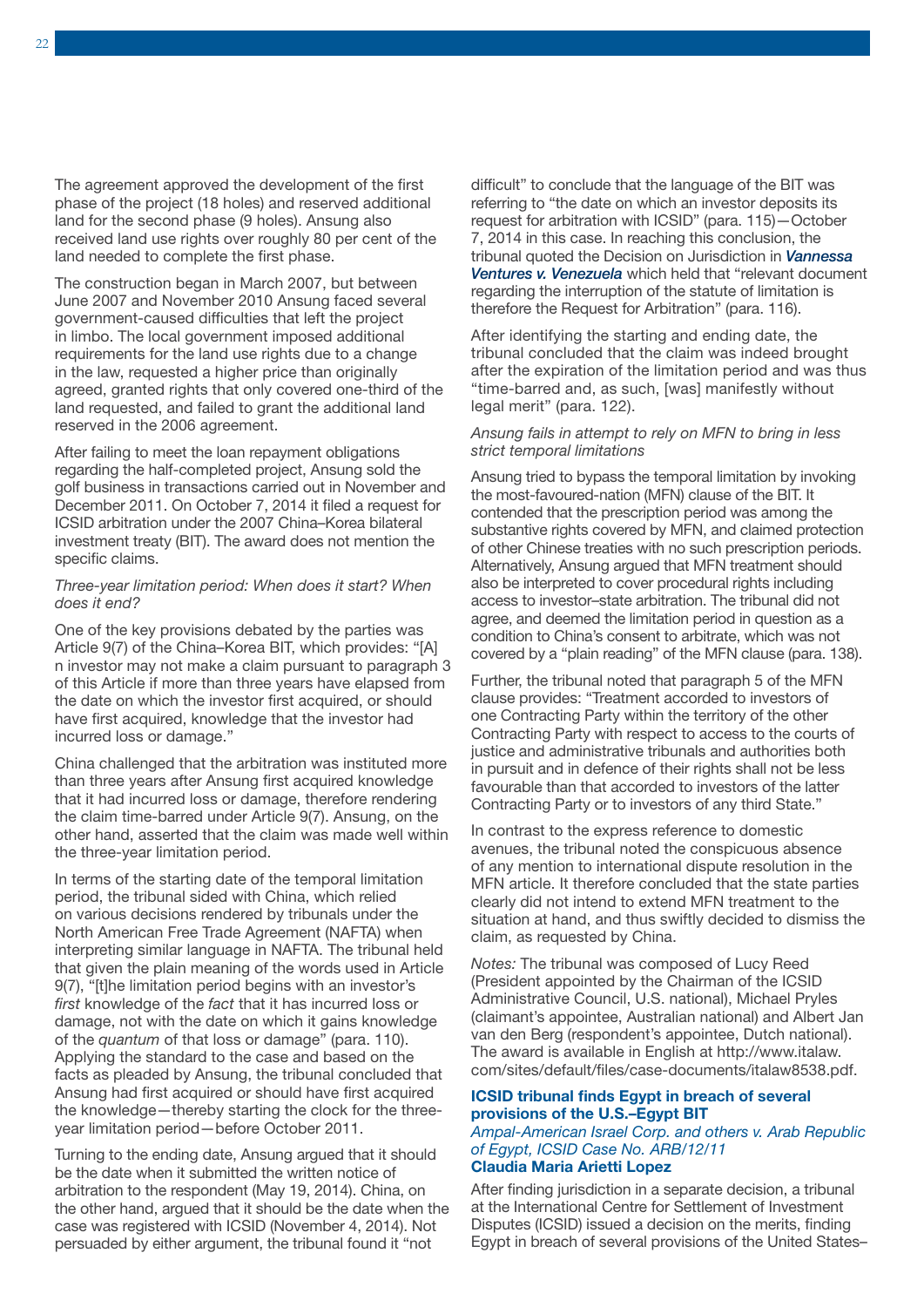Egypt bilateral investment treaty (BIT). Another decision on quantum and costs is still pending.

### *Factual background and claims*

The Claimants are a group of U.S.-incorporated companies who are shareholders of the East Mediterranean Gas Company S.A.E. (EMG), a tax-free zone company incorporated in Egypt. EMG's main purpose was to purchase natural gas at the source and export it to Israel through a pipeline. The Egyptian General Petroleum Company (EGPC), a state-owned company, and EMG signed a preliminary agreement for the sale of natural gas in 2000. EGPC and EMG further entered into a Source Gas Sale Purchase Agreement (GSPA) and a Tripartite Agreement in 2005, together with the Egyptian Natural Gas Holding Company (EGAS), which is also a state-owned company. Egypt gave a license to EMG to continue to operate under the private tax-free zone regime in 2006 and the following year it extended EMG's tax-exempt status until 2025.

Claimants alleged that Egypt carried out the following measures that destroyed their investment: first, that Egypt revoked EMG's tax-exempt status in 2008 by enacting a new law; second, that Egypt coerced them into signing an amendment of the GSPA by withholding gas from EMG; third, that even after the amendment was signed, Egypt did not comply with its obligations under the GSPA; fourth, that Egypt failed to protect its pipeline from thirteen attacks during the Arab Spring, delivering no gas to EMG for months; and fifth, that Egypt made up contractual grounds to terminate the GSPA to carry out government policy in order to discontinue all exports to Israel. As result of these measures, Claimants argued that Egypt breached relevant provisions of the BIT, including the fair and equitable treatment (FET) clause, the umbrella clause, the full protection and security clause, as well as the expropriation clause.

### *1. Attribution*

The tribunal first analyzed the issue of attribution. Preliminary, the tribunal stated that the issue of attribution was analyzed only for purposes of assessing the Claimants' claims against Egypt of breach of the BIT based on actions or omissions of EGPC/EGAS.

Claimants argued that EGPC/EGAS' conduct was attributable to Egypt in virtue of Articles 4, 5, 6, 8 and 11 of the ILC Draft Articles on State Responsibility (ILC Articles). Conversely, Egypt argued that the ILC Articles do not provide any basis for attribution.

The tribunal sided with the Claimants and concluded that EGPC/EGAS are state organs under Article 4 of the ILC Articles. The tribunal based its decision on evidence pursuant to Egyptian law, which stated that EGPC is a public authority and that it is overseen by the Ministry of Petroleum. Similar evidence was found regarding EGAS, which is wholly-owned by EGPC and it is chaired by the Minister of Petroleum. The tribunal also found that EGPC/EGAS' actions were attributable to Egypt under Article 8 of the ILC Articles since both acted at all times under the state of Egypt's direction and control. The Tribunal finally held that Egypt acknowledged EGPC/

EGAS' acts as its own under Article 11 of the ILC Articles since it ratified the termination of the GSPA.

### *2. Revocation of the Tax-Free License constituted an Expropriation*

The tribunal first analyzed whether the tax-free license constituted an investment under the BIT. Based on the wording of the BIT, it concluded that the license was an investment. The tribunal then held that the revocation amounted to a direct taking of Claimants' investments and that the inclusion of EMG within the tax-free zone system was a fundamental part of the economic structure of the investment. It thus concluded that the revocation of the tax exemption was tantamount to an expropriation. The tribunal held that the expropriation complied with some of the conditions for expropriation set forth in the BIT, such as public purpose and nondiscriminatory treatment. However, it did not comply with prompt and adequate compensation.

Claimants also submitted that EMG would have retained its tax-free zone status after 2025 and claimed damages beyond that year. Egypt alleged that this claim was speculative. The tribunal agreed with Egypt and rejected this claim.

### *3. Claim regarding the Execution of the First Amendment Dismissed.*

The tribunal held that the Claimants failed to prove that they were coerced into signing the first amendment. On the contrary, the tribunal found that it was in the Claimants' interest to negotiate and execute an amendment to the GSPA.

### *4. Delivery failures from the first amendment of the GSPA until the outbreak of the Arab Spring Revolution*

The tribunal held that it did not considered that Egypt failed to observe its undertakings during this period, and rejected the Claimants' claim for alleged losses.

### *5. Delivery failures from the outbreak of the Arab Spring Revolution until the termination of the GSPA*

The Claimants submitted that Egypt breached the full protection and security clause under the BIT by not having taken the necessary steps to prevent the attacks. On the other hand, Egypt submitted that those attacks were *force majeure* events under the GSPA.

Noting that its jurisdiction derives from the BIT, the tribunal indicated that it should apply the BIT standard rather than any contractual standard (*force majeure*). Based on previous decisions, the tribunal held that the duty imposed by the international standard upon the host state is not one of strict liability, but one of due diligence to protect the investor's investment.

The tribunal also noted that another tribunal in an ICC arbitration regarding contract matters—in which EMG, EGPC, EGAS and Israel Electric Corporation (IEC) were parties—had issued a final award. The tribunal held that it was entitled to refer to, and to rely upon, the findings of the contract tribunal, provided the award was binding on the parties. Since the Claimants were not part of the ICC arbitration, the tribunal relied on the decisions in *RSM v.*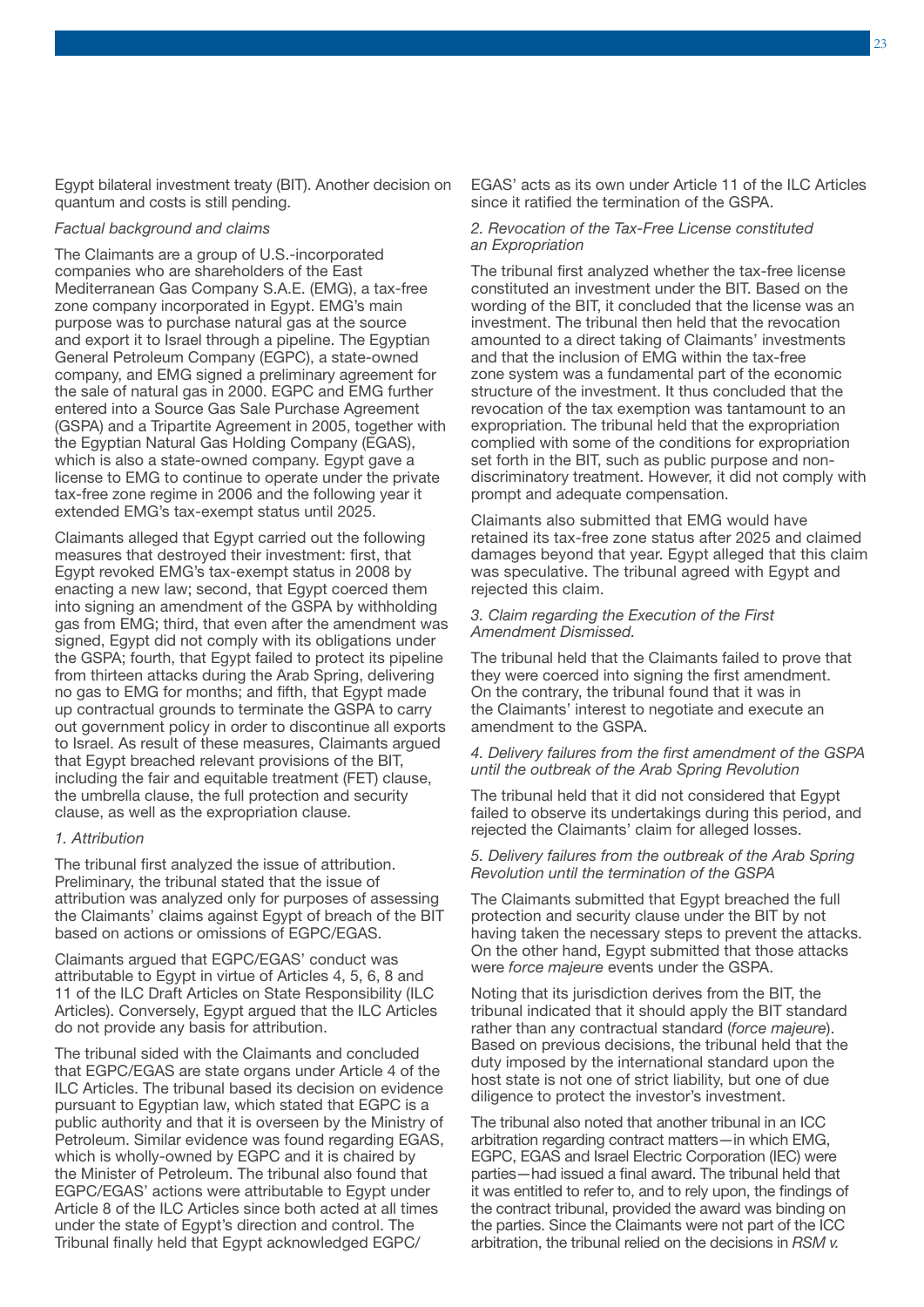*Grenada*, and *Apotex Holdings v. USA* to conclude that the Claimants were in privity of interest with EMG and that Egypt was in privity of interest with EGPC and EGAS. As a result, the tribunal held that the findings of the ICC tribunal, which were relevant to the claims before this tribunal, had a *res judicata* effect between the parties in this proceeding.

Based on the finding of facts of the ICC arbitration and its own evaluation of the evidence presented about the same factual matters, the tribunal concluded that Egypt failed to take material steps to protect the Claimants' investment from damages in reaction to the attacks on the pipeline. This was specially revealed by an EGPC/EGAS technical report of July 2011 (5th attack). Therefore, the failure by Egypt to take steps to protect Claimants' investment from the 5th attack constituted a breach of the obligation of due diligence that Egypt had to exercise to ensure full protection and security of Claimants' investment.

### *6. Termination of the GSPA*

The tribunal first analyzed the termination of the GSPA and stated that the breach of the GSPA was considered only to determine whether there has been a breach of the BIT. To reach a conclusion, the tribunal took into consideration the decision of the ICC tribunal, which found that EGAS termination of the GSPA was unlawful, and also took into consideration its own evaluation of the evidence presented. The tribunal concluded that EGPC/EGAS wrongfully terminated the GSPA.

The tribunal then analyzed whether the wrongful termination of the GSPA constituted an unlawful expropriation under the BIT. In this regard, the tribunal first examined whether the rights conferred to the Claimants by the GSPA constituted an investment protected under the BIT. Based on the wording of the BIT, the tribunal found that the Claimant' property interest in the GSPA was an investment protected under the BIT. Then, the tribunal studied the conditions set forth by the BIT for expropriation (public purpose, due process, nondiscrimination, prompt and adequate compensation) and found that none of the conditions were complied with. As a consequence, the tribunal found that Egypt unlawfully expropriated Claimants' property interest in the GSPA by unlawfully terminating the contract.

*Notes:* The tribunal was composed of L. Yves Fortier (President, Canadian national), Francisco Orrego Vicuña (appointed by the claimants, Chilean national); and Campbell McLachlan (appointed by the respondent, New Zealand national). The award, dated February 21, 2016, is available at [https://www.italaw.com/sites/default/](https://www.italaw.com/sites/default/files/case-documents/italaw8487.pdf) [files/case-documents/italaw8487.pdf](https://www.italaw.com/sites/default/files/case-documents/italaw8487.pdf). The decision on jurisdiction, dated February 1, 2016, is available at [https://www.italaw.com/sites/default/files/case](https://www.italaw.com/sites/default/files/case-documents/italaw7310.pdf)[documents/italaw7310.pdf.](https://www.italaw.com/sites/default/files/case-documents/italaw7310.pdf)

### Claims by a Spanish investor declared inadmissible in a case against Costa Rica

### *Supervisión y Control S.A. v. Republic of Costa Rica, ICSID Case No. ARB/12/4*

### Maria Florencia Sarmiento

By majority, a tribunal at the International Centre for Settlement of Investment Disputes (ICSID) affirmed its jurisdiction over claims initiated by a Spanish investor against Costa Rica. However, it declared that the claims were not admissible either because of the forum selection clause or because of the investor's failure to comply with the waiting period requirement under the Costa Rica-Spain bilateral investment treaty (BIT). The tribunal ordered each party to bear its own legal costs and half of the arbitration costs.

### *Factual background and claims*

Supervisión y Control (SyC), incorporated in Spain, and Transal, based in Costa Rica, formed the Riteve consortium to bid in the tender process for a concession to provide vehicle technical inspection (VTI) services in Costa Rica. Riteve was the successful bidder and concluded a concession agreement with Costa Rica in May 2001.

In several instances between 2001 and 2011, the Ministry of Public Works and Transportation of Costa Rica decided not to effect annual increases to the rates for VTI services as allegedly required by the concession agreement. SyC submitted a request for ICSID arbitration on December 21, 2011, claiming that Costa Rica thus violated the fair and equitable treatment (FET) standard, the article on expropriation, the umbrella clause and other provisions of the Costa Rica-Spain BIT, and requested compensation of €261.6 million.

### *Tribunal affirms jurisdiction over claims under broadlyworded umbrella clause*

The tribunal noted that a breach of a contract between a state and a foreign investor does not constitute by itself an international law or treaty violation, but that Article III.2 of the BIT consisted in an umbrella clause, obliging each state to comply with any obligation it has contracted in relation to investment of investors of the other state.

Costa Rica argued that the tribunal did not have jurisdiction over the claims under the umbrella clause given there was no direct contractual relationship between SyC and Costa Rica under the concession agreement. However, the tribunal considered that the wording of Article III.2—establishing that the state shall comply with obligations "related to investments by investors of the other Contracting Party"—was broad enough to cover the obligations of Costa Rica to Riteve, a company controlled by SyC, going beyond the direct contractual relationship. Consequently, the tribunal found jurisdiction over the claims.

### *Admissibility: tribunal looks at the forum selection clause in Article XI.3*

Article XI.3 of the BIT establishes that if the investor submits the dispute to the domestic courts, it may initiate arbitration provided the court has not issued a decision; to initiate arbitration, the investor must adopt the necessary measures to definitively withdraw from the judicial proceeding. The tribunal considered that the provision constitutes a forum selection clause corresponding to a waiver clause.

According to the tribunal, forum selection is an admissibility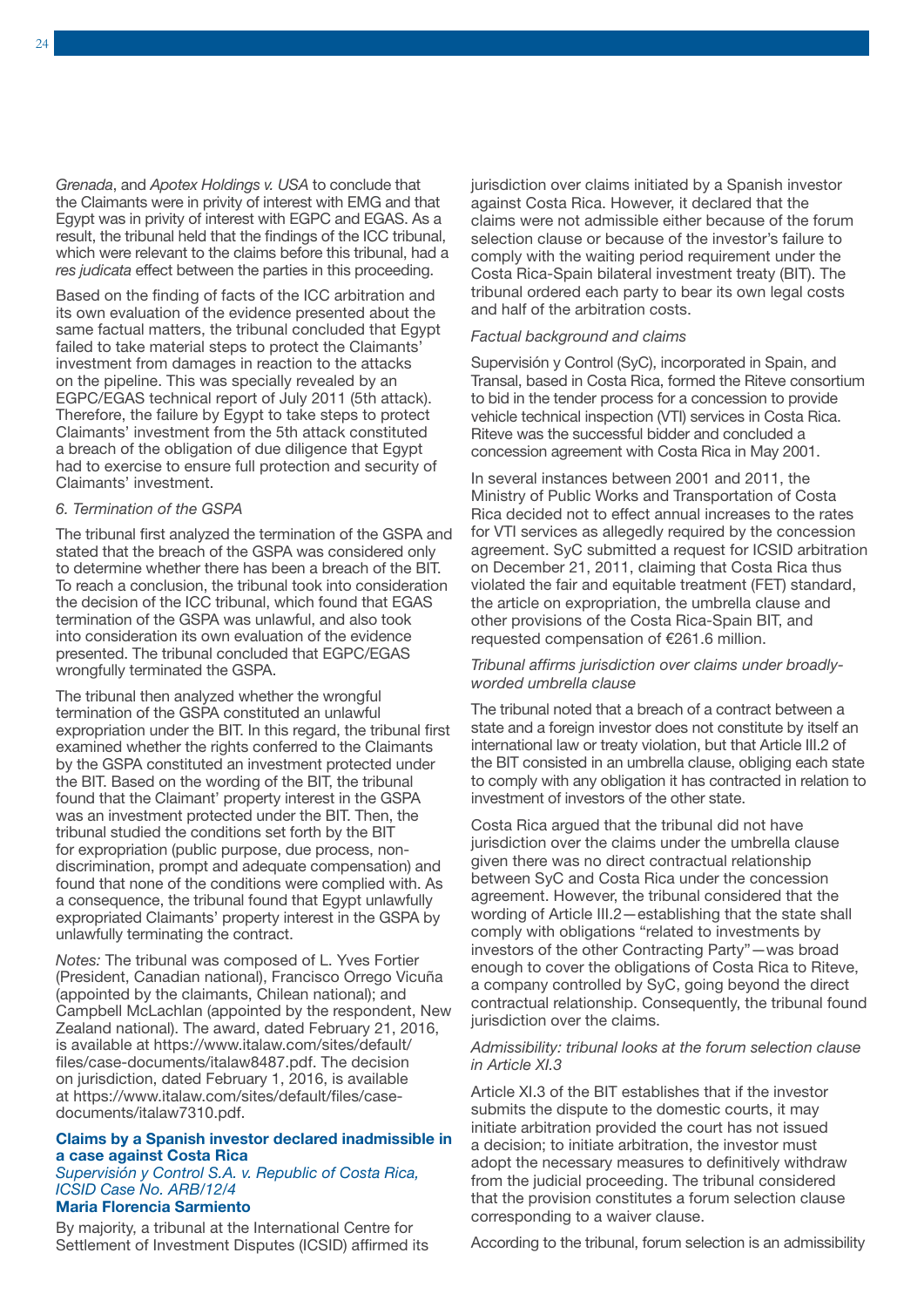requirement and it was necessary to determine whether SyC submitted the dispute to a competent court in Costa Rica and, if so, whether it withdrew from the judicial proceeding once the arbitration initiated.

First, the tribunal analyzed the proceeding initiated by Riteve before the Administrative Contentious Court (ACC), which Costa Rica considered to be in violation of the forum selection clause. To determine whether the ACC proceedings related to the dispute submitted to arbitration, the tribunal applied the "fundamental basis of a claim" test. According to this test, the tribunal must analyze whether the ACC and arbitral cases shared the fundamental cause of the claim and sought the same effects. As a second step, the tribunal must analyze whether the ACC claims initiated by Riteve were attributable to SyC.

The tribunal considered that the ACC and arbitral proceedings pursued the same effects: compensation for the losses derived from the conduct or omissions of Costa Rica, alleged to violate national law in the local proceedings and alleged to violate the treaty in the arbitration. As to the second step, considering that Riteve was a corporate vehicle acting according to the interests and instruction of SyC, its majority shareholder, the tribunal concluded that the ACC proceedings initiated by Riteve must be considered filed by SyC.

However, the tribunal noted that Riteve failed to withdraw from the ACC proceedings once SyC initiated arbitration, in breach of Article XI.3. Therefore, the tribunal held that the claims forming part of the ACC proceedings namely, those arising from the conducts or omissions of Costa Rica related to rates for the VTI service—were inadmissible in the arbitration. It also held that the claims raised by SyC, which do not refer to the adjustment of rates, were in principle admissible if they complied with the other admissibility requirements.

### *Admissibility: consultation and waiting period requirements under Article XI.1*

Article XI.1 of the treaty requires the investor to notify any dispute to the respondent state, including detailed information. Formal court or arbitral proceedings may only be initiated if a friendly settlement is not reached within six months of the notice. The tribunal recalled that proper notice is an element of the state's consent to arbitration and that the failure to notify implies inadmissibility of the claim given the lack of mandatory prior negotiation.

The tribunal observed that the only claims that were duly notified by SyC were those related to the adjustment of rates for the VTI and the damages derived from Costa Rica's conduct, which the tribunal had already held inadmissible. It held that the new claims advanced by SyC were also inadmissible, because SyC failed to comply with the Article XI.1 requirement to notify the respondent at least six months before initiating arbitration. Accordingly, the tribunal held that all claims were inadmissible.

*Notes:* The ICSID tribunal was composed by Claus von Wobeser (president appointed by the chairman of the ICSID Administrative Council, Mexican national), Joseph P. Klock (claimant's appointee, U.S. national) and Eduardo Silva Romero (respondent's appointee, Colombian and French national). The award is available in English at [http://www.italaw.com/sites/default/files/](https://www.italaw.com/sites/default/files/case-documents/italaw8230.pdf) [case-documents/italaw8230.pdf.](https://www.italaw.com/sites/default/files/case-documents/italaw8230.pdf)

### Resubmission tribunal puts an end to a 20-year dispute before ICSID

### *Victor Pey Casado and Foundation Presidente Allende v. The Republic of Chile, ICSID Case No. ARB/98/2* Amr Arafa Hasaan

On September 13, 2016 a tribunal issued a final award in the case filed by Victor Pey Casado and the Foundation Presidente Allende against Chile under the Chile– Spain bilateral investment treaty (BIT). It found that the claimants' allegations were unsubstantiated or beyond the scope of the resubmission tribunal pursuant to the arbitration rules of the International Centre for Settlement of Investment Disputes (ICSID). Determining that the arbitration costs were to be shared in the proportion of three-quarters by the claimants and one-quarter by Chile, the tribunal ordered the claimants to reimburse USD159,509.43 to Chile.

### *Background*

Pey Casado, a naturalized Chilean who was born in Spain, purchased a stake in the left-leaning Chilean newspaper *El Clarín* in 1972. The newspaper was occupied during the 1973 coup d'état against President Salvador Allende. *El Clarín* was formally nationalized two years later by dictator Augusto Pinochet. Pey Casado donated 90 per cent of his stock in the entity owning *El Clarín* to the other claimant, Spain-based Foundation Presidente Allende in January 1990, shortly after democratic rule returned to Chile.

Pey Casado filed a civil case with Chilean courts in October 1995 seeking restitution for the confiscation of a Goss printing press that had been in the premises of *El Clarín* when the seizure of the property took place. Chile initiated a reparation program in July 1998 to compensate victims of property confiscation during the dictatorship, but the claimants waived the right to seek compensation under this program in June 1999. National Assets Ministry Decision 43 of April 2000 authorized compensation to four individuals for the expropriation of *El Clarín*, but the list of beneficiaries did not include the claimants.

The claimants initiated ICSID arbitration in November 1997. The tribunal issued its award on May 8, 2009 on the merits of the dispute. It dismissed the expropriation claims but granted the claimants over USD10 million in damages for breach of fair and equitable treatment (FET), having found that the seven-year delay of the Chilean courts to issue a decision on the merits in the Goss press case amounted to a denial of justice and that exclusion of Pey Casado and Foundation President Allende from compensation authorized under Decision 43 constituted discrimination. Revision and annulment proceedings ensued. The ad hoc committee decided to partially annul the first award as regards the method of calculation of the damages on December 18, 2012.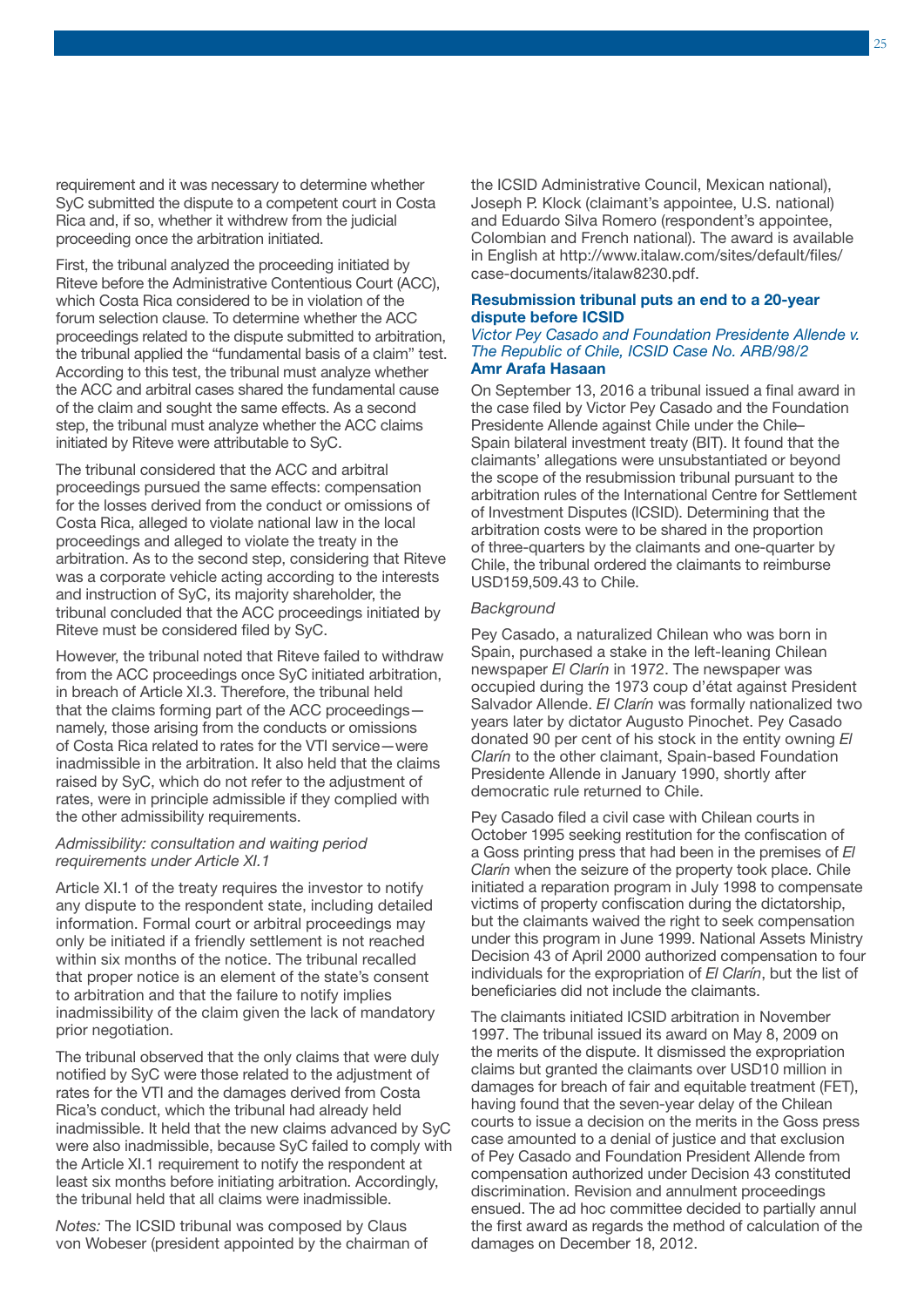The claimants resubmitted the dispute to ICSID pursuant to Article 52(6) of the ICSID Convention on June 18, 2013.

### *Expropriation claim inadmissible as it falls outside tribunal's* ratione temporis *jurisdiction*

The claimants sought to broadly interpret FET in order to get compensated for their expropriation claim, which was previously dismissed on rationae temporis objection by the first tribunal. The first tribunal had previously decided that the substantive protections of the 1991 BIT did not extend retroactively to cover the expropriation of claimants' assets by Chile between 1973 and 1975. Considering the *res judicata* effect of these findings and siding with Chile, the resubmission tribunal found that it lacked the authority to re-examine afresh the allegations of expropriation.

### *As claimants failed to prove injury, tribunal refuses to grant compensation*

In the resubmission tribunal's reading, "all of the failings identified by the First Tribunal, including the denial of justice, amount[ed] together, globally, to a failure to accord fair and equitable treatment, and thus constitute[ed] a breach of the BIT," giving the claimants a right to "compensation" (para. 209). However, it noted that the first tribunal failed to identify the nature and extent of the injury caused by the breach. It also recalled that the first award was annulled due to the methodology for estimating such compensation.

The tribunal disagreed with the claimants that "compensation" in the first tribunal's award referred necessarily to monetary compensation. Rather, it read that award "as stating the entitlement to reparation that necessarily follows from the determination of the breach of an international obligation, but without predetermining what form or nature that reparation must take" (para. 201). Accordingly, the tribunal found that its jurisdiction was limited to determining the form of reparation and, should it find that monetary compensation was appropriate, the amount of damages.

The analysis of the tribunal was guided by Article 31 of the 2001 Articles on Responsibility of States for Internationally Wrongful Acts of the International Law Commission (ILC), which sets out the obligation of the responsible state "to make full reparation for the injury caused by the internationally wrongful act." The tribunal indicated "that the operation of the primary rule enunciated by the ILC depends upon injury, and that injury in turn depends on causation" (para. 204).

As the claimants had focused on the quantification of the damage, "without undertaking the prior step of showing the precise nature of the injury, causation and damage itself" (para. 232), the tribunal held that they failed to meet their burden of proving any injury resulting from treaty breaches established in the first award.

The tribunal then gave "anxious consideration" to the options before it (para. 244). It reasoned that it could not grant compensation for expropriation, given that the claim had been excluded by the first tribunal and the annulment committee. Neither could it devise a theory of damages independently from the parties'

submissions (which was what the first tribunal had done and was later overruled by the annulment committee), or award moral damages "as a form of consolation," or decide *ex aequo et bono*.

Accordingly, the tribunal dismissed all monetary claims, holding that "its formal recognition of the Claimants' rights and its finding that they were the victims of a denial of justice constitutes in itself a form of satisfaction under international law for the Respondent's breach of Article 4 of the BIT" (para. 256.2).

### *Resubmission tribunal dismisses new claim regarding unjust enrichment*

The claimants alleged that by possessing and using the confiscated assets Chile was unjustly enriched under Chilean and international law, to the detriment of the claimants. In turn, Chile contended that this stand-alone claim of unjust enrichment was not linked to the BIT and would result in awarding compensation without prior determination of a treaty breach.

The tribunal stated that the finding of liability was fixed in the first award and in the decision on annulment. As the claimants did not raise the unjust enrichment claim before the first tribunal, the resubmission tribunal found that the claim was beyond its jurisdiction.

### *Tribunal dismisses unsubstantiated claim for moral damages*

The claimants argued that Pey Casado's inclusion on a list of wanted persons following the ousting was a threat to his personal safety. They also alleged that the refusal to provide reparation for the confiscation of his assets and Chile's conduct in the original arbitration and afterwards compounded their inner suffering. The tribunal dismissed these claims noting that the claimants failed to meet their burden of proving that they suffered any damages of a moral character.

*Notes:* The ICSID resubmission tribunal was composed of Frank Berman (President appointed by the Chairman of the ICSID Administrative Council, British national), Philippe Sands (claimant's appointee, British national) and Alexis Mourre (respondent's appointee, French national). The September 13, 2016 award is available in English at [http://www.italaw.com/sites/default/files/](https://www.italaw.com/sites/default/files/case-documents/italaw7630.pdf) [case-documents/italaw7630.pdf,](https://www.italaw.com/sites/default/files/case-documents/italaw7630.pdf) in French at [http://](https://www.italaw.com/sites/default/files/case-documents/italaw7605.pdf) [www.italaw.com/sites/default/files/case-documents/](https://www.italaw.com/sites/default/files/case-documents/italaw7605.pdf) [italaw7605.](https://www.italaw.com/sites/default/files/case-documents/italaw7605.pdf)pdf and in Spanish at [http://www.italaw.](https://www.italaw.com/sites/default/files/case-documents/italaw7607.pdf) [com/sites/default/files/case-documents/italaw7607.](https://www.italaw.com/sites/default/files/case-documents/italaw7607.pdf) [pdf.](https://www.italaw.com/sites/default/files/case-documents/italaw7607.pdf) The award of the first tribunal, the decision on annulment and other relevant documents in the case are available at [http://www.italaw.com/cases/829.](https://www.italaw.com/cases/829)

### Authors

Matthew Levine is a Canadian lawyer and a contributor to IISD's Investment for Sustainable Development Program.

Claudia Maria Arietti Lopez is a Paraguayan lawyer and holds an LL.M. in International Business, Regulation and Arbitration from New York University School of Law.

Maria Florencia Sarmiento is a teaching and research assistant at the Catholic University of Argentina.

Amr Arafa Hasaan is an Alumnus of the Graduate Institute of Geneva and the University of Geneva, and Counsellor at the Egyptian State Lawsuits Authority.

Inaê Siqueira de Oliveira is a Law student at the Federal University of Rio Grande do Sul, Brazil. Joe Zhang is a Law Advisor to IISD's Investment for Sustainable Development Program.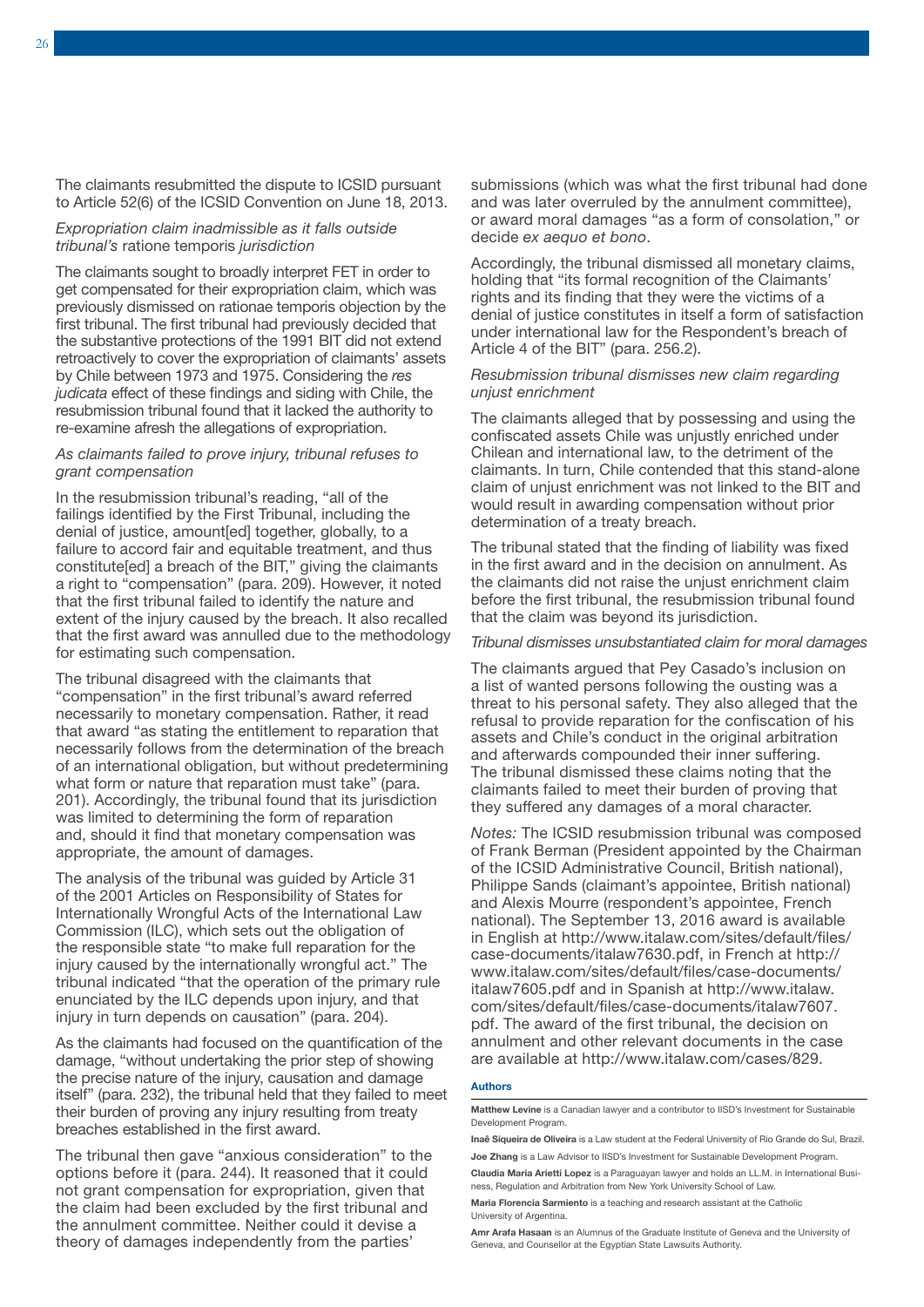### **Resources**

### Investor–State Dispute Settlement: Review of developments in 2016

### *By United Nations Conference on Trade and Development (UNCTAD), Published by UNCTAD, May 2017*

The IIA Issues Note reviews developments in treaty-based investor–state dispute settlement (ISDS) in 2016. It contains an overview of cases initiated, overall case outcomes and analyses of decisions. Investors initiated 62 cases, bringing the total to 767 known arbitrations. The new cases were brought against 41 countries, mostly by developed-country investors. Tribunals rendered 57 substantive decisions, 41 of which are public. The note concludes that the wording of specific provisions is a key factor in case outcomes, underlining the importance of balanced and careful treaty drafting. It notes that this applies to future treaties and calls for modernizing old-generation treaties. Available at [http://](http://investmentpolicyhub.unctad.org/Publications/Details/172) [investmentpolicyhub.unctad.org/Publications/Details/172.](http://investmentpolicyhub.unctad.org/Publications/Details/172)

### International Investment Arbitration: Substantive principles *By Campbell McLachlan, Laurence Shore & Matthew Weiniger, Published by Oxford University Press, May 2017*

The legal principles that have developed in investment arbitration are subject to intense debate and are still in a state of flux. While tribunals routinely state that they are applying principles of public international law, many principles applied have only been developed recently, and tribunals are often guided more by the approaches taken by other tribunals than by pre-existing public international law doctrines. This work critically reviews the substantive principles of international law applied by investment tribunals, and describes the present state of the law created, applied and analyzed by tribunals. This updated second edition takes account of arbitration awards rendered since 2007. Available at [https://](https://global.oup.com/academic/product/international-investment-arbitration-9780199676798?cc=br&lang=en&) [global.oup.com/academic/product/international-investment](https://global.oup.com/academic/product/international-investment-arbitration-9780199676798?cc=br&lang=en&)[arbitration-9780199676798.](https://global.oup.com/academic/product/international-investment-arbitration-9780199676798?cc=br&lang=en&)

### International Investment Law and the Global Financial Architecture

### *By Christian J. Tams, Stephan W. Schill & and Rainer Hofmann (Eds.), Published by Edward Elgar Publishing, February 2017*

The global crises of the early 21st century have tested the international financial architecture. To ensure stability, governments have regulated financial and capital markets. This has implicated international investment law, which investors have invoked as a shield against debt restructuring, bail-ins or bail-outs. This book considers where the line should be drawn between legitimate regulation and undue interference with investor rights, and who draws it. It assesses the key challenges facing decision makers, analyzes arbitral and treaty practice, and evaluates ways towards a balanced system of investment protection in the financial sector. Available at [http://www.e](http://www.e-elgar.com/shop/international-investment-law-and-the-global-financial-architecture)[elgar.com/shop/international-investment-law-and-the-global](http://www.e-elgar.com/shop/international-investment-law-and-the-global-financial-architecture)[financial-architecture.](http://www.e-elgar.com/shop/international-investment-law-and-the-global-financial-architecture)

### The Use of Economics in International Trade and Investment Disputes

### *By Theresa Carpenter, Marion Jansen & Joost Pauwelyn (Eds.), Published by Cambridge University Press, April 2017*

This volume explores insights from the fields of trade law, investment arbitration, competition law and commercial arbitration on the use of economics within disputes, providing a comprehensive overview of existing knowledge and practice regarding the use of economics in international economic law. Available at [http://www.cambridge.org/](http://www.cambridge.org/br/academic/subjects/law/international-trade-law/use-economics-international-trade-and-investment-disputes#QgXMumZzOhhjdUQw.97) [academic/subjects/law/international-trade-law/use](http://www.cambridge.org/br/academic/subjects/law/international-trade-law/use-economics-international-trade-and-investment-disputes#QgXMumZzOhhjdUQw.97)[economics-international-trade-and-investment-disputes.](http://www.cambridge.org/br/academic/subjects/law/international-trade-law/use-economics-international-trade-and-investment-disputes#QgXMumZzOhhjdUQw.97) 

### Domestic Law in International Investment Arbitration *By Jarrod Hepburn, Published by Oxford University Press, April 2017*

Drawing on case law, international law principles and comparative analysis, this book addresses when and how investment tribunals should engage with domestic law. Part I examines three areas of investment law—fair and equitable treatment, expropriation and remedies—in which the role of domestic law has been under-appreciated, and argues that tribunals are justified in drawing on domestic law in rulings on these issues. Part II evaluates how tribunals have ruled on questions of domestic law to date, and proposes a normative framework for ascertaining the contents of domestic law. The book contends that closer attention to domestic law could reduce criticism of investment arbitration. Available at [https://global.oup.com/academic/product/domestic-law-in](https://global.oup.com/academic/product/domestic-law-in-international-investment-arbitration-9780198785736?cc=br&lang=en&)[international-investment-arbitration-9780198785736.](https://global.oup.com/academic/product/domestic-law-in-international-investment-arbitration-9780198785736?cc=br&lang=en&)

### Events 2017

### June 12–14

### TRAINING FOR MEDIATORS IN INVESTOR–STATE

DISPUTES, Centre for Effective Dispute Resolution (CEDR), International Centre for Settlement of Investment Disputes (ICSID), International Mediation Institute (IMI) & International Energy Charter (IEC), at ICSID, Washington, D.C., United States, <https://icsid.worldbank.org/en/Pages/News.aspx?CID=216>

### June 19

IS A MULTILATERAL INVESTMENT TREATY NEEDED?, World Trade Institute, Bern, Switzerland, [https://www.wti.org/](https://www.wti.org/outreach/events/589/investment-conference-is-a-multilateral-investment-treaty-needed/) [outreach/events/589/investment-conference-is-a-multilateral](https://www.wti.org/outreach/events/589/investment-conference-is-a-multilateral-investment-treaty-needed/)[investment-treaty-needed](https://www.wti.org/outreach/events/589/investment-conference-is-a-multilateral-investment-treaty-needed/) 

### June 22

### UNIGE–IISD LUNCH SERIES ON INVESTMENT DISPUTES,

University of Geneva (UNIGE) & International Institute for Sustainable Development (IISD), at UNIGE, Geneva, Switzerland, [http://www.iisd.org/project/unige-iisd-lunch](http://www.iisd.org/project/unige-iisd-lunch-series-investment-disputes)[series-investment-disputes](http://www.iisd.org/project/unige-iisd-lunch-series-investment-disputes) 

### June 29–30

### GLOBAL FORUM ON RESPONSIBLE BUSINESS

CONDUCT, Organisation for Economic Co-operation and Development (OECD), Paris, France, [http://mneguidelines.](http://mneguidelines.oecd.org/global-forum/) [oecd.org/global-forum](http://mneguidelines.oecd.org/global-forum/) 

### June 30

TOPICAL ISSUES IN INVESTMENT ARBITRATION, Session 3, "Ne ultra petita," Research Centre on Procurement Law and International Investments (CREDIMI), French National Centre for Scientific Research (CNRS) & University of Burgundy, at Freshfields Bruckhaus Deringer LLP, Paris, France, [https://www.](https://www.transnational-dispute-management.com/news/20170630.pdf) [transnational-dispute-management.com/news/20170630.pdf](https://www.transnational-dispute-management.com/news/20170630.pdf) 

### July 12–21

EXECUTIVE TRAINING ON SUSTAINABLE INVESTMENTS IN AGRICULTURE, Columbia Center on Sustainable Investment (CCSI), New York, United States, [http://ccsi.](http://ccsi.columbia.edu/2017/07/12/executive-training-program-on-sustainable-investments-in-agriculture-3/) [columbia.edu/2017/07/12/executive-training-program-on](http://ccsi.columbia.edu/2017/07/12/executive-training-program-on-sustainable-investments-in-agriculture-3/)[sustainable-investments-in-agriculture-3](http://ccsi.columbia.edu/2017/07/12/executive-training-program-on-sustainable-investments-in-agriculture-3/) 

### July 24–August 11

REGIONAL COURSE ON KEY ISSUES ON THE INTERNATIONAL ECONOMIC AGENDA, 37th COURSE (LATIN AMERICAN AND CARIBBEAN ECONOMIES), UNCTAD & Colombian Ministry of Foreign Affairs, at EAFIT University, Medellín, Colombia, [http://unctad.org/en/Pages/](http://unctad.org/en/Pages/MeetingDetails.aspx?meetingid=1443)

### [MeetingDetails.aspx?meetingid=1443](http://unctad.org/en/Pages/MeetingDetails.aspx?meetingid=1443)  July 31–August 10

### EXECUTIVE TRAINING ON INVESTMENT TREATIES AND ARBITRATION FOR GOVERNMENT OFFICIALS,

CCSI, New York, United States, [http://ccsi.columbia.](http://ccsi.columbia.edu/2017/07/31/executive-training-on-investment-arbitration-for-government-officials-3/) [edu/2017/07/31/executive-training-on-investment](http://ccsi.columbia.edu/2017/07/31/executive-training-on-investment-arbitration-for-government-officials-3/)[arbitration-for-government-officials-3](http://ccsi.columbia.edu/2017/07/31/executive-training-on-investment-arbitration-for-government-officials-3/) 

### November 6–8

11th ANNUAL FORUM OF DEVELOPING COUNTRY INVESTMENT NEGOTIATORS, Kenya Investment Authority (KenInvest), IISD & South Centre, Nairobi, Kenya, [http://](http://www.iisd.org/event/11th-annual-forum-developing-country-investment-negotiators) [www.iisd.org/event/11th-annual-forum-developing-country](http://www.iisd.org/event/11th-annual-forum-developing-country-investment-negotiators)[investment-negotiators](http://www.iisd.org/event/11th-annual-forum-developing-country-investment-negotiators)